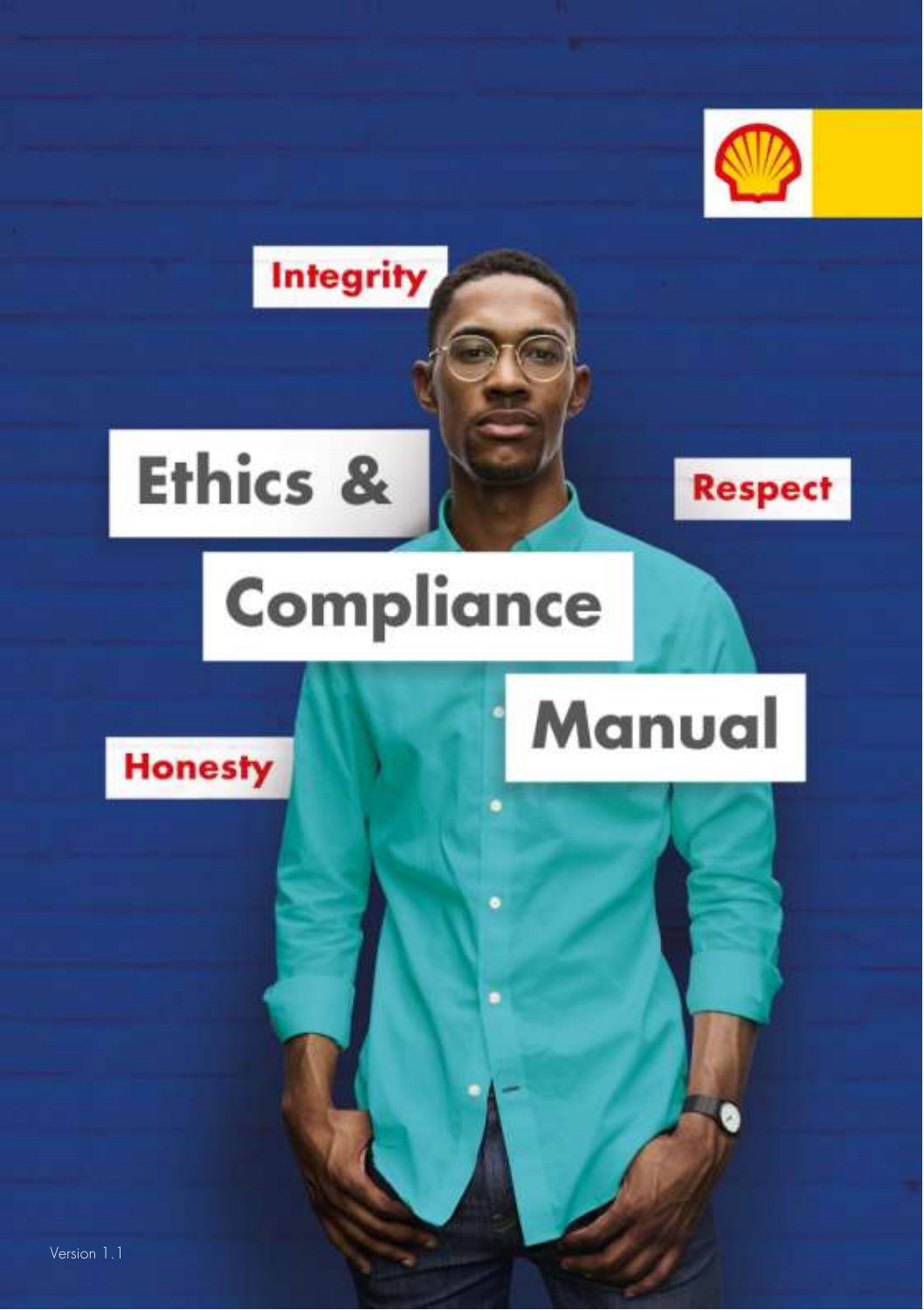## **Contents**

| <b>Overview of the Shell Ethics and Compliance Manual</b>                                    |  |
|----------------------------------------------------------------------------------------------|--|
| <b>General Requirements</b>                                                                  |  |
| 1. Carrying out a risk assessment and implementing controls                                  |  |
| 2. Training                                                                                  |  |
| 3. Reporting concerns and responding to incidents                                            |  |
| 4. Ethics and Compliance due diligence                                                       |  |
| 5. Contract clauses                                                                          |  |
| 6. Preparing deals                                                                           |  |
| 7. Recruiting                                                                                |  |
| 8. Transfer of individuals to or from third parties (including secondments)                  |  |
| <b>ABC/AML/Tax Evasion</b>                                                                   |  |
| 1. ABC/AML requirements for non-Shell operated ventures (NOVs)                               |  |
| 2. Offering or receiving gifts and hospitality (G&H)                                         |  |
| 3. Avoiding conflicts of interest (COI)                                                      |  |
| 4. Facilitation payments                                                                     |  |
| 5. Funding social investment, donations and sponsorships                                     |  |
| 6. Following the rules on political payments                                                 |  |
|                                                                                              |  |
| <b>Antitrust</b>                                                                             |  |
| 1. Communicating with competitors                                                            |  |
| 2. Antitrust and trade associations                                                          |  |
| 3. Benchmarking with competitors and competitive intelligence gathering                      |  |
| 4. Managing competitively sensitive information (CSI) in relation to joint<br>ventures (IVs) |  |
| 5. Engaging in joint industry advocacy with competitors                                      |  |
| 6. Joint procurement and sharing procurement information                                     |  |
| 7. Antitrust requirements related to Human Resources activities                              |  |
| 8. Ensuring antitrust compliance in vertical arrangements                                    |  |
| 9. Protect Shell Policy                                                                      |  |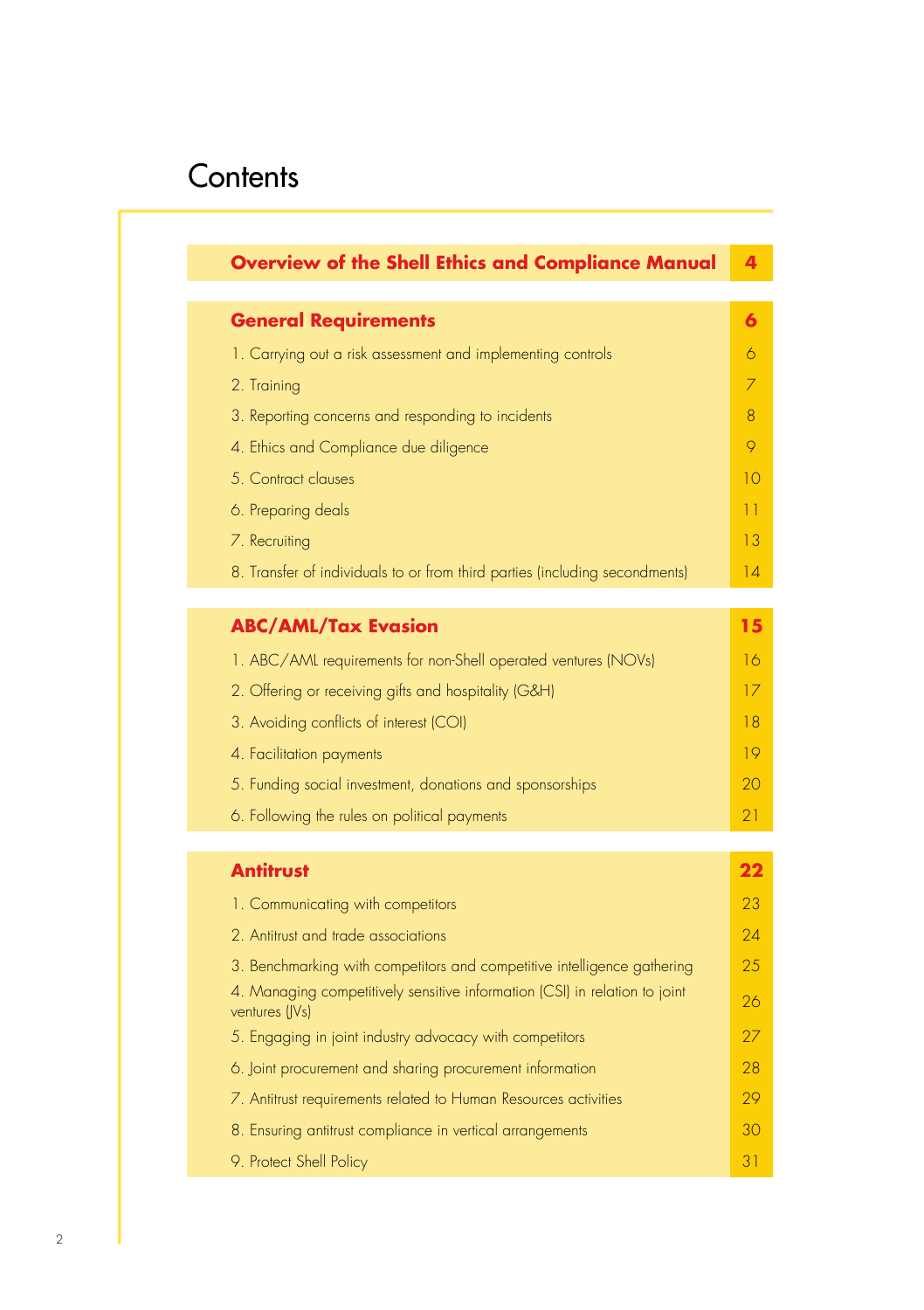| <b>Data Privacy</b> |                                                                           | 32       |
|---------------------|---------------------------------------------------------------------------|----------|
|                     | 1. Identifying systems and business operations that process personal data | 33       |
|                     | 2. Processing personal data for a legitimate business purpose             | 34       |
|                     | 3. Completing a Privacy Impact Assessment (PIA)                           | 37       |
|                     | 4. Ensuring that personal data is accurate and relevant                   | 38       |
|                     | 5. Protecting personal data in Shell's custody or control                 | 39       |
| party               | 6. Safeguarding personal data transferred to, or processed by, a third    | 40       |
|                     | 7. Informing individuals through privacy notices                          | $\Delta$ |
|                     | 8. Reporting breaches or suspected breaches of personal data              | 42       |
|                     | 9. Addressing an individual's request within time limits                  | 43       |
|                     |                                                                           |          |

| <b>Trade Compliance</b>                                                                                             |    |
|---------------------------------------------------------------------------------------------------------------------|----|
| 1. Maintaining a trade compliance programme                                                                         | 45 |
| 2. Working with sanctioned parties, generally embargoed countries<br>(GECs), and highly restricted countries (HRCs) | 46 |
| 3. Country entry                                                                                                    | Δ7 |
| 4. Reviewing for anti-boycott or blocking conditions                                                                | 48 |
| 5. Managing exports and imports of items                                                                            |    |
|                                                                                                                     |    |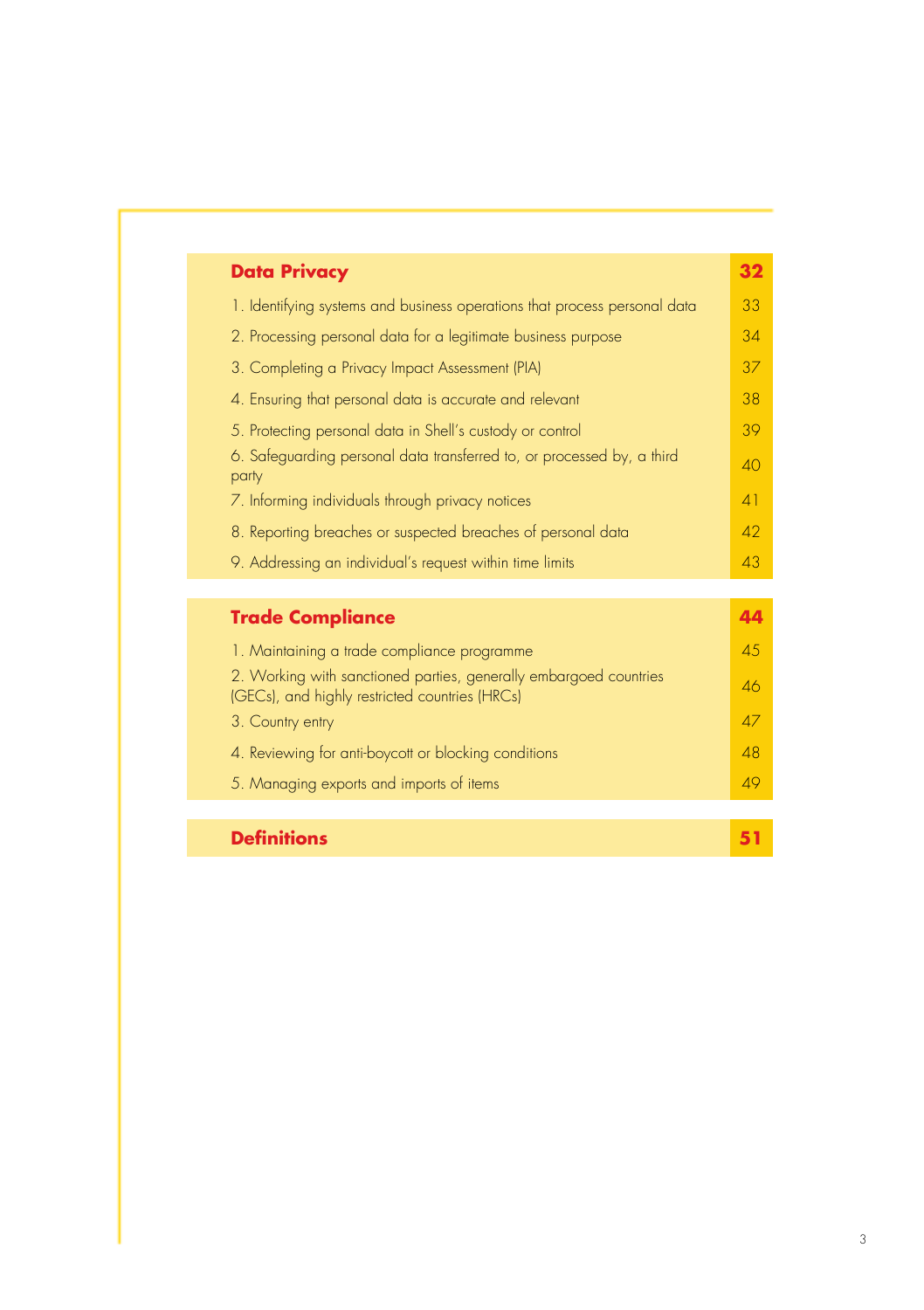# Overview of the Shell Ethics and Compliance Manual

#### Introduction to the Manual

This Shell Ethics and Compliance Manual sets out Shell's commitment to Ethics and Compliance (E&C), and defines requirements for Businesses and Functions to comply with laws on Anti-Bribery and Corruption/Anti-Money Laundering (ABC/AML), Preventing the Facilitation of Tax Evasion, Antitrust, Data Privacy (DP) and Trade Compliance.

This Manual builds on the Shell General Business Principles (SGBP) and the Shell Code of Conduct that set out Shell's commitment to compliance with all applicable laws and regulations of the countries in which Shell operates. The requirements specified in this Manual are in addition to those stated in the [Code of Conduct.](https://eu001-sp.shell.com/sites/AAAAA8887/ethicsandcompliancecommunicationstoolkit/Code%20of%20Conduct%20Documents/Code_of_conduct_2018_v3_1.pdf)

Compliance is ultimately the accountability of Business and Function Heads who must ensure that individuals understand their responsibility to comply with the requirements of this Manual. Business and Function Heads must ensure, for their area of responsibility, that applicable laws are identified, associated risks assessed, and the relevant requirements of this Manual are met, including the implementation and monitoring of [Ethics and](https://eu001-sp.shell.com/sites/AAFAA5088/Pages/integrity-legal-standards.aspx) [Compliance programme key controls.](https://eu001-sp.shell.com/sites/AAFAA5088/Pages/integrity-legal-standards.aspx)

Staff must comply with this Manual and seek advice from an Ethics and Compliance Officer if uncertain how to meet the Manual requirements. Failure by Staff to act in accordance with this Manual may result in disciplinary action, up to and including dismissal or contract termination.

Compliance with this Manual is mandatory for all Shell companies and all Shell Operated Ventures (SOV).

Suppliers and contractors who are agents of, or working on behalf of, or in the name of a Shell company (through outsourcing of services, processes or any business activity), are required to act consistently with this Manual when acting on our behalf.

For Non-Shell operated ventures (NOVs), the Business Opportunity Manager (BOM) (for new NOVs) or the Shell Shareholder Representative (SSR) (for existing NOVs) must formally request and seek to influence the adoption and maintain appropriate [Ethics and](https://eu001-sp.shell.com/:b:/r/sites/AAAAA8887/ethicsandcompliancecommunicationstoolkit/Fighting%20Corrupt%20Practices%20Documents/EC%20SATS%202%20FINAL%20CECO%20approved%2020AUG2020.pdf?csf=1&web=1&e=42M1bc) [Compliance Standards Acceptable to Shell \(SATS\),](https://eu001-sp.shell.com/:b:/r/sites/AAAAA8887/ethicsandcompliancecommunicationstoolkit/Fighting%20Corrupt%20Practices%20Documents/EC%20SATS%202%20FINAL%20CECO%20approved%2020AUG2020.pdf?csf=1&web=1&e=42M1bc) in accordance with the NOV's Ethics and Compliance risk profile.

The Shell plc Legal Director is the owner of this Manual.

Only the Chief Ethics and Compliance Officer (CECO) has the authority to make exceptions to the mandatory requirements, and requests for exceptions and their approvals or refusals must be retained as a record by the Business or Function.

Terms in blue font are listed in the Definitions section.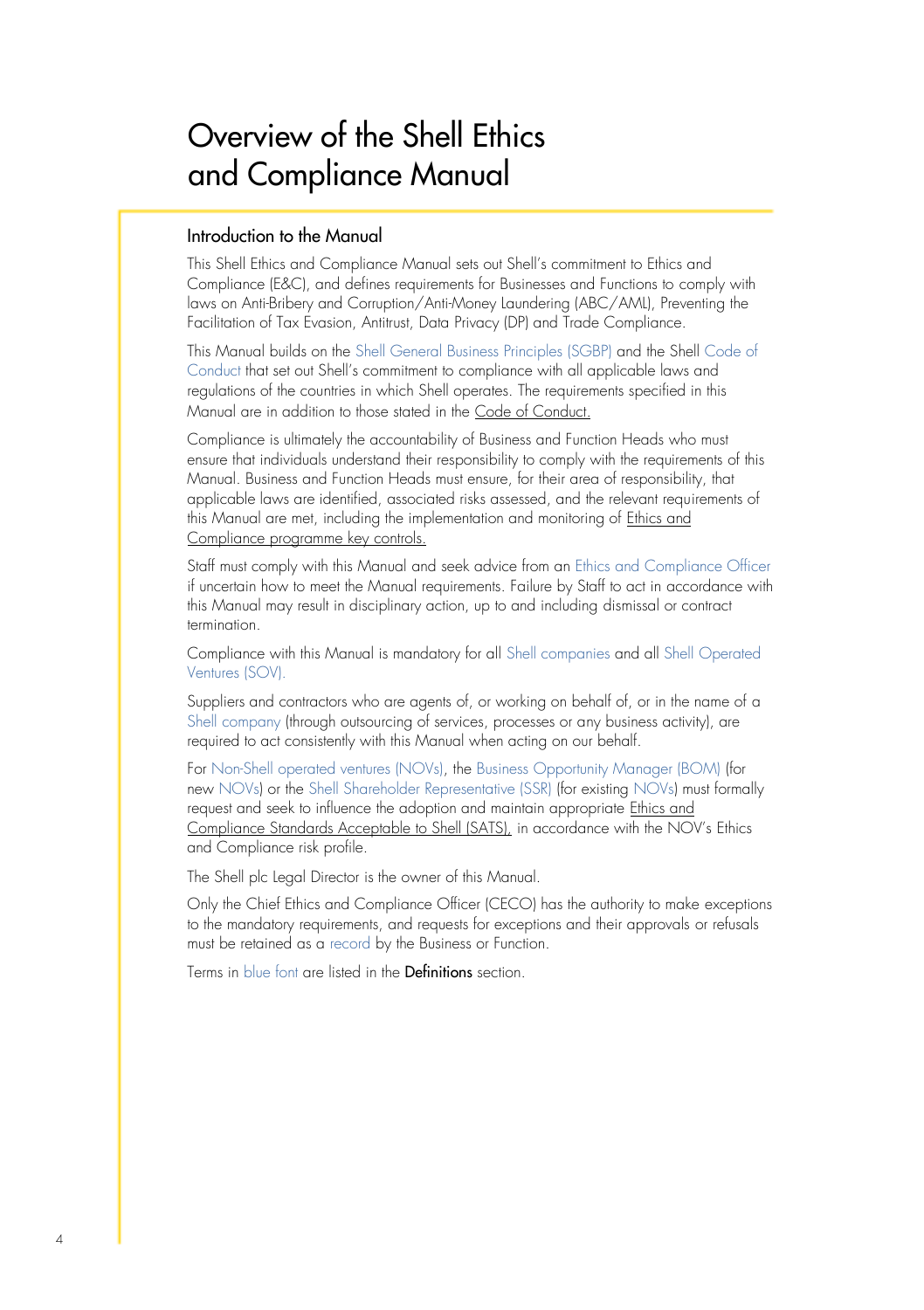#### Disclaimer

The companies in which Shell plc directly and indirectly owns investments are separate entities. In this Manual, "Shell", "Group" and "Shell Group" are sometimes used for convenience where references are made to Shell companies in general. Likewise, the words "we", "us" and "our" are also used to refer to Shell companies in general or to those who work for them. These expressions are also used where no useful purpose is served by identifying the particular company or companies.

In the event of conflicts between any translated version and the English language version of this Manual, the English language version shall prevail. The authoritative version of this Manual is available on the Shell Ethics and Compliance [website](https://hub.shell.com/sitepage/369137/ethics-and-compliance-homepage) and is classified as unrestricted.

Questions on this Manual must be directed to the relevant Ethics and Compliance Officer or the relevant Group Subject Matter Expert (SME).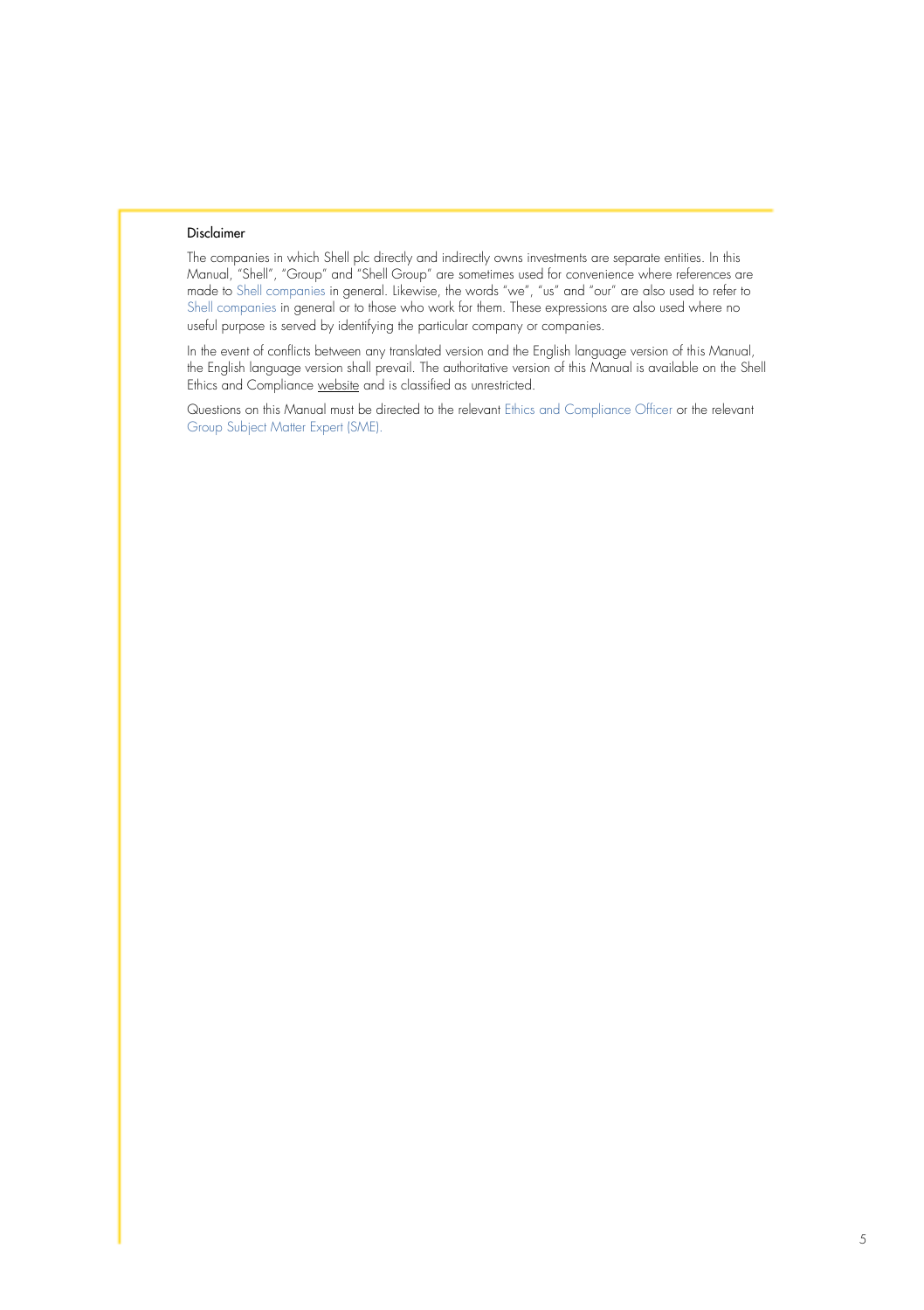#### **1. Carrying out a risk assessment and implementing controls**

Antitrust, ABC/AML/Facilitation of Tax Evasion, Data Privacy and Trade Compliance risk exposure must be assessed, jointly with the relevant Ethics and Compliance Officer and supported by the relevant Ethics and Compliance SME. A risk-based set of controls and risk responses must be in place in each Business or Function to mitigate the risks identified, and control effectiveness must be assessed and monitored.

- undertake an Integrated Risk Review every two years, or when there is a significant change in business conditions, and agree required actions with the appropriate leadership (assurance committee, leadership team) and relevant Ethics and Compliance SME;
- implement and operate a risk based set of controls and risk responses to address the risks identified;
- monitor both design and operating effectiveness of each control according to the timeframe specified in its control description;
- use the Integrated Risk Review output to support assurance committee briefings; and
- retain the Integrated Risk Review output as a record.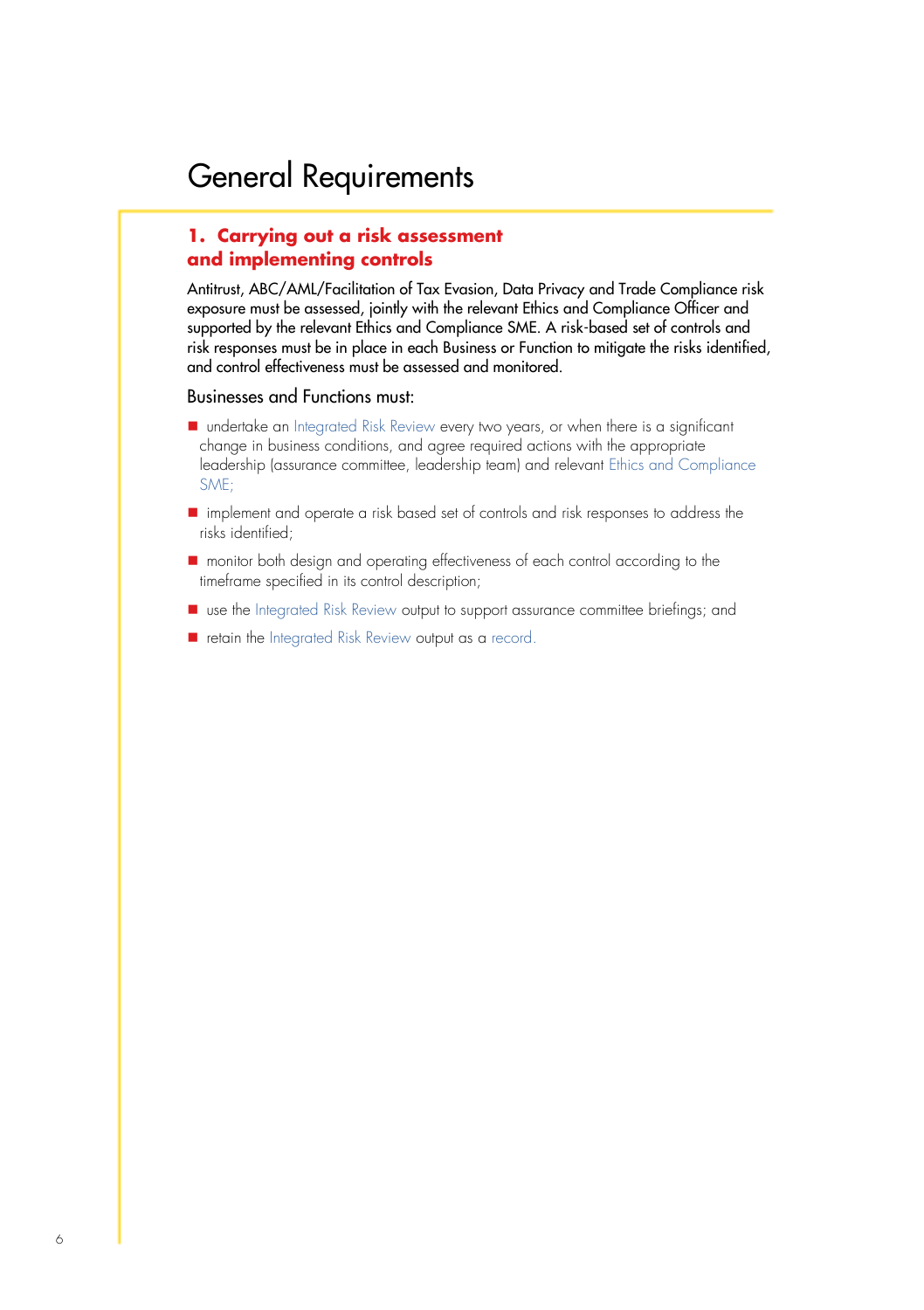#### **2. Training**

#### Staff must complete appropriate Shell Ethics and Compliance Training.

The Ethics and Compliance training programme uses a risk based approach. The type of Ethics and Compliance training that Staff must take will depend on the level of risk associated with their role: "at risk" or "at higher risk". Businesses and Functions are accountable for Staff training nominations.

#### Businesses and Functions must:

- identify those roles determined to be "at risk" or "at higher risk" and nominate Staff for training;
- ensure that Staff who have been nominated for Ethics and Compliance training complete the training by the due date; and
- take appropriate action with Staff who have not completed the required Ethics and Compliance training, including consequence management.

Details on courses available and the nomination process can be found on the [Group Ethics](https://eu001-sp.shell.com/sites/AAFAA5088/Pages/learning.aspx)  [and Compliance training site.](https://eu001-sp.shell.com/sites/AAFAA5088/Pages/learning.aspx)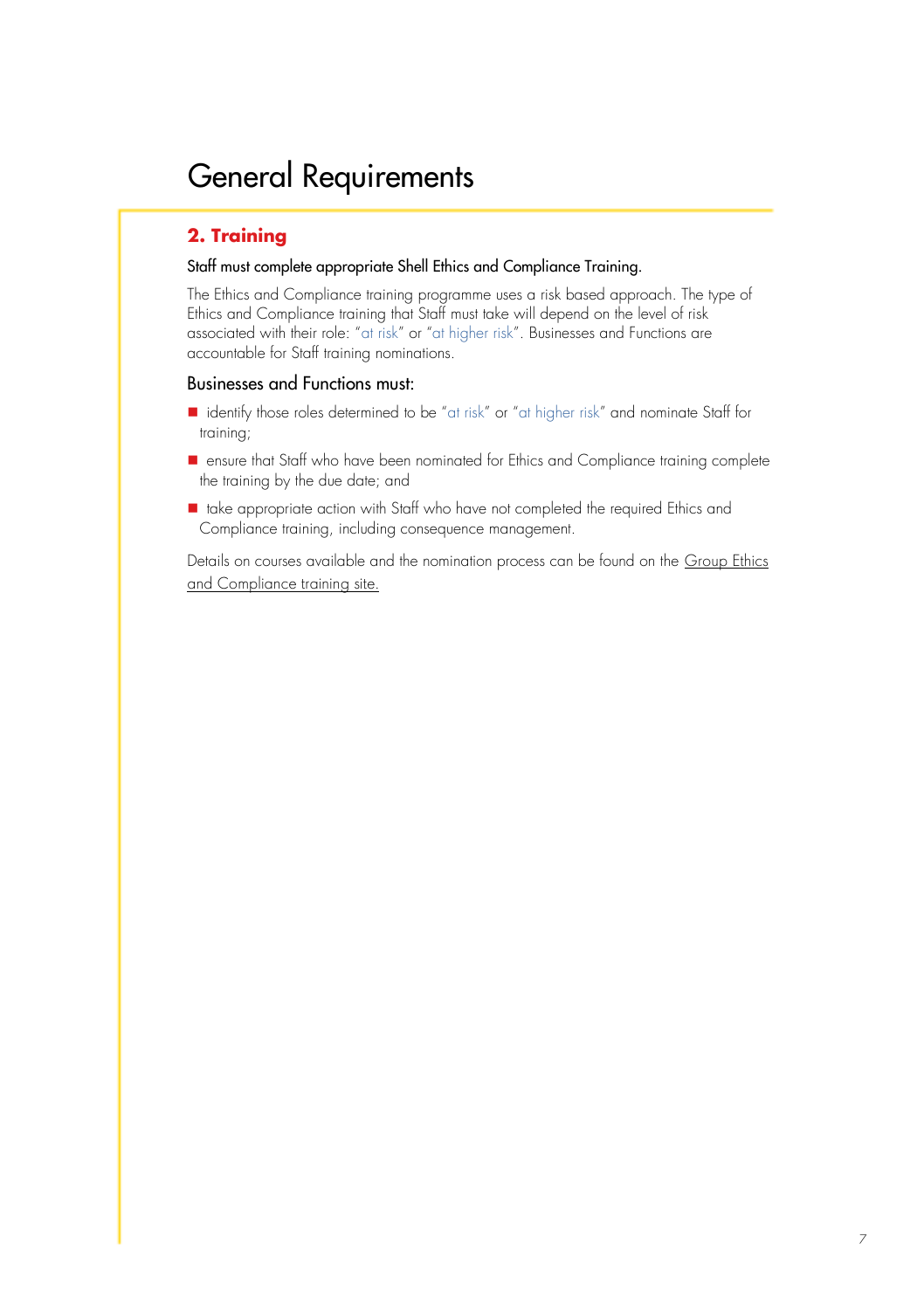#### **3. Reporting concerns and responding to incidents**

Staff must report any suspicion or allegation of non-compliance with the mandatory requirements in this Shell Ethics and Compliance Manual, the Shell Code of Conduct or the Shell General Business Principles, including non-compliance by a third party where this could affect Shell. Shell will not tolerate any form of retaliation directed against anyone who raises a concern in good faith. Staff must not perform their own investigations into Code of Conduct incidents. Staff must not make external disclosures regarding incidents.

Reports related to the Code of Conduct and the Shell General Business Principles should be made to the [Global Helpline,](https://eu001-sp.shell.com/sites/AAFAA5088/Pages/report-concern.aspx) or can be made to Human Resources (HR), Shell Legal, an Ethics and Compliance Officer or directly to the Business Integrity Department. Reports of antitrust concerns should also be made orally to Antitrust Legal Counsel. Staff must follow the [Protect Shell policy](https://eu001-sp.shell.com/sites/AAFAA5088/Pages/rules-and-requirements/Antitrust-Protect-Shell-Policy.aspx) for misconduct in antitrust matters.

Reports of Data Privacy incidents (and other information security incidents) should be made to the Information Risk Management Incident Management (IRIM) portal or if that is not possible to the [Global Helpline,](https://eu001-sp.shell.com/sites/AAFAA5088/Pages/report-concern.aspx) as described in th[e Data Privacy Incident Handling](https://eu001-sp.shell.com/sites/AAFAA5088/SECO%20Primary%20Document%20Library/DP_Incident%20handling.pdf)  [Process.](https://eu001-sp.shell.com/sites/AAFAA5088/SECO%20Primary%20Document%20Library/DP_Incident%20handling.pdf)

Code of conduct investigations must only be performed by the Business Integrity Department (BID) and HR.

Where it is a legal requirement to report a breach, Shell's failure to do so could result in criminal liability for both the individual and Shell.

- ensure that line managers maintain a culture in which Staff feel confident to speak up if they know or suspect a violation;
- ensure Staff do not notify the subject of any suspicion or allegation of non-compliance with AML requirements;
- ensure Staff do not perform their own investigations, as this may prejudice an investigation and could itself be a violation of laws;
- ensure Staff follow the Code of Conduct Incident Management Procedure and comply with the RDS Investigation Principles ; and
- route all proposed external disclosures to regulators via the relevant Ethics and Compliance SME or, for DP, the Group Data Privacy SME.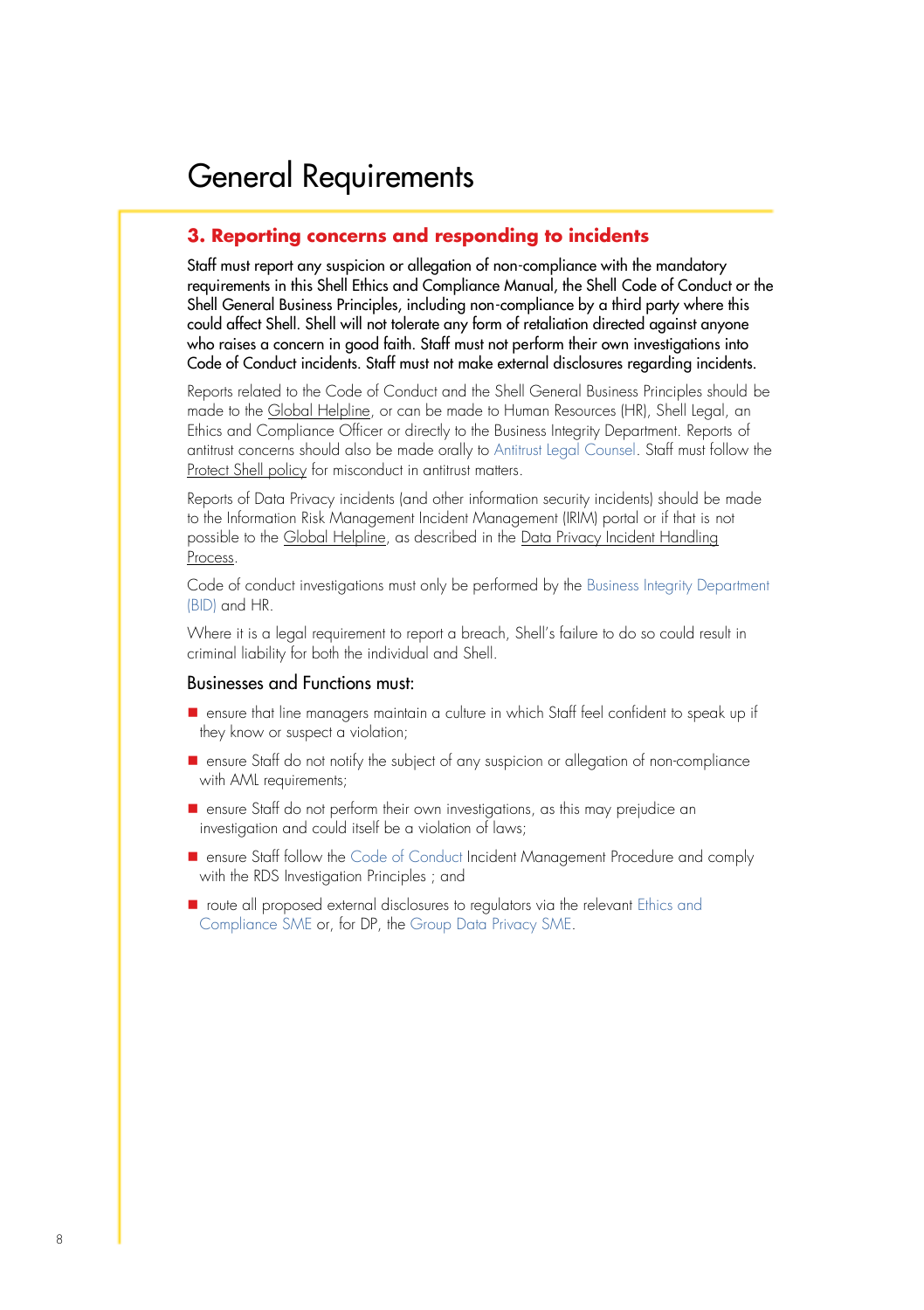#### **4. Ethics and Compliance due diligence**

Ethics and Compliance due diligence is the process to ensure there is an understanding of who Shell is doing business with. When dealing with third parties, the correct level of due diligence must be understood and conducted to make sure Shell's standards of ethical behaviour are maintained.

Ethics and Compliance due diligence does not replace the need for conducting broader, more comprehensive assessments where required or deemed appropriate (e.g., HSSE, financial, legal, operational, and commercial assessments).

The level of Ethics and Compliance Due Diligence required varies, therefore, it is important to understand the rules which apply in each circumstance and conduct the right Ethics and Compliance Due Diligence. Some specific circumstances of when Ethics and Compliance Due Diligence must be conducted are:

- when contracting;
- when engaged in new business development (including acquisition or divestment of an interest or setting up a new joint venture (JV));
- before funding of social investments (SI), donations and sponsorships (refer to **Funding** social investment, [donations and sponsorships](https://eu001-sp.shell.com/sites/AAFAA5088/Pages/rules-and-requirements/ABC-AML-Tax-Evasion-Funding-social-investment-donations-and-sponsorships.aspx) requirement); and
- to confirm trade associations are appropriate for Staff memberships (refer to Antitrust [and trade associations](https://eu001-sp.shell.com/sites/AAFAA5088/Pages/rules-and-requirements/Antitrust-and-trade-associations.aspx) requirement).

- Staff who interact with third parties are aware of the relevant red flags and if they are identified, the red flags are reported to an Ethics and Compliance Officer. Red flags can be identified at the commencement of the relationship with the third party or at any point during the life of the relationship;
- all third parties have been screened for Trade Compliance against lists of denied or restricted parties published by relevant government authorities;
- all third parties have had the correct, risk based, screening for ABC, AML and Preventing the Facilitation of Tax evasion;
- the third parties' information and approvals for ABC, AML compliance are obtained prior to contracting;
- Ethics and Compliance due diligence documentation is retained as a record; and
- Ethics and Compliance due diligence steps in the E&C Rule Ethics and Compliance due diligence are followed.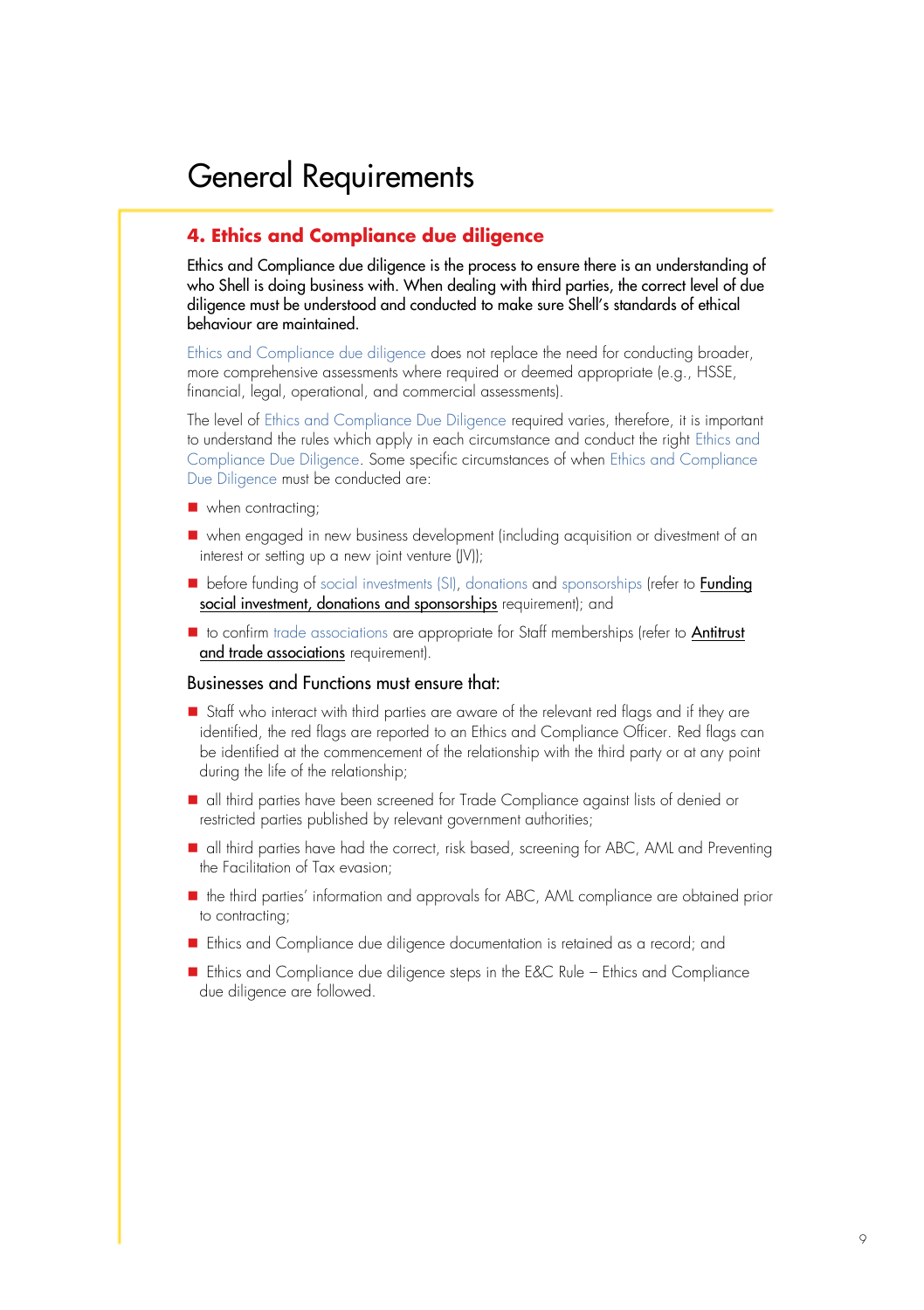#### **5. Contract clauses**

Contracts with third parties must contain Ethics and Compliance contract clauses relevant to the business activity governed by the contract.

- ABC/AML requirements: Standard clauses are incorporated in contracts with third parties. These are found in th[e Ethics and Compliance website.](https://eu001-sp.shell.com/sites/AAFAA5088/Pages/contract-clauses.aspx)
- Antitrust requirements: Clauses for safeguarding Shell and third party CSI are incorporated in all contracts when third parties have access to Shell CSI (or Shell has access to third party CSI). Antitrust Legal Counsel must be consulted in relation to suitable contract clauses/antitrust completion conditions in all deals, to ensure that all appropriate antitrust merger control clearances are obtained before the deal completes.
- Data Privacy requirements: Standard data processing/Data Controller agreements or clauses are incorporated in all contracts with third parties where personal data will be exchanged with, transferred to, or collected by third parties. These are found in the [Model Contracts Library,](https://eu001-sp.shell.com/sites/AAAAA6880/MCL20/SitePages/MCL%20App.aspx) [Sales & Licensing Contract Standards, Models and Guidance](https://eu001-sp.shell.com/sites/AAAAA8018/LSPTS/SitePages/Home.aspx) [website](https://eu001-sp.shell.com/sites/AAAAA8018/LSPTS/SitePages/Home.aspx) and on the **Ethics** and Compliance website.
- Trade Compliance requirements: Standard clauses are incorporated in contracts with third parties. These are found in the [Ethics and Compliance website.](https://eu001-sp.shell.com/sites/AAFAA5088/Pages/contract-clauses.aspx)
- Any exceptions to these contract clauses need to be approved by the relevant Ethics and Compliance SME.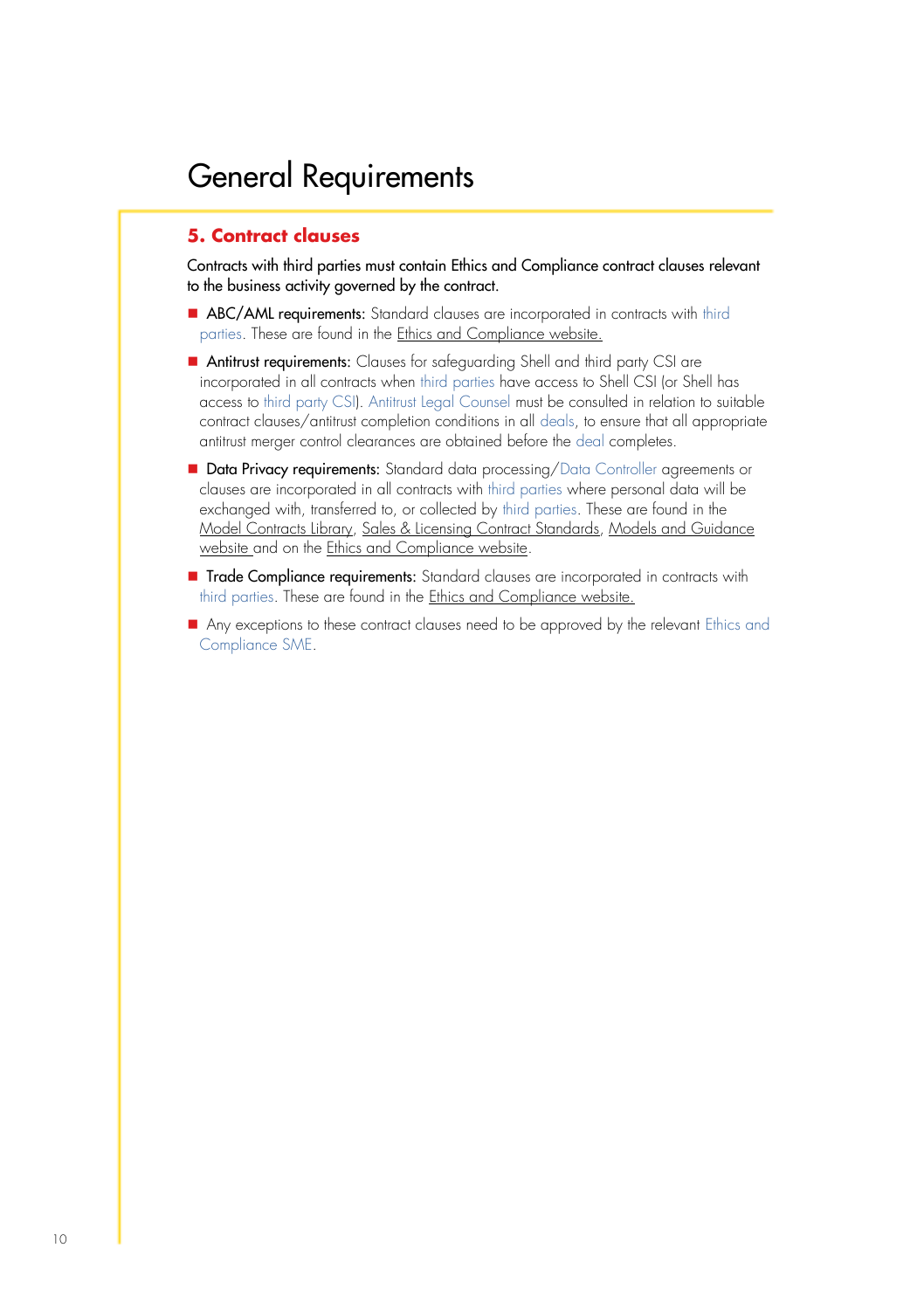#### **6. Preparing deals**

#### Deals must comply with Antitrust, ABC/AML, DP, and Trade Compliance laws.

Almost all Shell deals will trigger mandatory antitrust approval requirements from many governments around the world. Most antitrust agency approval requirements are "suspensory", meaning the deal cannot be implemented pending receipt of all applicable antitrust approvals.

Antitrust considerations are relevant at every stage of a deal, from preparing the necessary antitrust filings and obtaining the necessary antitrust agency clearances, preparing internal documents, and external statements about the deal, to the sharing of CSI with prospective third parties.

Most countries prohibit gun jumping – meaning the implementation of (or partial implementation of) a deal without first having obtained the necessary merger control antitrust clearance(s).

Shell may be held liable for previous ABC, AML or Antitrust violations relating to assets, licenses and businesses or interests it is acquiring, merging with, joint venturing with, or divesting.

- follow the E&C Rule [Ethics and Compliance due diligence](https://eu001-sp.shell.com/sites/AAFAA5088/Pages/rules-and-requirements/Ethics-and-compliance-due-diligence-rule.aspx) before a Shell company enters into a binding commercial contract (e.g., sale and purchase agreement, production sharing contract, JV agreement) and must contact an Ethics and Compliance Officer for advice;
- obtain and follow advice from Antitrust Legal Counsel at the start of a deal and follow it at every stage throughout the deal's progress, including:
	- i) the need for antitrust authority approvals;
	- ii) internal document creation and internal communications;
	- iii) information exchanges;
	- iv) the proposed use of clean teams for information exchange purposes;
	- v) external communications about (or impacting on) the deal; and
	- vi) proposed transition or implementation steps;
- follow the E&C Antitrust Rule Acquisitions and Divestments and Joint Venture [Opportunities](http://sww.shell.com/ethicsandcompliance/at/antitrust.html);
- execute and record appropriate confidentiality agreements:
- ensure DP risks have been identified at each stage of the deal and appropriate DP agreements executed when sharing or exchanging personal data. Refer to the DP [guidance for Acquisitions and Divestments](https://eu001-sp.shell.com/sites/AAFAA5088/SECO%20Primary%20Document%20Library/DP%20considerations%20on%20AD.pdf) document;
- address residual obligations or license conditions that apply to items being disposed of or re-sold as they generally remain subject to the same Trade Compliance laws and sanctions that applied at the time of their original supply;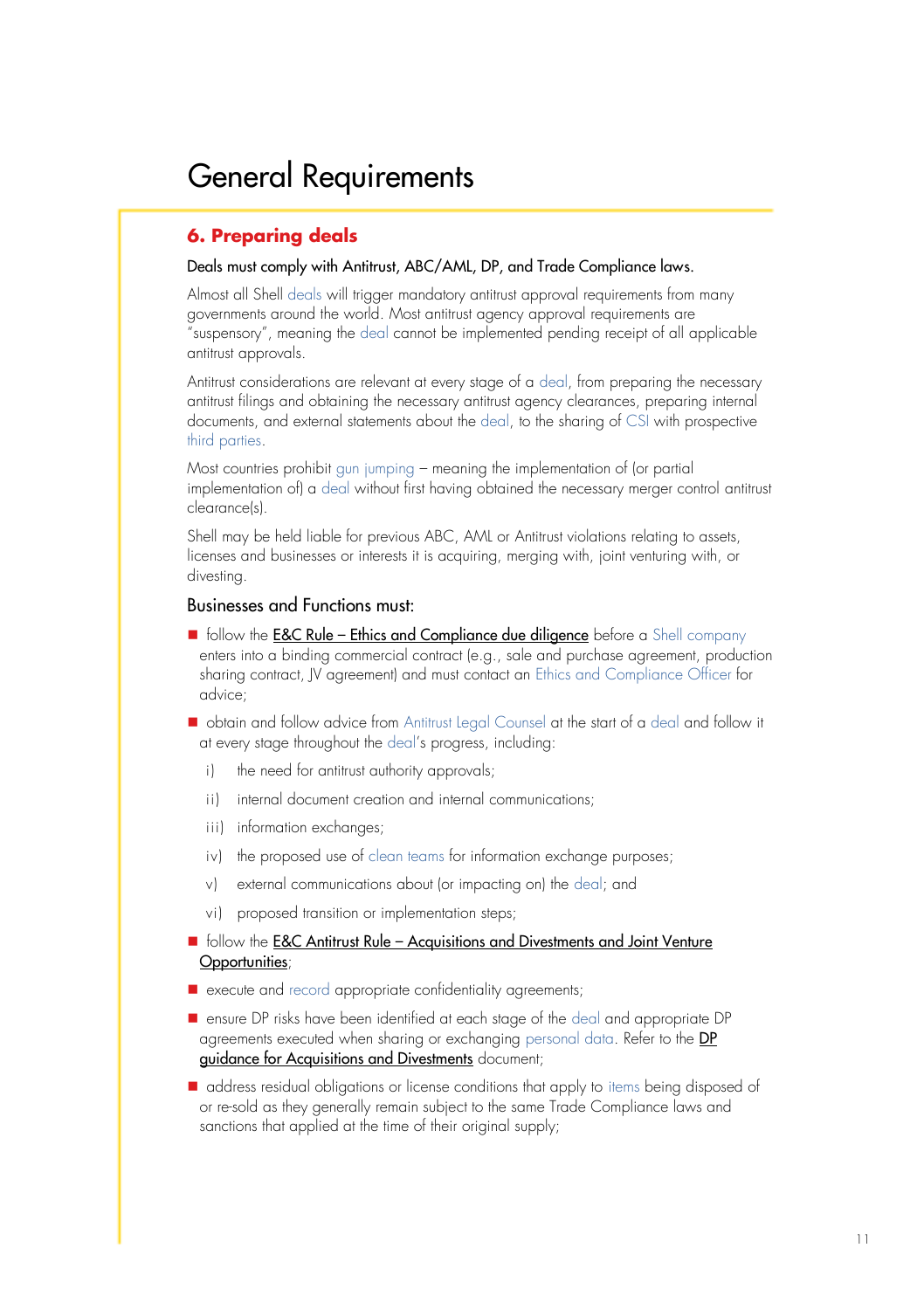- follow the E&C Trade Compliance Rule Mergers, acquisitions and divestments
- formally request and seek to influence the adoption of the **NOV E&C Standards** [Acceptable to Shell \(SATS\)](https://eu001-sp.shell.com/:b:/r/sites/AAAAA8887/ethicsandcompliancecommunicationstoolkit/Fighting%20Corrupt%20Practices%20Documents/EC%20SATS%202%20FINAL%20CECO%20approved%2020AUG2020.pdf?csf=1&web=1&e=42M1bc). The Business Opportunity Manager (BOM) must contact the relevant Ethics and Compliance Officer and follow the SATS escalation process if this cannot be achieved before the deal is approved; and
- ensure that Staff comply with the [Protect Shell Policy](https://eu001-sp.shell.com/sites/AAFAA5088/Pages/rules-and-requirements/Antitrust-Protect-Shell-Policy.aspx).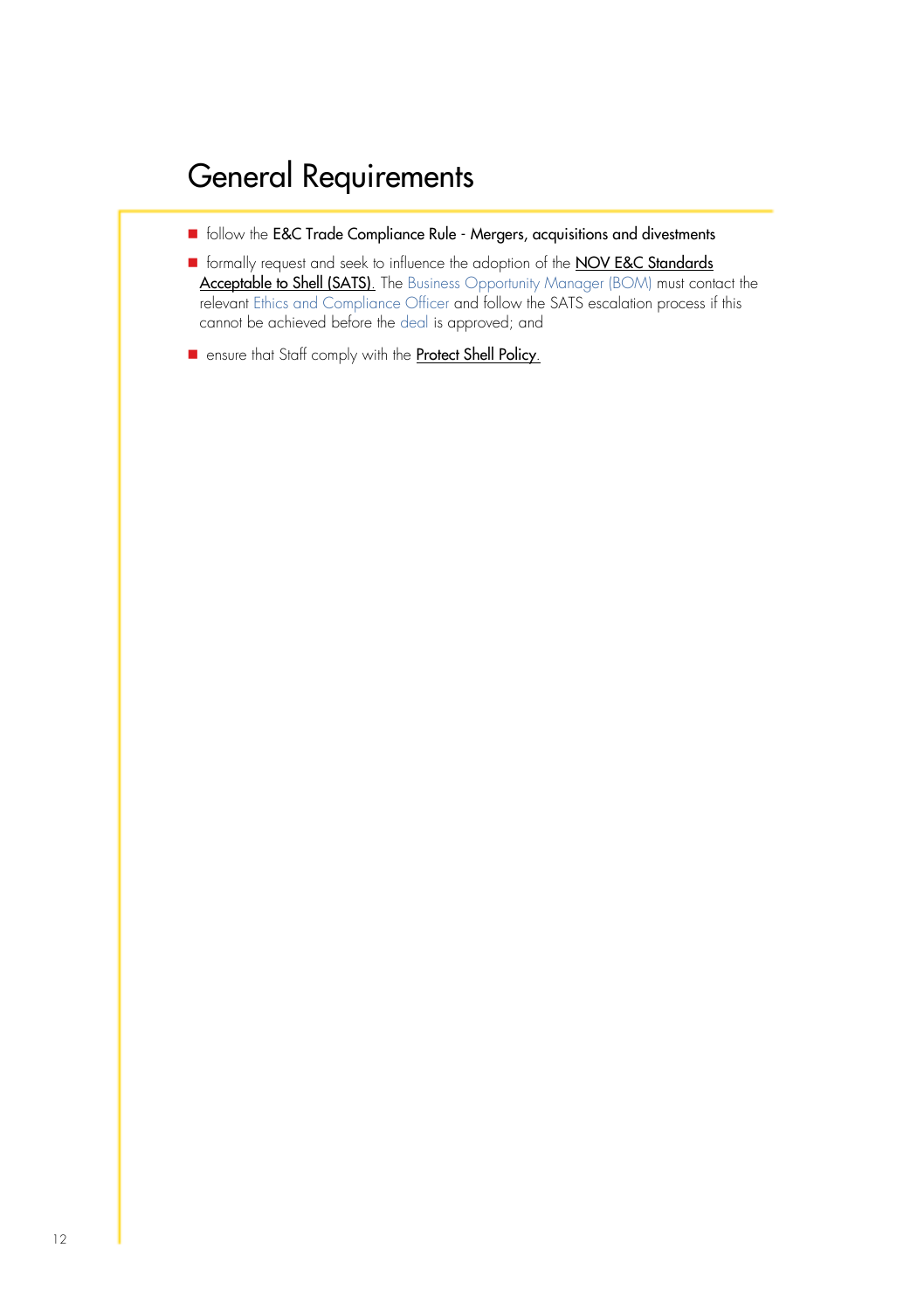#### **7. Recruiting**

During the early stages of recruiting, it must be determined whether a candidate is a Government Official (GO), former GO, related to a GO, or from a direct competitor to minimise risk and protect Shell's reputation.

Recruiting a GO, former GO, or relative of a GO could be viewed as a favour or advantage, potentially constituting bribery, and/or may create a perceived or actual conflict of interest (COI). Recruiting from direct competitors can create significant antitrust issues as it may facilitate the inappropriate exchange of CSI.

- ensure the recruiter informs the hiring manager if a candidate has been confirmed as a GO, former GO, or related to a GO. The hiring manager must seek advice from an Ethics and Compliance Officer;
- $\blacksquare$  instruct any successful applicant who has a COI to make a declaration in the Code of Conduct Register on commencing employment;
- follow the HR onboarding process (embedded in HR Online) applicable to recruitment from a direct competitor; and
- follow the E&C ABC/AML Rule Conflicts of Interest: Assessing Conflicts of interest for [Government Official Candidates](https://eu001-sp.shell.com/sites/AAFAA5088/Pages/rules-and-requirements/ABC-AML-Assessing-COI-for-GO-Candidates.aspx).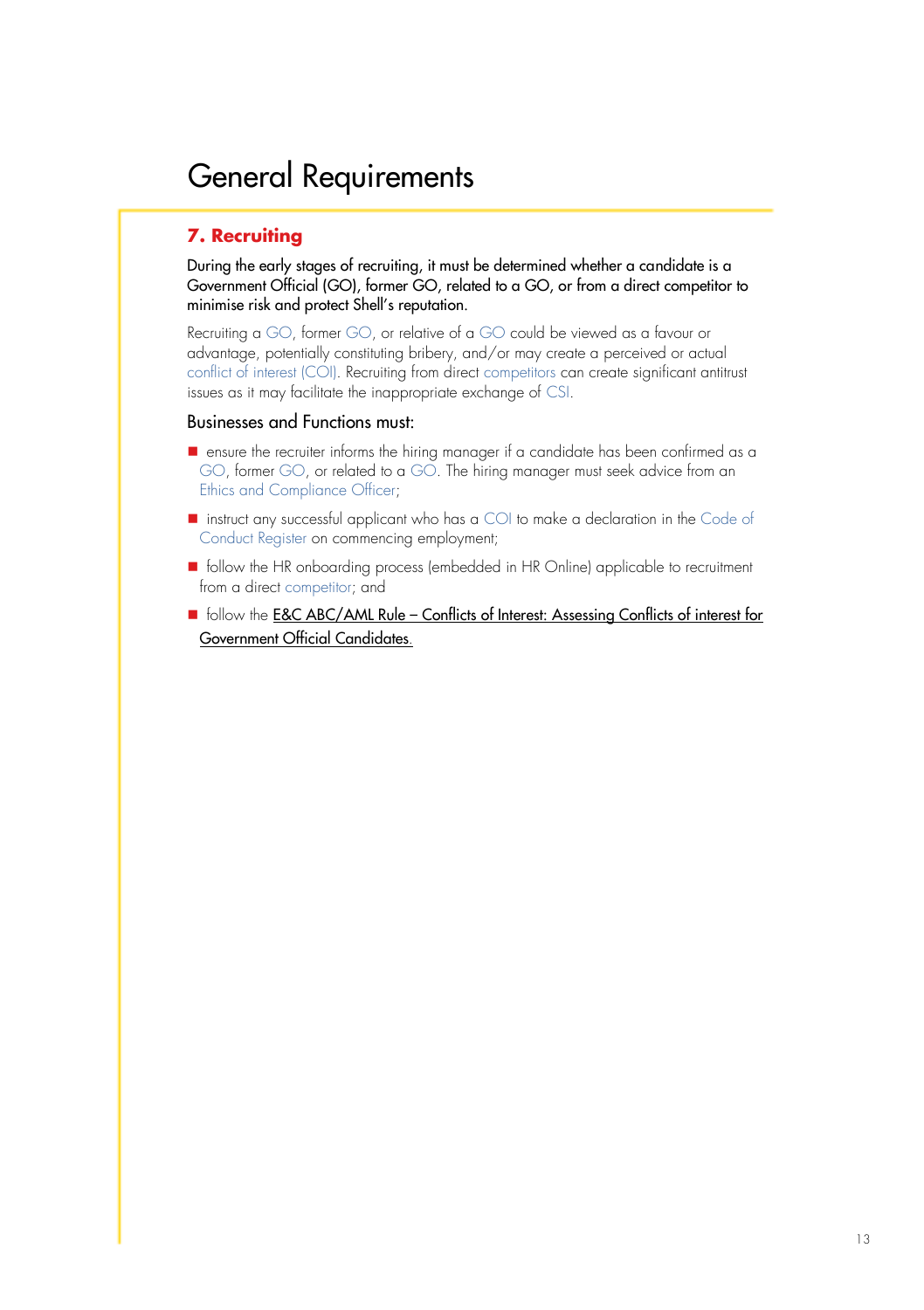#### **8. Transfer of individuals to or from third parties (including secondments)**

Before arranging any proposed transfer of individuals between Shell and a third party (or where Shell assists in the transfer of individuals between third parties), any potential ethics and compliance risks associated with the proposed transfer must be identified and appropriate controls must be implemented to mitigate any risks identified and comply with applicable laws.

Transfer of individuals to or from third parties (especially third parties who are direct competitors), can potentially give rise to significant antitrust issues as this may facilitate the inappropriate exchange of CSI.

Where the transfer involves a government entity or an individual who is a GO, former GO, or immediate family member or close known associate of a GO, this could be viewed as an inappropriate favour or advantage, and/or may create a perceived or actual COI.

Potential trade control risks can arise where an individual has a connection to a Generally Embargoed Country (GEC) or Highly Restricted Country (HRC). Appropriate controls must be implemented to limit access to Shell's confidential information and intellectual property and individual's personal data.

- all transfers of individuals between Shell and third parties follow the approval process set out in the E&C Rule - [Transfer of Individuals between Shell and Third Parties](https://eu001-sp.shell.com/sites/AAFAA5088/Pages/rules-and-requirements/ABC-AML-Assessing-COI-for-GO-Candidates.aspx) and ensure that all required conditions are met and controls implemented prior to a transfer commencing (unless otherwise provided in the Rules) to mitigate associated compliance risks;
- if the individual is a GO, former GO or immediate family member or close known associate of a GO, or where the third party is a government entity or an organisation which is controlled by a government entity, prior approval must be obtained from the relevant Ethics and Compliance SME;
- if the transfer involves or has a connection to a GEC or HRC, prior approval must be obtained from the relevant Ethics and Compliance SME;
- appropriate Shell IT controls must be implemented prior to a transfer commencing;
- additional Ethics and Compliance training based on the nature of the proposed transfer must be completed within the required timeframe set out in the Rules; and
- before a transfer commences, an agreement between Shell and the third party documenting the terms and conditions relating to the transfer must be entered into and a Non-Disclosure Agreement must be executed (unless otherwise provided in the Rules).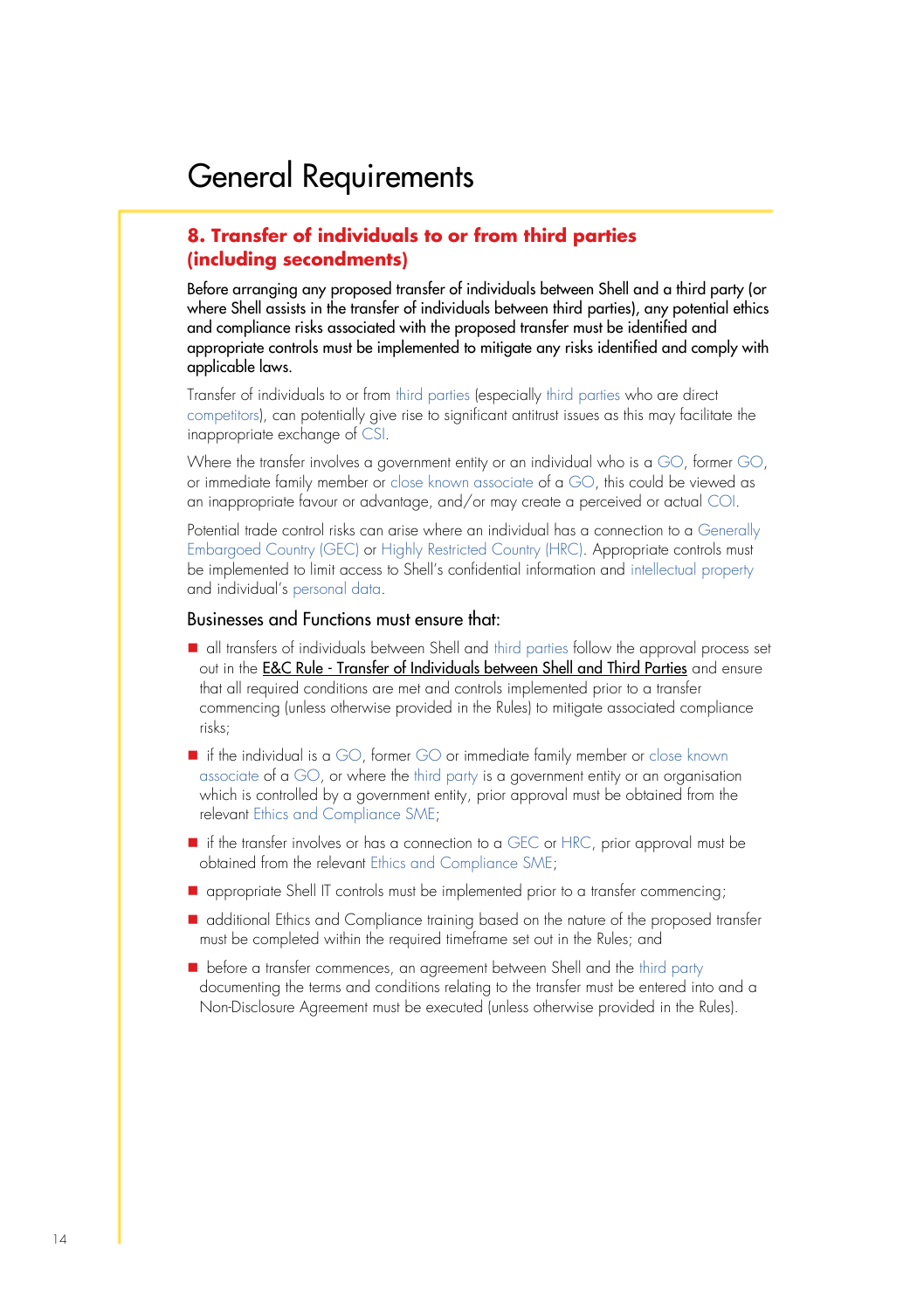This chapter of the Manual instructs Shell Businesses and Functions how to implement Group requirements relating to compliance with Anti-Bribery and Corruption laws, Anti- Money Laundering laws, and Preventing the Facilitation of Tax Evasion.

Bribery and corruption, money laundering, and facilitation of tax evasion are three different but related Ethics and Compliance subjects. Individually, they are subject to different laws and regulations but share many common risk areas which need to be managed consistently. This chapter describes the requirements to address all these risk areas.

Shell is subject to national and international laws prohibiting bribery and corruption and money laundering. As Shell plc is a UK company and its securities are traded in the USA and UK, Staff, Shell companies, and Shell-controlled or Shell-operated joint ventures and their associated parties must comply with the US Foreign Corrupt Practices Act and the UK Bribery Act 2010, which have international effect, as well as all applicable anti-bribery and corruption (ABC) and anti-money laundering (AML) legislation in the countries where Shell operates.

Bribery occurs when a payment, gift, favour or advantage is offered, made, sought or accepted to influence a business outcome. Serious penalties, including prison sentences, may be imposed upon those guilty of bribery. Bribery and corruption may involve government officials (GO), companies or private individuals, and may occur directly or indirectly through third parties (including joint ventures or their participants). Shell prohibits all bribes, including facilitation payments.

Money laundering is a term used to describe the process of hiding the criminal origins of money or property which are the proceeds of crime within legitimate business activities. It also describes the use of money of a legitimate origin that supports terrorism. Money laundering could be a consequence of almost any profit-generating crime.

Tax evasion is an illegal practice where a person or entity evades paying their true tax liability, Shell can be subject to criminal liability where it fails to prevent its employees, or others working on its behalf, from facilitating tax evasion by others.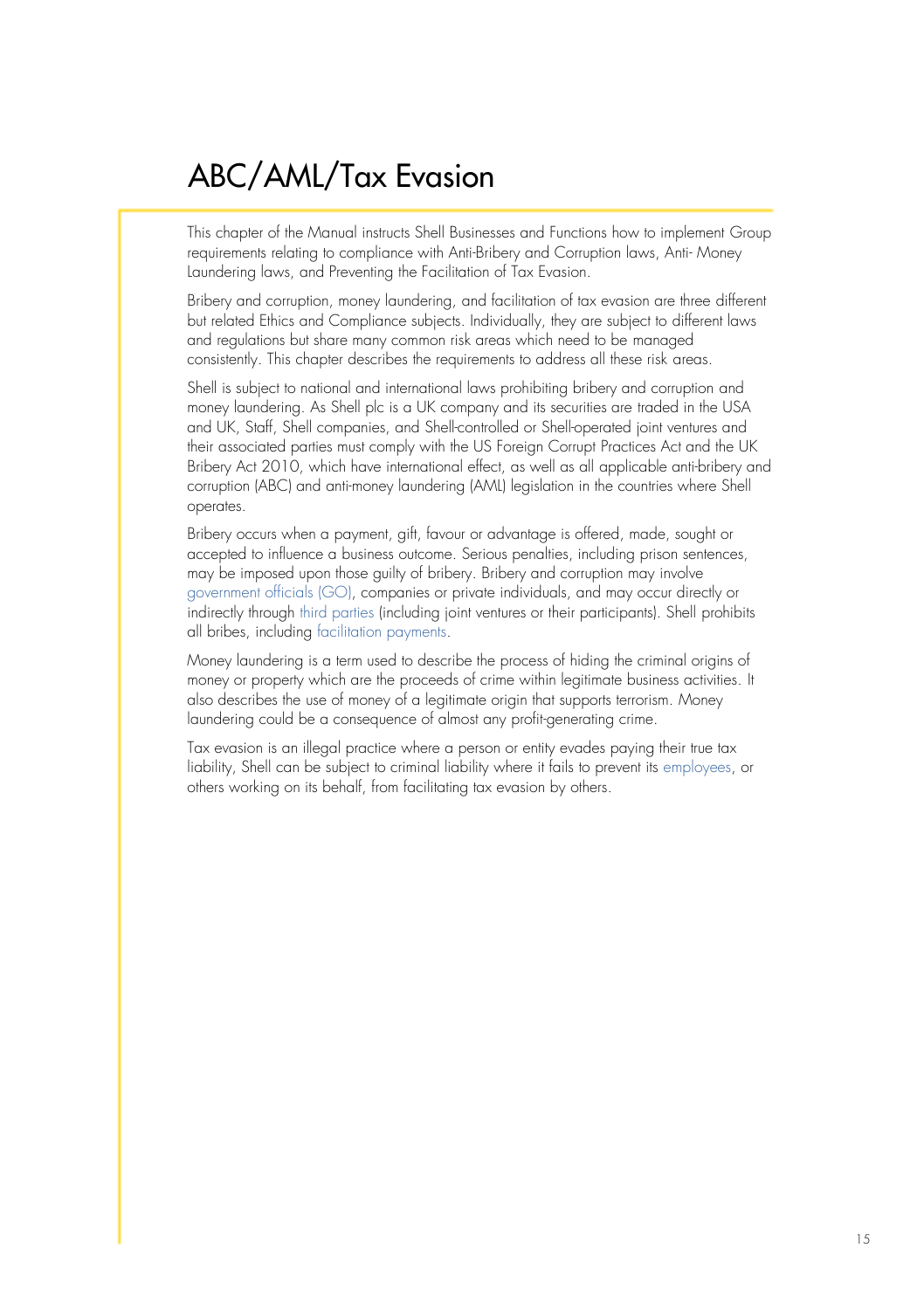#### **1. ABC/AML requirements for non-Shell operated ventures (NOVs)**

The Shell Shareholder Representative (SSR) must formally request and seek to influence the adoption and maintenance of applicable ABC/AML compliance programme [Standards](https://eu001-sp.shell.com/:b:/r/sites/AAAAA8887/ethicsandcompliancecommunicationstoolkit/Fighting%20Corrupt%20Practices%20Documents/EC%20SATS%202%20FINAL%20CECO%20approved%2020AUG2020.pdf?csf=1&web=1&e=42M1bc)  [Acceptable to Shell \(SATS\).](https://eu001-sp.shell.com/:b:/r/sites/AAAAA8887/ethicsandcompliancecommunicationstoolkit/Fighting%20Corrupt%20Practices%20Documents/EC%20SATS%202%20FINAL%20CECO%20approved%2020AUG2020.pdf?csf=1&web=1&e=42M1bc)

For NOVs, the SSR must also take the following minimum steps:

- formally ask the NOV board (or equivalent) to:
	- i) submit a performance report on the NOV's ABC and AML programme to the NOV board or management committee annually; and
	- ii) ensure such requests and any responses are minuted and retained as a record; and
- formally record Shell's objection to any proposal to pay per diems to any GO or to pay for gifts and hospitality (G&H) for any immediate family member of any GO and ensure that such objection is retained as a record by the joint venture (JV) or its operator; and

#### ■ follow the **E&C ABC/AML Rule - [ABC/AML Rules for SSRs working with](https://eu001-sp.shell.com/sites/AAFAA5088/Pages/rules-and-requirements/rules-for-SSRs-working-with-non-Shell-operated-ventures.aspx) NOVs.**

The SSR (or any other Shell Staff working for, or seconded to) of a NOV must immediately notify Shell Legal or an Ethics and Compliance Officer (ECO) if they become aware of a bribe or a request for a bribe being made by or to any employee of the NOV, or of a bribery-related allegation or investigation involving the NOV. The SSR must also attest to an ECO, via the annual attestation process, if they consider that bribes have been paid by or to any employee of the NOV.

Shell Legal must be consulted immediately in cases where NOV board members believe/ consider that such notification may render them in breach of their fiduciary duties towards a NOV company.

Also refer to [Contract Clauses](https://eu001-sp.shell.com/sites/AAFAA5088/Pages/rules-and-requirements/Ethics-and-Compliance-overview-Contract-clauses.aspx), [Preparing Deals](https://eu001-sp.shell.com/sites/AAFAA5088/Pages/rules-and-requirements/Ethics-and-Compliance-overview-Preparing-deals.aspx), and Managing competitively sensitive [information \(CSI\) in relation to joint ventures \(JVs\)](https://eu001-sp.shell.com/sites/AAFAA5088/Pages/rules-and-requirements/Antitrust-Managing-CSI-in-relation-to-JV.aspx) requirements.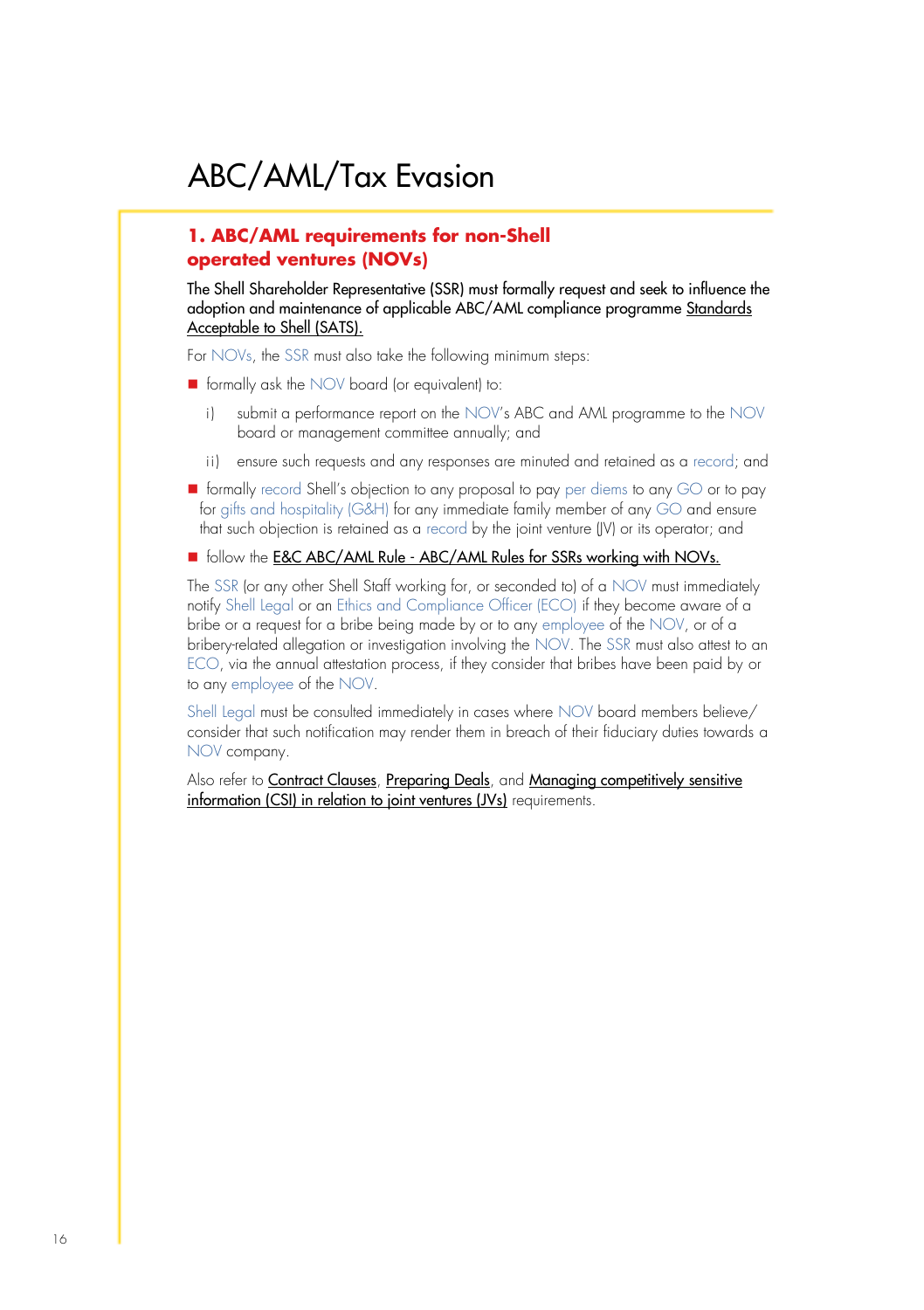#### **2. Offering or receiving gifts and hospitality (G&H)**

Gifts and Hospitality (G&H) that appear to improperly influence business decisions, create a conflict of interest (COI) or are on the prohibited list must not be offered or accepted. All G&H must be reasonable and proportionate, and when their value exceeds certain levels, they must be entered in the Code of Conduct Register.

Shell discourages Staff from accepting G&H from a business partner. However, Shell recognises that the occasional acceptance or offer of modest G&H may be a legitimate contribution to good business relationships.

- do not offer or accept G&H on th[e prohibited list;](https://eu001-sp.shell.com/sites/AAFAA5088/Pages/rules-and-requirements/Offering-Gifts-and-Hospitality-excluding-Formula-1.aspx)
- record in the Code of Conduct Register and obtain line manager approval before offering or receiving G&H:
	- i) to or from any third party valued at \$150 or greater; or
	- ii) to or from a private individual valued at \$150 or greater; or
	- iii) to a GO valued at \$20 or greater; or
	- iv) that could be perceived as influencing or creating an actual, potential or perceived COI, including prizes over \$150 in value from external competitions or lotteries if in some way related to your role or to Shell;
- obtain ABC/AML SME support and their EC-2 Manager's approval before offering G&H to a GO worth \$500 or greater and enter the G&H in the Code of Conduct Register;
- follow the E&C ABC/AML Rule [Gifts and Hospitality \(excluding Formula 1\)](https://eu001-sp.shell.com/sites/AAFAA5088/Pages/rules-and-requirements/Offering-Gifts-and-Hospitality-excluding-Formula-1.aspx); and
- follow the E&C ABC/AML Rule [Gifts and Hospitality for Formula 1](https://eu001-sp.shell.com/sites/AAFAA5088/Pages/rules-and-requirements/Rule-gifts-and-hospitality-F1.aspx) when giving invitations to Formula 1 events.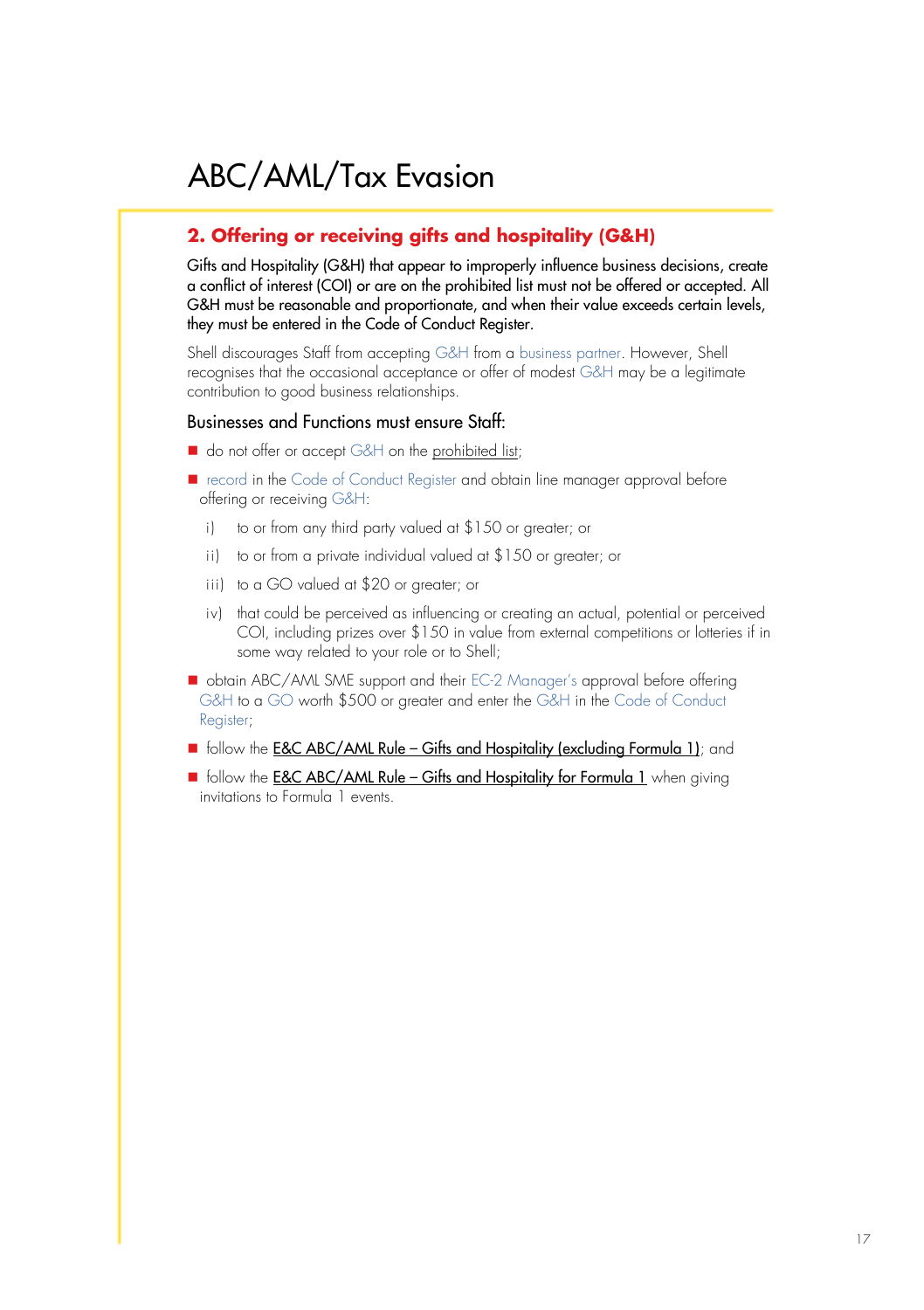#### **3. Avoiding conflicts of interest (COI)**

Conflicts of interest (COIs) must be avoided. Where an actual, perceived or potential COI occurs, to enable transparency, the COI must be recorded in the Code of Conduct Register for line management approval.

COIs happen in situations where two or more competing interests conflict and impair an individual's ability to make objective decisions. A COI arises when personal interests interfere with Shell's interests. COIs can be an Ethics and Compliance concern even if they do not result in unethical or illegal acts. Failure to provide transparency about any actual, perceived, or potential COI may expose Shell and Staff to risk. A COI that has been fully disclosed to Shell may be acceptable, assuming appropriate mitigations have been approved by line management and implemented.

- Staff declare any actual, perceived or potential COI in the Code of Conduct Register and update upon a change of circumstances;
- line managers assess each COI entry and determine whether any mitigating action is required;
- line managers escalate any concerns about a COI entry to an ECO for advice;
- line managers acknowledge each COI in a timely manner, and record any mitigating actions in the Code of Conduct Register; and
- Staff follow the **[E&C ABC/AML Rule](https://eu001-sp.shell.com/sites/AAFAA5088/Pages/rules-and-requirements/ABC-AML-Tax-Evasion-Avoiding-COI.aspx)  Conflicts of Interest.**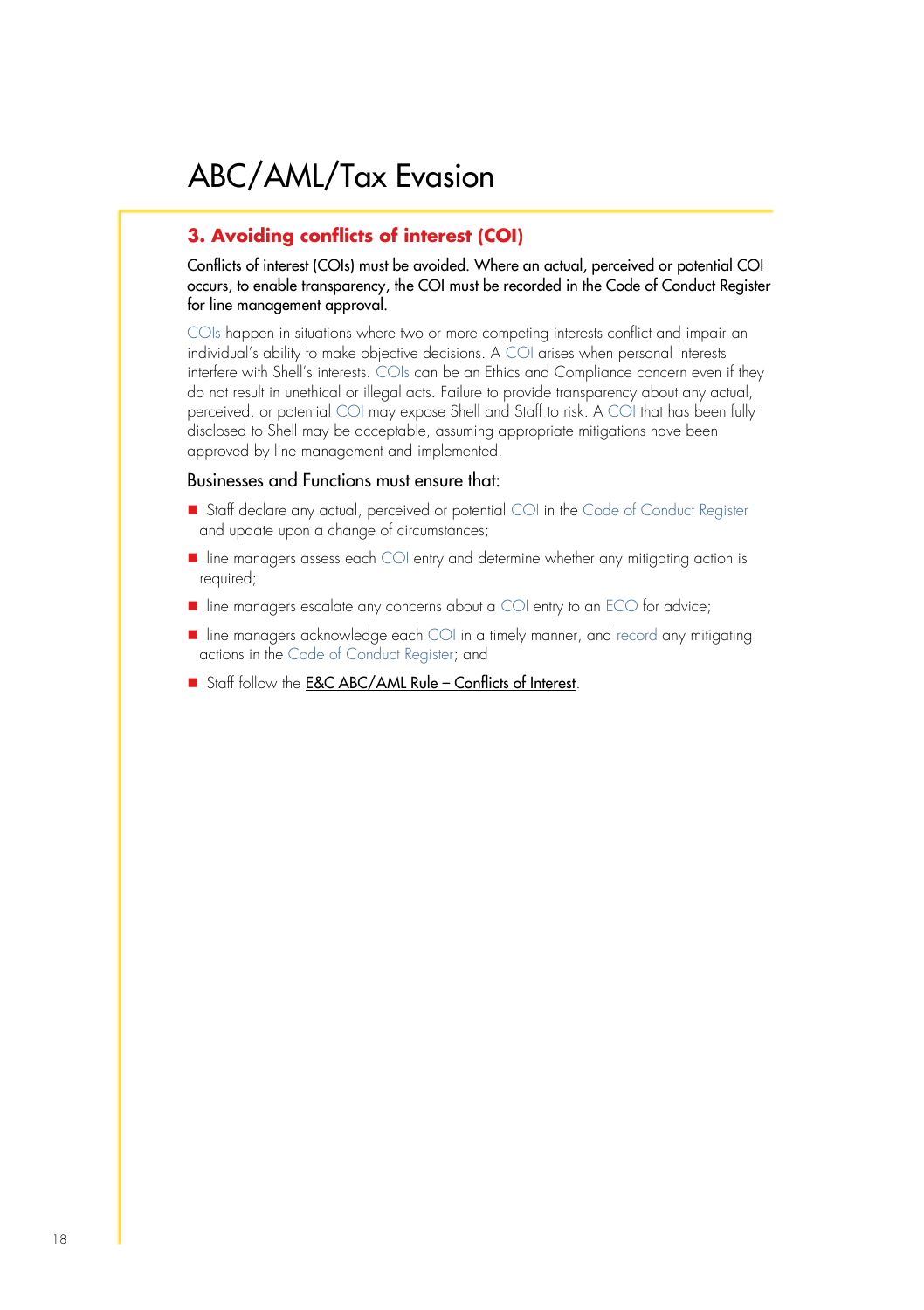#### **4. Facilitation payments**

Facilitation payments are bribes and must not be made. A facilitation payment is not permitted by Shell and is illegal under the UK Bribery Act and other applicable legislation.

A facilitation payment is a minor payment to induce a (usually low-ranking) GO to expedite or secure performance of a routine duty which that person is already obliged to perform, and where such payment would exceed what is properly due.

Where a facilitation payment has been requested:

- the relevant Ethics and Compliance Officer or Shell Legal must be immediately informed of the request and actions taken; or
- the incident must be immediately reported to th[e Global Helpline](https://eu001-sp.shell.com/sites/AAFAA5088/Pages/report-concern.aspx).

Where a facilitation payment has been made, it must, in addition to the points above, be accurately recorded in expense reports.

Where a payment has been made because of a genuine belief that life, limb or liberty is at risk, this is not a facilitation payment but must be reported and recorded as if it were.

[Also refer to Facilitation guidance.](https://eu001-sp.shell.com/sites/AAFAA5088/SECO%20Primary%20Document%20Library/ABC_Facilitation%20Payments_Guidance_v1.0.pdf)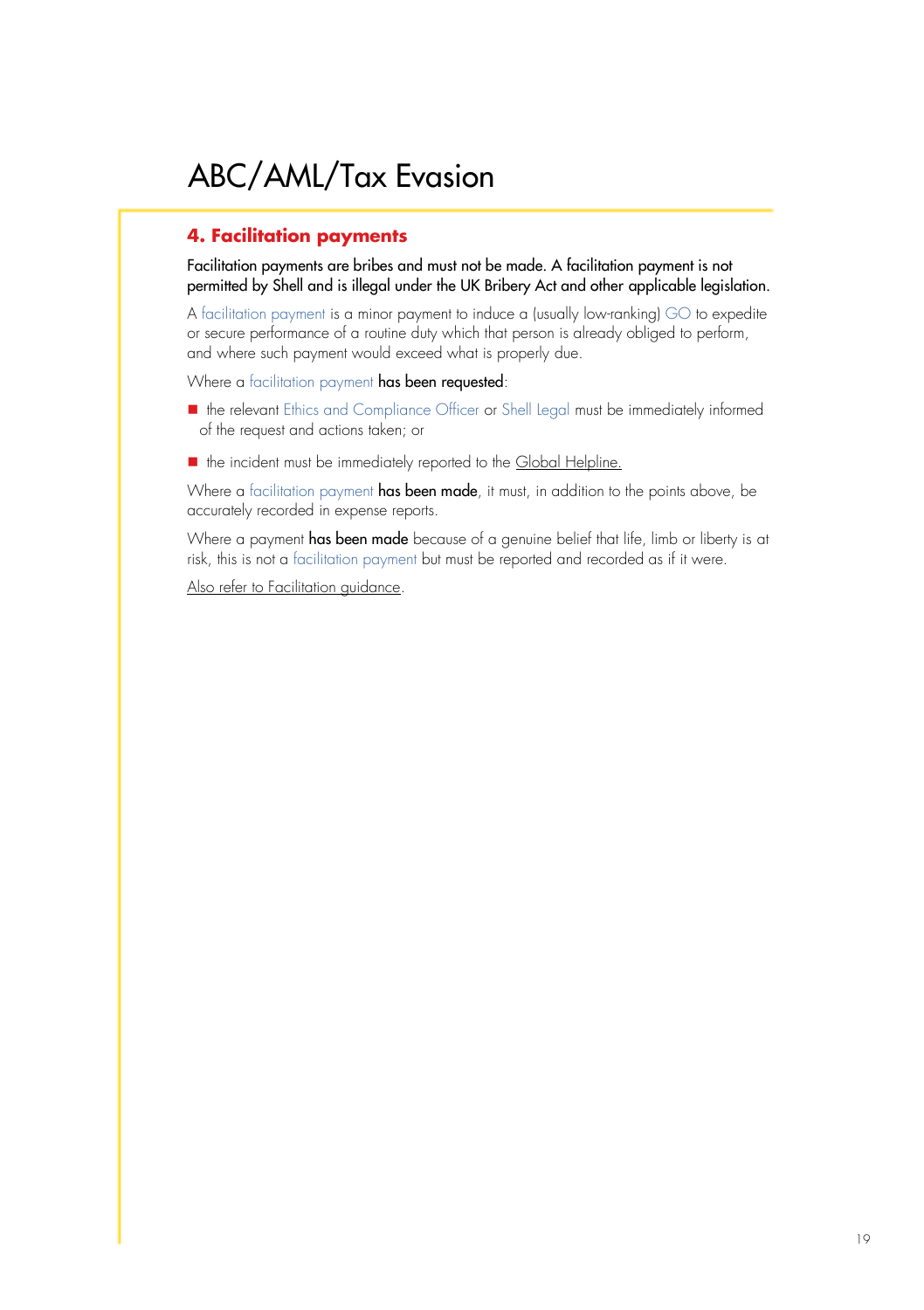#### **5. Funding social investment, donations and sponsorships**

Funding of social investments (SI), donations and sponsorships must never improperly influence a business outcome and must always be contributed to a legitimate organisation and not to any individual.

SI, donations and sponsorships carry certain bribery and corruption risks, particularly in relation to the interaction with third parties. These risks must be identified through required

due diligence and mitigated when considering requests from third parties.

#### Before offering or committing any funds, Businesses and Functions must:

- Ensure that the proposed recipient is a legitimate organisation and not an individual.
- Identify whether a government official (GO) is involved or connected with the proposed recipient to prevent this being perceived as a bribe
- Follow [Ethics and](https://eu001-sp.shell.com/sites/AAFAA5088/Pages/rules-and-requirements/Ethics-and-compliance-due-diligence-rule.aspx) Compliance due diligence steps in the **E&C Rule Ethics and** [Compliance Due Diligence](https://eu001-sp.shell.com/sites/AAFAA5088/Pages/rules-and-requirements/Ethics-and-compliance-due-diligence-rule.aspx)
- Ensur[e ABC clauses](https://eu001-sp.shell.com/sites/AAFAA5088/Pages/rules-and-requirements/Ethics-and-Compliance-overview-Contract-clauses.aspx) are included where a contract is in place o[r SI Undertakings](https://eu001-sp.shell.com/sites/AAFAA5088/SECO%20Primary%20Document%20Library/ABC%20Social%20Investment%20Undertakings%2C%20Sponsorship%20and%20Contribution%20(where%20no%20contract%20exists).pdf) are accepted by the counterparty by e-mail where there is no contract.

All screening documents must be retained as a record, including any evidence that a GO is involved.

If the requests for funds are for SI, you must work with a **[Social Investment Focal Point](https://eu001-sp.shell.com/sites/AAFAA1055/S01/Web/SocialInvestment_Resources_General.aspx)** to ensure the relevant SI requirements in the Social Performance Handbook are followed.

Click [here](https://eu001-sp.shell.com/sites/AAFAA1055/S01/Web/SocialInvestment_Resources_General.aspx) for a list of Social Investment Focal Points

Click [here](https://eu001-sp.shell.com/sites/AAFAA1055/S01/Web/HandbookHome.aspx) for the Social Performance Handbook

.

If you have a category of GO that you think should be exempt, please contact ABC/AML Legal Counsel to discuss; they will confirm if the category can be exempt.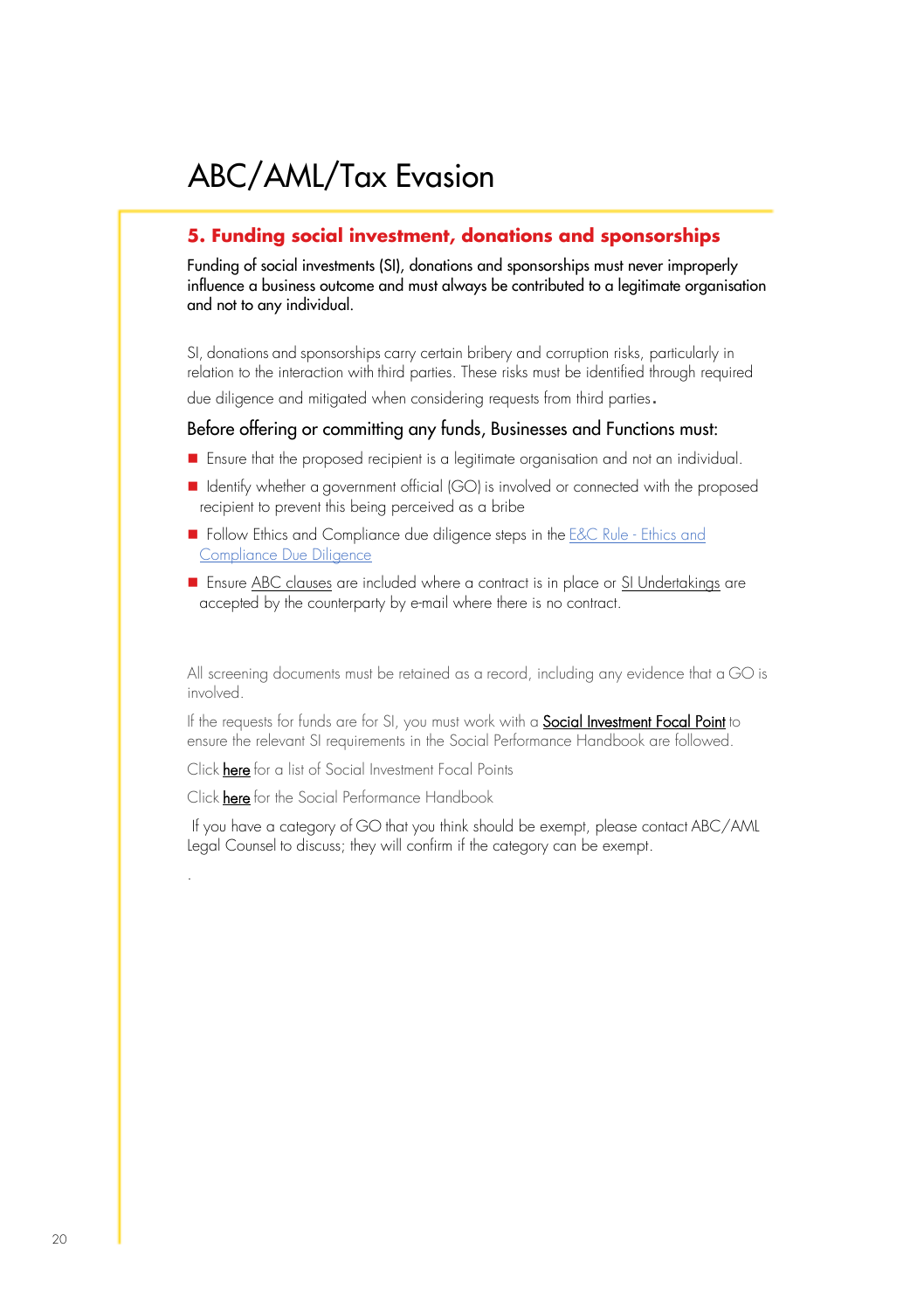#### **6. Following the rules on political payments**

Political payments or "in-kind contributions" must never be made by or on behalf of Shell companies or by trade associations with Shell funds. Shell companies must not take part in party politics.

#### Businesses and Functions must:

- $\blacksquare$  follow the **E&C Rule [Ethics and Compliance due diligence](https://eu001-sp.shell.com/sites/AAFAA5088/Pages/rules-and-requirements/Awaiting-approved-content.aspx)**:
	- i) to request trade associations to confirm that the trade association is conducted in accordance with antitrust laws; and
	- ii) to confirm that Shell funds or resources are not used for payments to political parties, political organisations or their representatives either directly or indirectly. If this requirement is not met, the Group Political Payments SME must be contacted before proceeding with the membership.

■ contact the Group Political Payments SME if a request for a political payment is made by a trade association, governments, political parties, organisations or their representatives.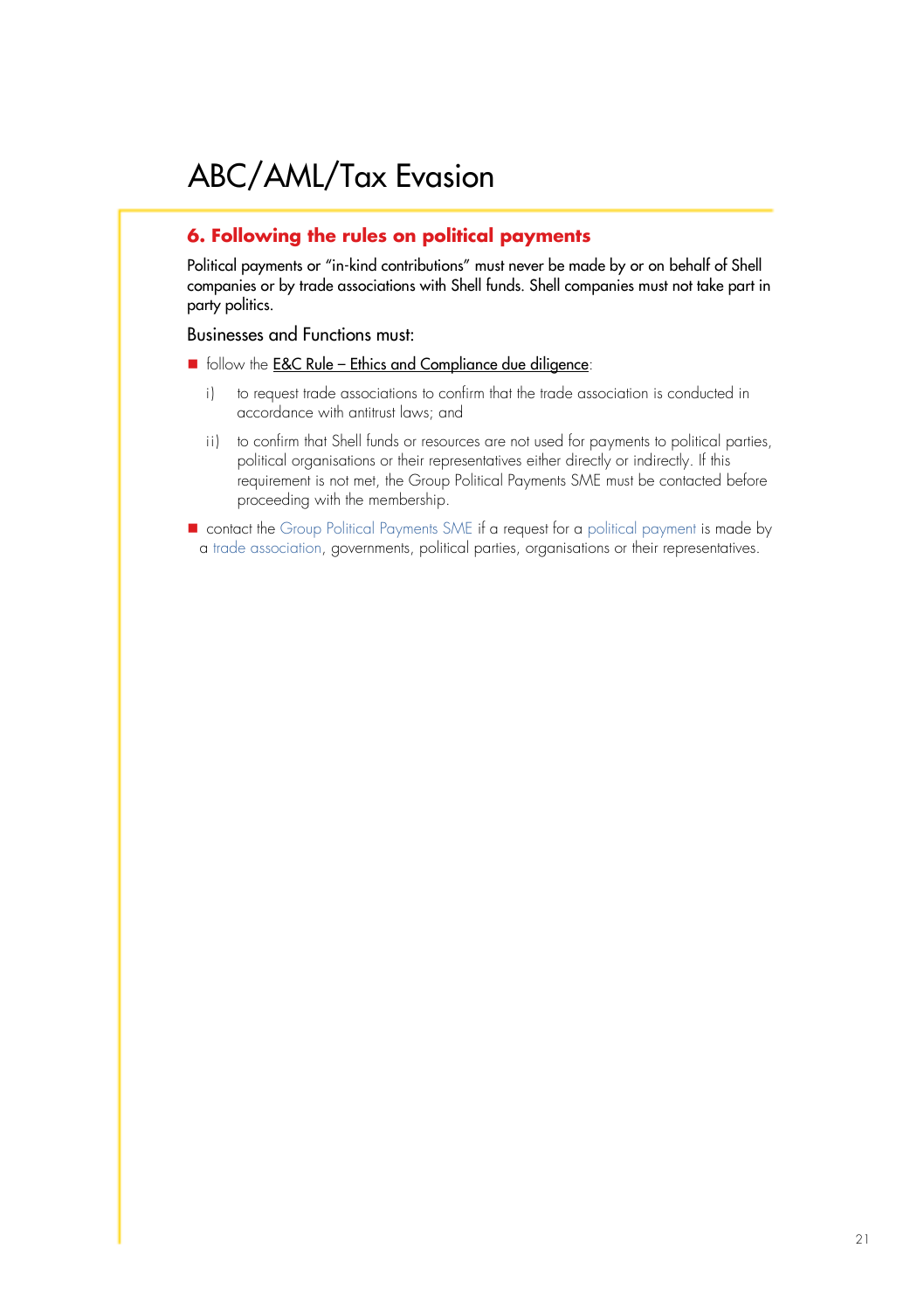This chapter of the Manual instructs Shell Businesses and Functions how to implement Group requirements relating to compliance with antitrust laws.

The purpose of antitrust laws is to promote and safeguard competition and to deter and punish anti-competitive behaviour. Antitrust laws combat illegal practices such as price fixing, market sharing, bid rigging conspiracies, collective boycotts, production limitation agreements and prohibited behaviours that aim to achieve or maintain significant market power. Improper communications with competitors may result in allegations of anticompetitive behaviour, exposing Shell to reputational damage and the risk of severe sanctions and litigation, and its Staff to individual penalties.

A common understanding between competitors on how to behave in the market is usually considered sufficient proof of an illegal agreement, even if the agreement is never acted upon and even if it is not written down. If information is capable of influencing market behaviour, then even a single exchange or one-way sharing of that information (directly or indirectly) between competitors may be illegal. It is therefore critical that Staff understand situations that could give rise to antitrust risk, and that Shell Businesses and Functions take all appropriate steps to mitigate that risk.

Shell does not tolerate anti-competitive practices and behaviours. Shell must always make business decisions about its commercial strategy independently and unilaterally.

Staff must complete appropriate antitrust training and comply with the **[Protect Shell Policy](https://eu001-sp.shell.com/sites/AAFAA5088/Pages/rules-and-requirements/Antitrust-Protect-Shell-Policy.aspx)**.

Reference to Shell Legal in this chapter means the usual Shell lawyer for the Business or Function, unless the text specifies that advice or approval is to be obtained from Antitrust Legal Counsel or the Group Antitrust SME.

If there are any questions about the Antitrust requirements in this Manual, Antitrust Legal Counsel must be consulted.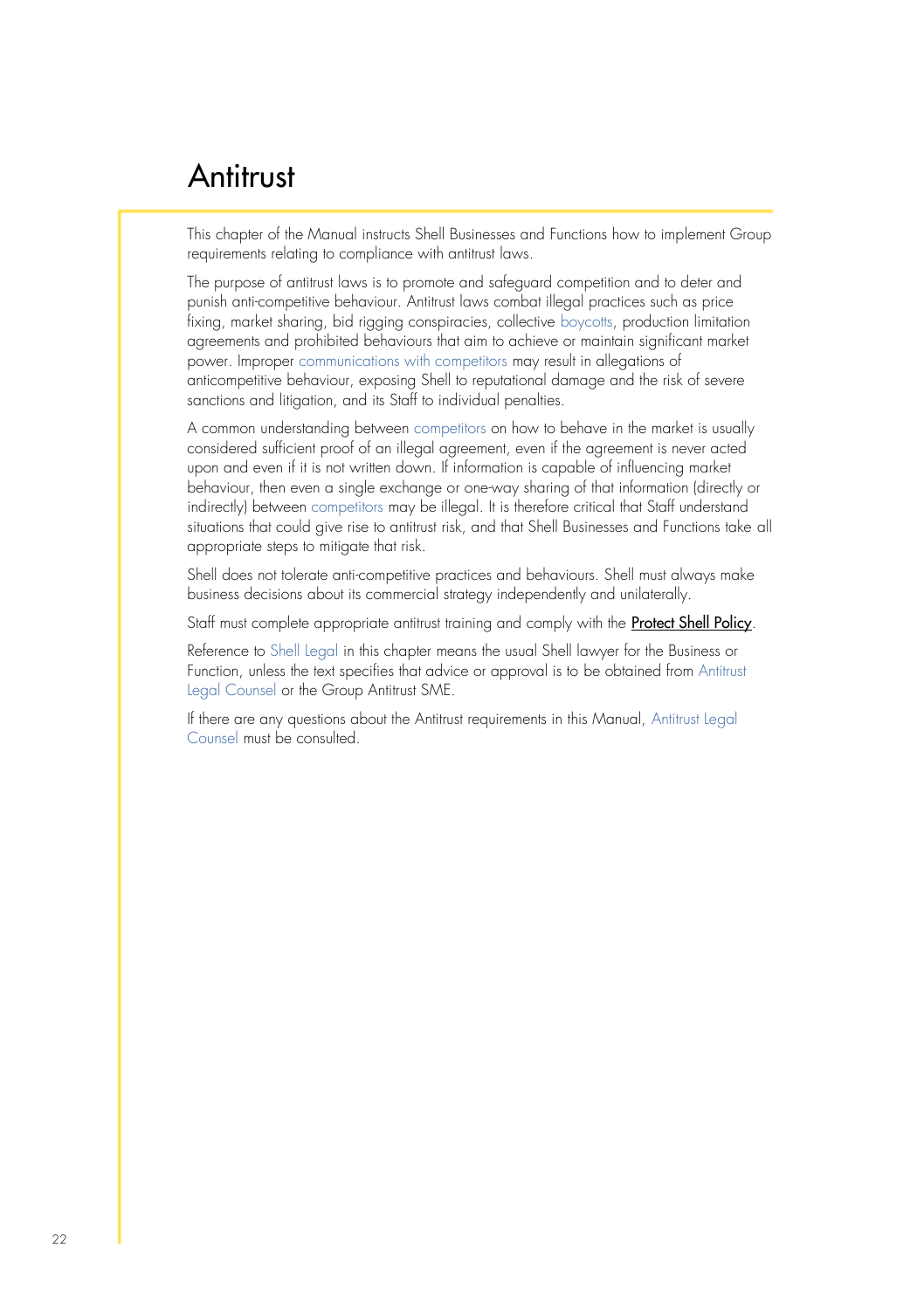#### **1. Communicating with competitors**

All communications with competitors must be for legitimate and lawful reasons and any exchange or sharing of competitively sensitive information (CSI) in any form must be limited to the legitimate purpose.

Communications with competitors or exchanges of CSI between competitors may result in illegal arrangements that limit competition, and may influence competitors' market strategies and behaviour. Shell must determine its business strategies and market behaviour independently without sharing CSI inappropriately with competitors.

Antitrust law can also apply to exchanges or flows of CSI between Shell and its joint ventures (JVs), or via JVs to other shareholders or owners who may be Shell's competitors.

There are circumstances where (limited) CSI may legitimately be provided to, or received from, competitors. Where there is no legitimate reason to share CSI, even a single exchange or one-way sharing of CSI may constitute an antitrust violation.

#### Businesses and Functions must ensure that Staff:

- understand which of their business partners and other industry participants are competitors;
- comply with the **E&C Antitrust rule [Communications with Competitors](http://sww.shell.com/ethicsandcompliance/at/antitrust.html)**; and
- engaged in deals comply with the **[Preparing deals](https://eu001-sp.shell.com/sites/AAFAA5088/Pages/rules-and-requirements/Ethics-and-Compliance-overview-Preparing-deals.aspx)** requirement.

Also refer to **E&C Antitrust rule – [Managing Competitively Sensitive Information \(CSI\).](https://eu001-sp.shell.com/:b:/r/sites/AAFAA5088/SECO%20Primary%20Document%20Library/AT%20Rule%20-%20Managing%20CSI.pdf?csf=1&web=1&e=OudNGi)**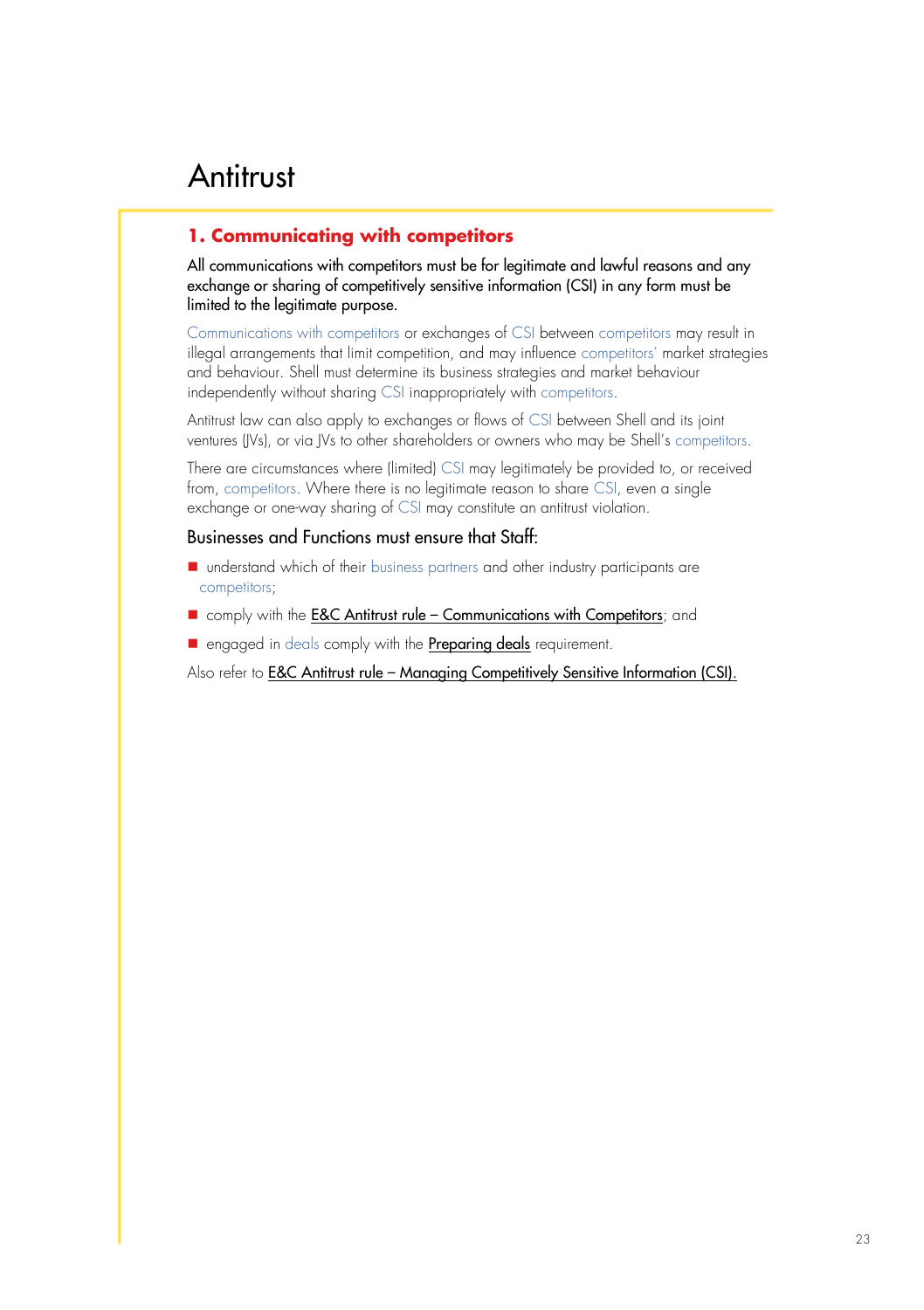#### **2. Antitrust and trade associations**

Membership of or attendance at trade associations or similar industry groups must be registered by Staff in the Code of Conduct Register.

Attendance at trade association meetings involves contact with competitors and creates potential exposure to antitrust risk if CSI is exchanged or shared at these events. Recording memberships of trade associations enables Shell to assess and control the antitrust risks inherent in attendance or in receiving competitor CSI through membership.

- Staff register their trade association memberships in the Code of Conduct Register for line manager review in advance of first attendance or receiving information from the trade association;
- Staff register their attendance at a trade association meeting in the Code of Conduct Register even if they are not a member and ensure Staff understand their obligations when communicating with competitors;
- Staff who attend or communicate with trade associations comply with the **E&C Antitrust** Rule – [Communications with Competitors](http://sww.shell.com/ethicsandcompliance/at/antitrust.html); and
- they support the Shell Ethics and Compliance Office when determining whether a trade association is appropriate for Staff membership.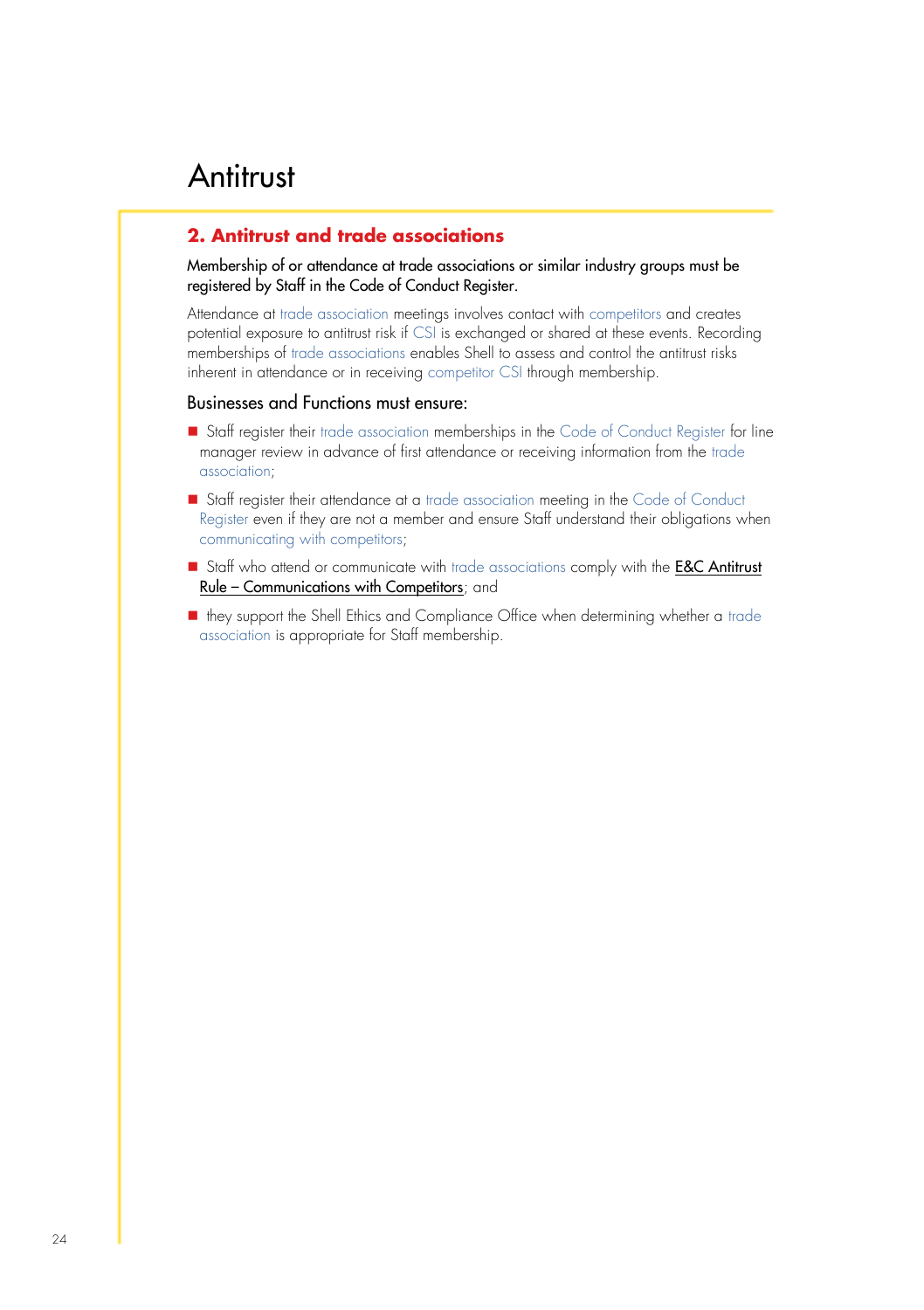#### **3. Benchmarking with competitors and competitive intelligence gathering**

Benchmarking and competitive intelligence (CI) gathering (or CI sharing) may create antitrust risk, and must be conducted appropriately, subject to adequate safeguards.

Benchmarking and competitive intelligence (CI) gathering (if conducted properly) may enable companies to improve efficiency and become more competitive. However, if benchmarking or CI gathering/CI sharing is done in a way that involves competitors sharing CSI inappropriately (either directly or indirectly), this could result in illegal arrangements which limit competition, and so expose Shell to serious antitrust risk.

- Staff who undertake benchmarking or engage in CI activities with competitors, either on a one-to-one basis or with multiple third parties, comply with the **E&C Antitrust Rule** -[Benchmarking and Competitive Intelligence Gathering](http://sww.shell.com/ethicsandcompliance/at/antitrust.html); and
- Staff comply with the **E&C Antitrust Rule [Communication with Competitors](http://sww.shell.com/ethicsandcompliance/at/antitrust.html).**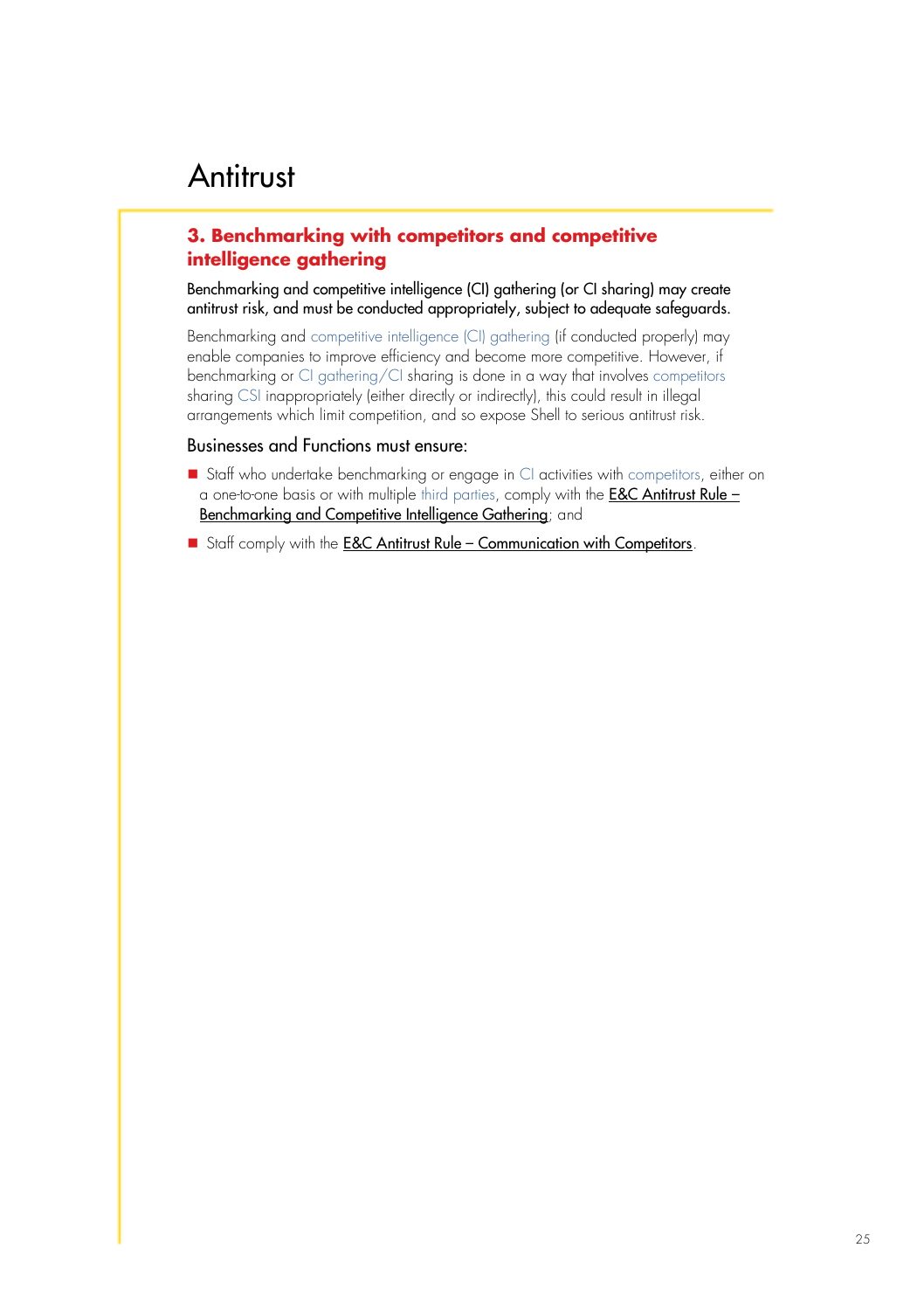#### **4. Managing competitively sensitive information (CSI) in relation to joint ventures (JVs)**

Adequate measures must be implemented to protect access to (or limit sharing of) CSI in relation to JVs (whether the CSI is proprietary to Shell or to a third party, including information a JV holds in relation to other shareholders or owners).

Antitrust law can apply to all exchanges of CSI:

- between Shell and its non-controlled JVs, especially where those non-controlled JVs are competing JVs (where the non-controlled JV is market-facing and operates in markets in which Shell also operates); and
- between Shell and the other shareholders or co-owners of the IV, whether the IV is controlled by Shell or not, particularly where those other parties are Shell's competitors.

Controls must be in place to ensure Shell and its competitors do not inappropriately exchange CSI via the JV.

While Shell – as shareholder or owner of a JV (whether a NOV or a SOV) – has a legitimate reason to have access to JV information so it can oversee the management of the JV and protect and promote the value of its investment, it is important that controls are in place to ensure that:

- CSI does not flow inappropriately:
	- i) from Shell to a competing JV
	- ii) from a competing IV to competing parts of Shell (other than those Staff formally mandated to manage, oversee or support the JV on behalf of Shell);
	- iii) from Shell to third party co-owners/shareholders of Shell's NOVs or SOVs; or
	- iv) from third party co-owners/shareholders of Shell's SOVs or NOVs to Shell.

- Staff who are involved in or interacting with any non-Shell controlled IV, another third party shareholder or owner of an NOV or SOV comply with the **[E&C Antitrust rule](https://eu001-sp.shell.com/:b:/r/sites/AAFAA5088/SECO%20Primary%20Document%20Library/AT%20Rule%20-%20Managing%20CSI.pdf?csf=1&web=1&e=OudNGi) -**[Managing Competitively Sensitive Information \(CSI\).](https://eu001-sp.shell.com/:b:/r/sites/AAFAA5088/SECO%20Primary%20Document%20Library/AT%20Rule%20-%20Managing%20CSI.pdf?csf=1&web=1&e=OudNGi)
- appropriate IT access rights must be implemented to ensure CSI is properly managed and protected; and
- approval from the relevant Business Associate General Counsel and Antitrust Legal Counsel is obtained and recorded for any proposed "double-hatting" together with any required conditions for "recusal". The approval and conditions should be retained as records.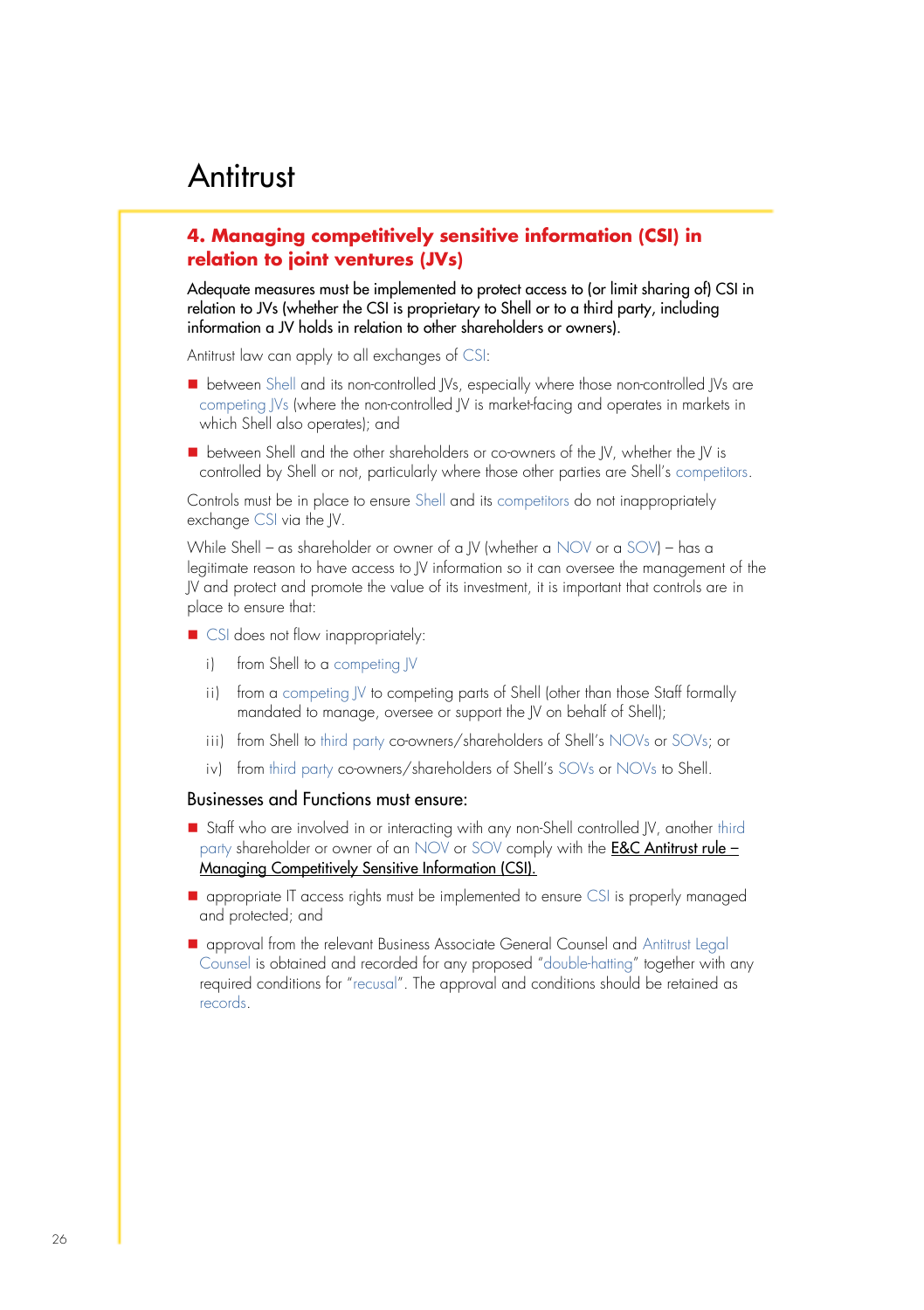#### **5. Engaging in joint industry advocacy with competitors**

When Staff represent industry views jointly with competitors to governments, regulatory bodies or the public, it must be done with appropriate controls and with the advice of Shell Legal.

Joint industry advocacy with Shell's competitors can be a legitimate means to influence new or proposed legislation or regulations affecting Shell. However, as with any interaction with competitors, Shell needs to ensure there is no exchange of CSI that may adversely impact on competition. Adverse impact on competition might include advocating an industry standard that excludes certain players from the market, or results in market players coordinating commercial responses to events.

Only information that is objectively necessary to undertake legitimate joint industry advocacy may be shared. Joint industry advocacy must not be used to agree common commercial positions, behaviours or strategy with competitors.

#### Businesses and Functions must ensure:

■ Staff who undertake joint industry advocacy comply with the **[E&C Antitrust Rule](http://sww.shell.com/ethicsandcompliance/at/antitrust.html) – Joint** [Advocacy with Competitors](http://sww.shell.com/ethicsandcompliance/at/antitrust.html), and obtain and follow advice from Shell Legal on the scope and legitimacy of the joint industry advocacy.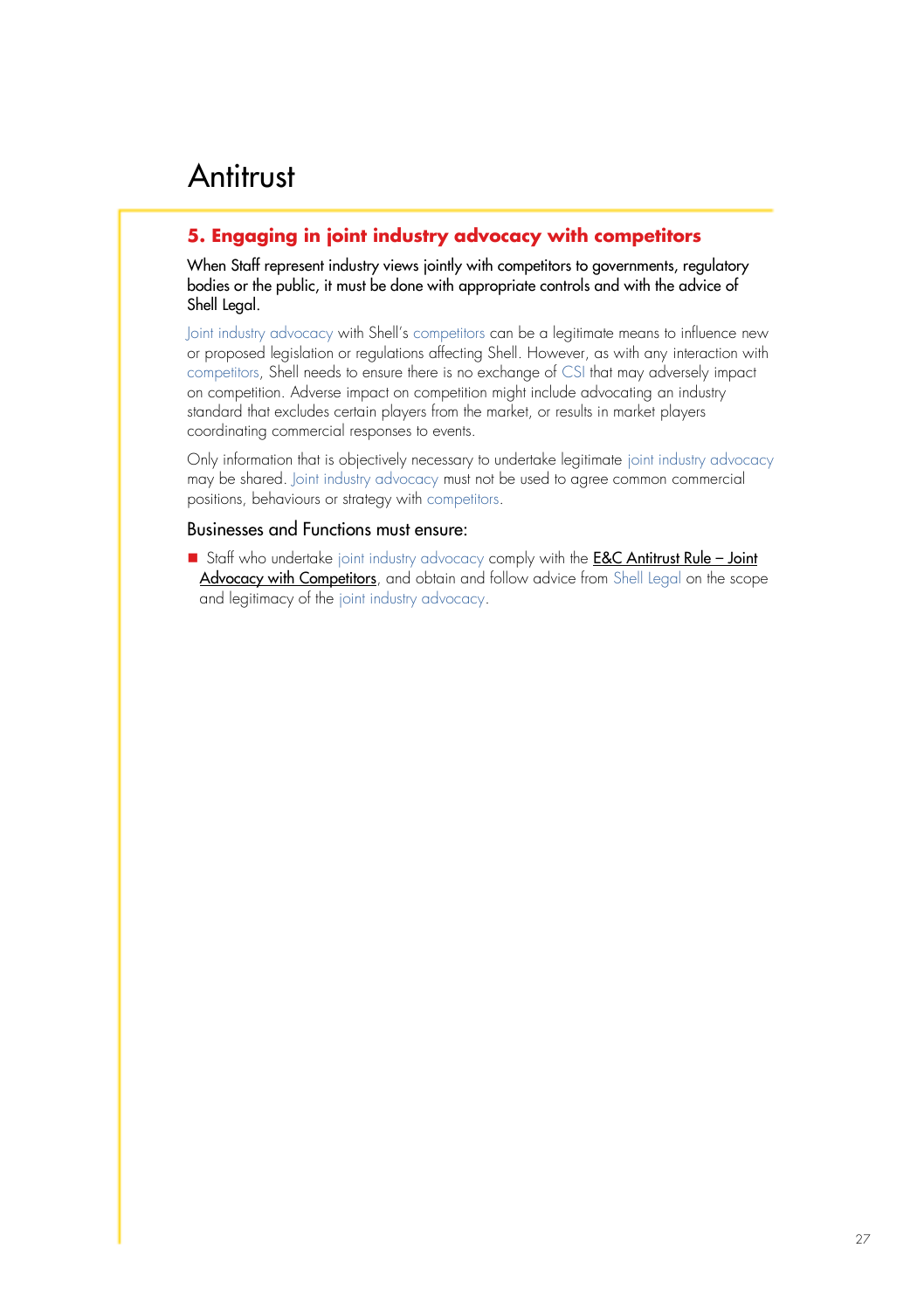#### **6. Joint procurement and sharing procurement information**

Advice from Shell Legal must be obtained before disclosing CSI relating to procurement activities or engaging in joint procurement activities with third parties.

Disclosing CSI to a third party about Shell's current or intended procurement activities may be anti-competitive if the disclosure makes it more likely that those parties would coordinate their behaviour in relation to prices or suppliers, e.g., price paid, suppliers used, product pricing.

Procuring goods or services jointly with third parties may be pro-competitive if it reduces costs and increases efficiency but it may be anti-competitive if it reduces the competitive opportunity for suppliers or leads to reduced competition in the relevant markets.

#### Businesses and Functions must ensure:

■ Staff who undertake joint procurement or who share procurement information with third parties comply with the E&C Antitrust Rules – Joint Procurement and Sharing [Procurement Information](http://sww.shell.com/ethicsandcompliance/at/antitrust.html) and take advice from Shell Legal on the scope and legitimacy of the activity.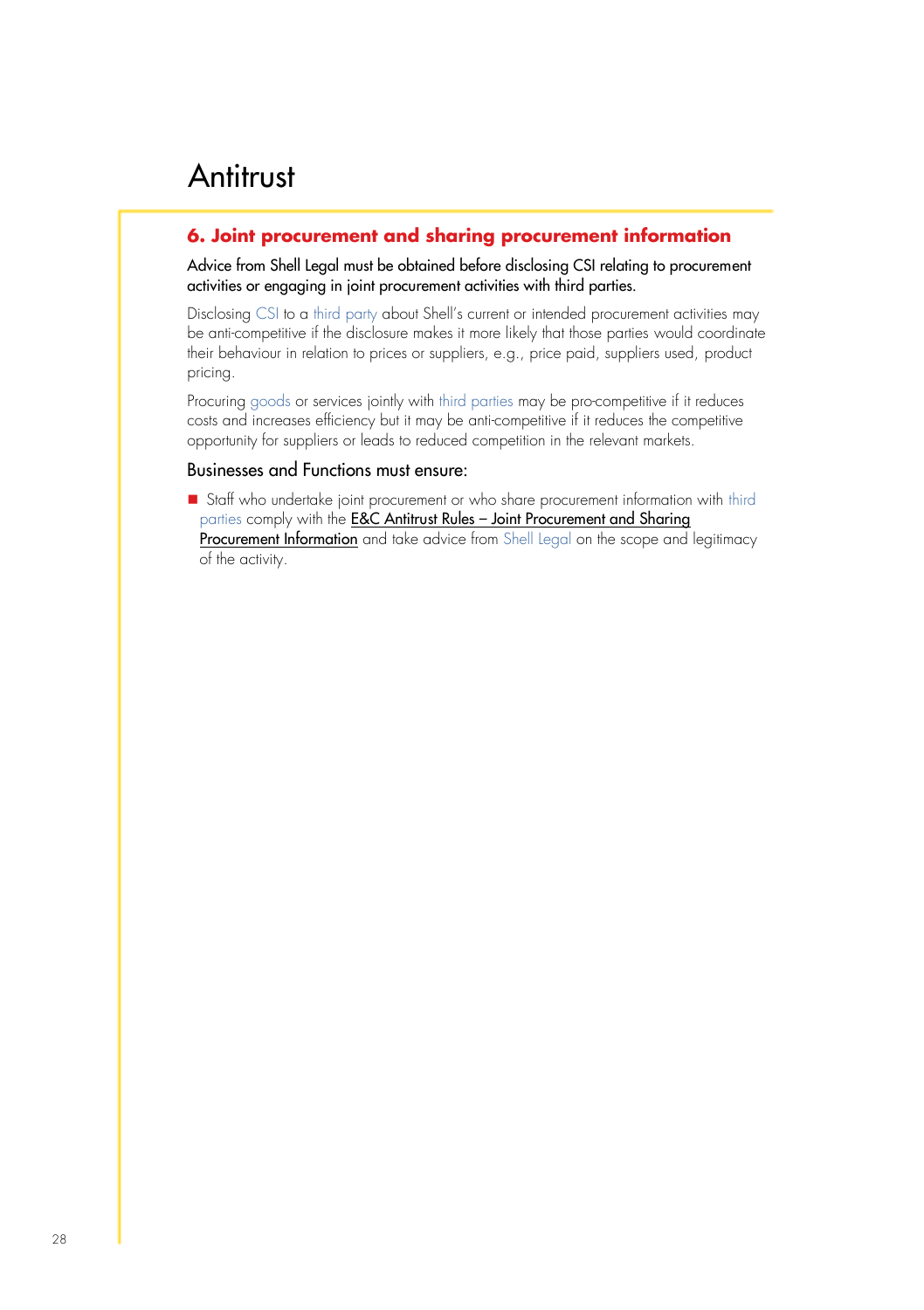#### **7. Antitrust requirements related to Human Resources activities**

Staff must obtain advice from Shell Legal before sharing remuneration and benefits information with third parties and must not enter into "no-poaching" arrangements with other employers.

Businesses and Functions must ensure:

■ Staff who are involved in recruitment or who share HR remuneration and benefits information (including benchmarking such information) with third parties comply with the [E&C Antitrust Rules related to HR activities](http://sww.shell.com/ethicsandcompliance/at/antitrust.html).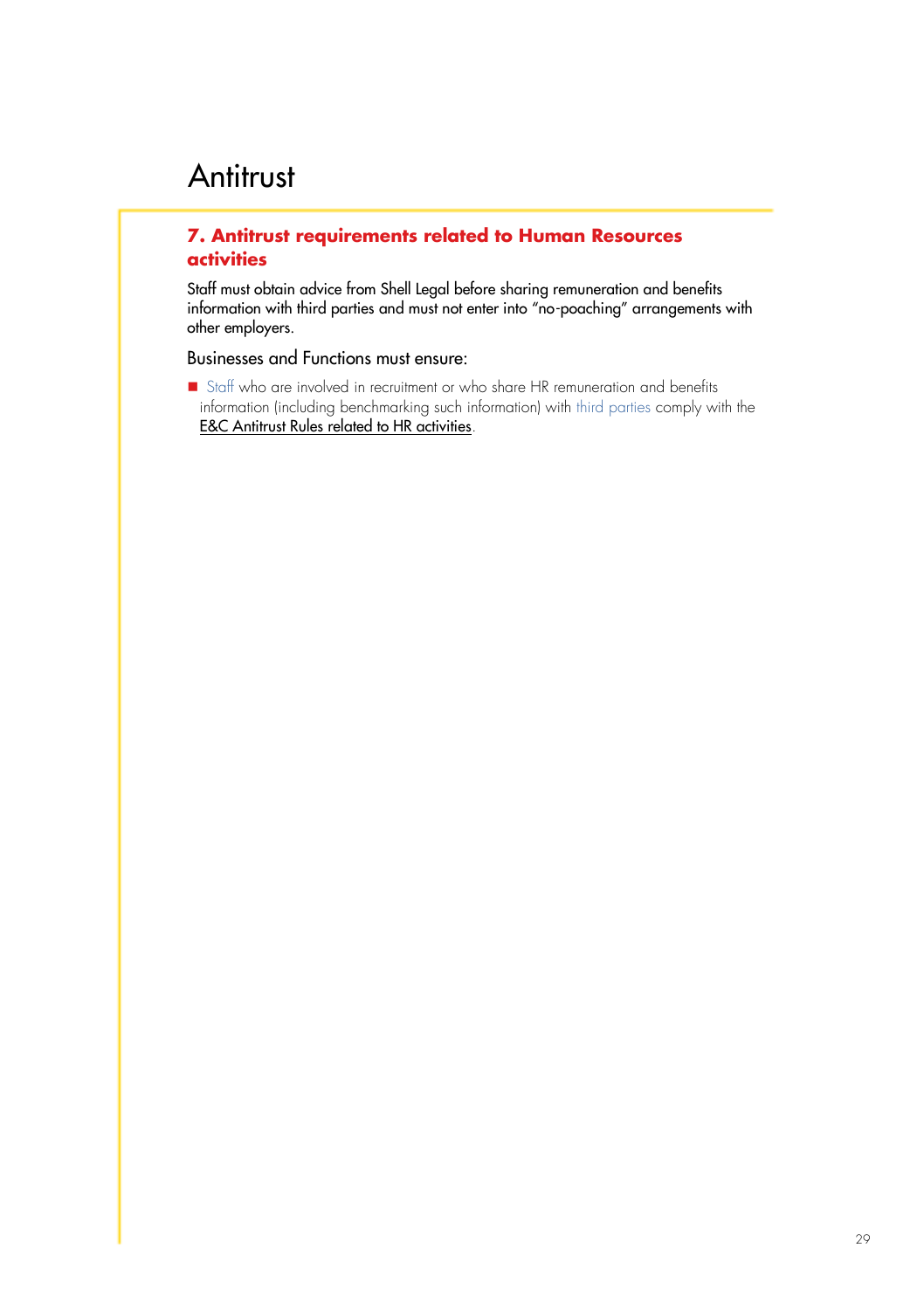#### **8. Ensuring antitrust compliance in vertical arrangements**

Advice from Shell Legal must be taken before including any vertical restrictions on competition in vertical arrangements, including distribution and reseller agreements.

Vertical arrangements are agreements between companies at different levels of the supply chain (e.g., a supplier and reseller/distributor/dealer). Restrictions agreed or imposed in vertical arrangements are called vertical restrictions, and they may harm competition in some circumstances.

Vertical restrictions include but are not limited to:

- Resale Price Maintenance (RPM);
- territorial or customer restraints, export bans or destination restrictions; and
- exclusivity provisions.

RPM (where a supplier attempts to impose a minimum or fixed resale price on its independent resellers or distributors) is illegal in many countries and may expose Shell to significant penalties.

- where it is illegal in the country concerned, that Staff involved in vertical arrangements do not engage in RPM; and
- Staff take advice from Shell Legal before entering into any vertical arrangements (including agency, distribution, dealership or reseller agreements) where any vertical restriction is included.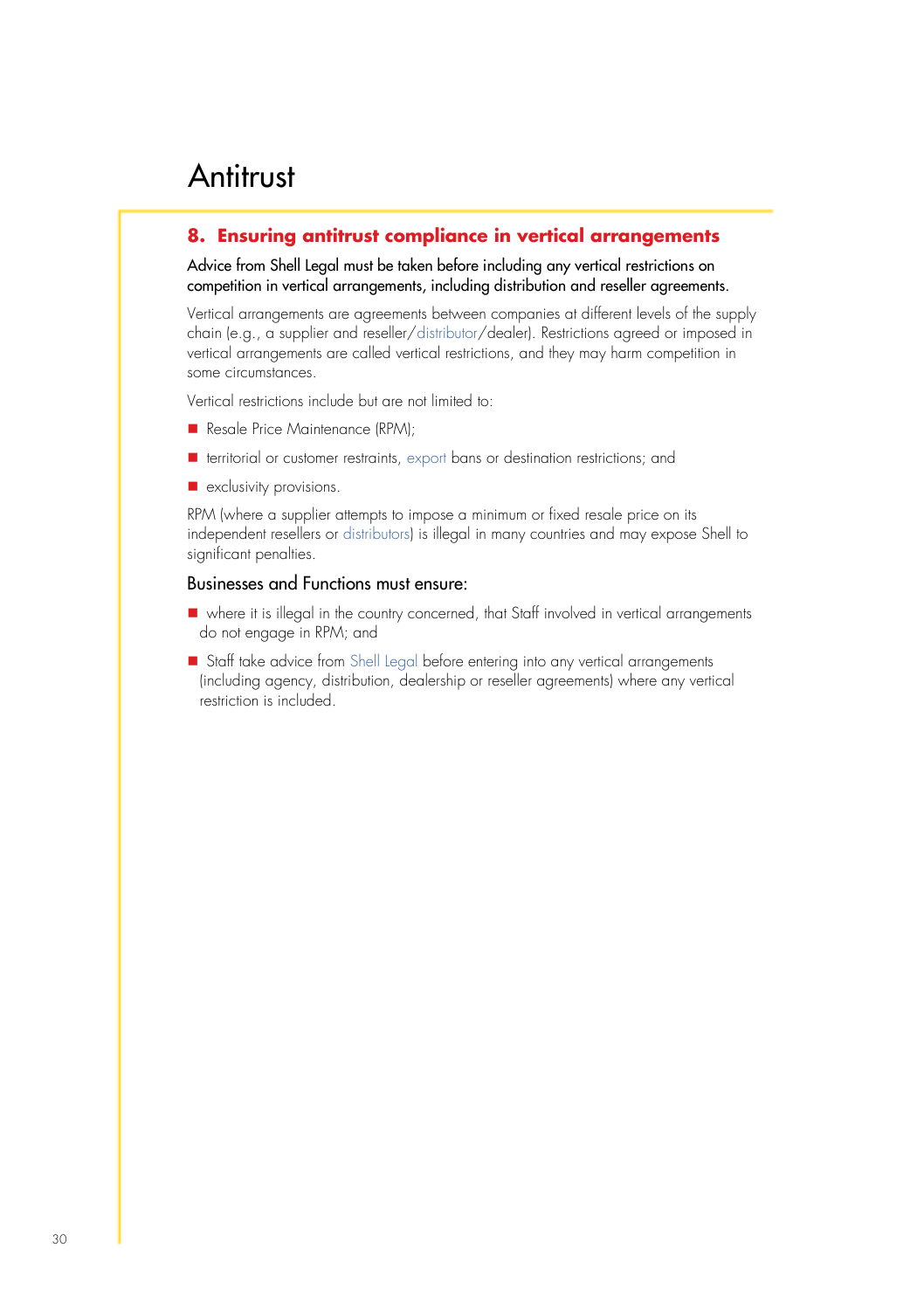#### **9. Protect Shell Policy**

Shell must explicitly and clearly disassociate from all illegal discussions or anticompetitive behaviour. This includes where Shell solicits or discloses competitively sensitive information (CSI), receives unsolicited third party CSI or where Shell was not present when potentially illegal matters were discussed by third parties, but subsequently received CSI following the discussion.

#### Businesses and Functions must ensure:

- if CSI about a competitor is received in writing, that Staff contact Antitrust Legal Counsel immediately for advice and only share the information as instructed by Antitrust Legal Counsel; and
- if Staff are invited to participate in anti-competitive behaviour in writing, they should contact Antitrust Legal Counsel immediately for advice on how to reject the invitation; and
- if competitor CSI is shared during a meeting (informal or formal, business or social), that Staff immediately ask for the conversation to stop and clearly indicate that Shell cannot participate. If the conversation does not stop, Staff must leave the meeting, ensuring that their withdrawal is noted by others, and contact Antitrust Legal Counsel for advice.

Applications for antitrust immunity or leniency may only be made by Antitrust Legal Counsel and only with the support of the Legal Director and CEO.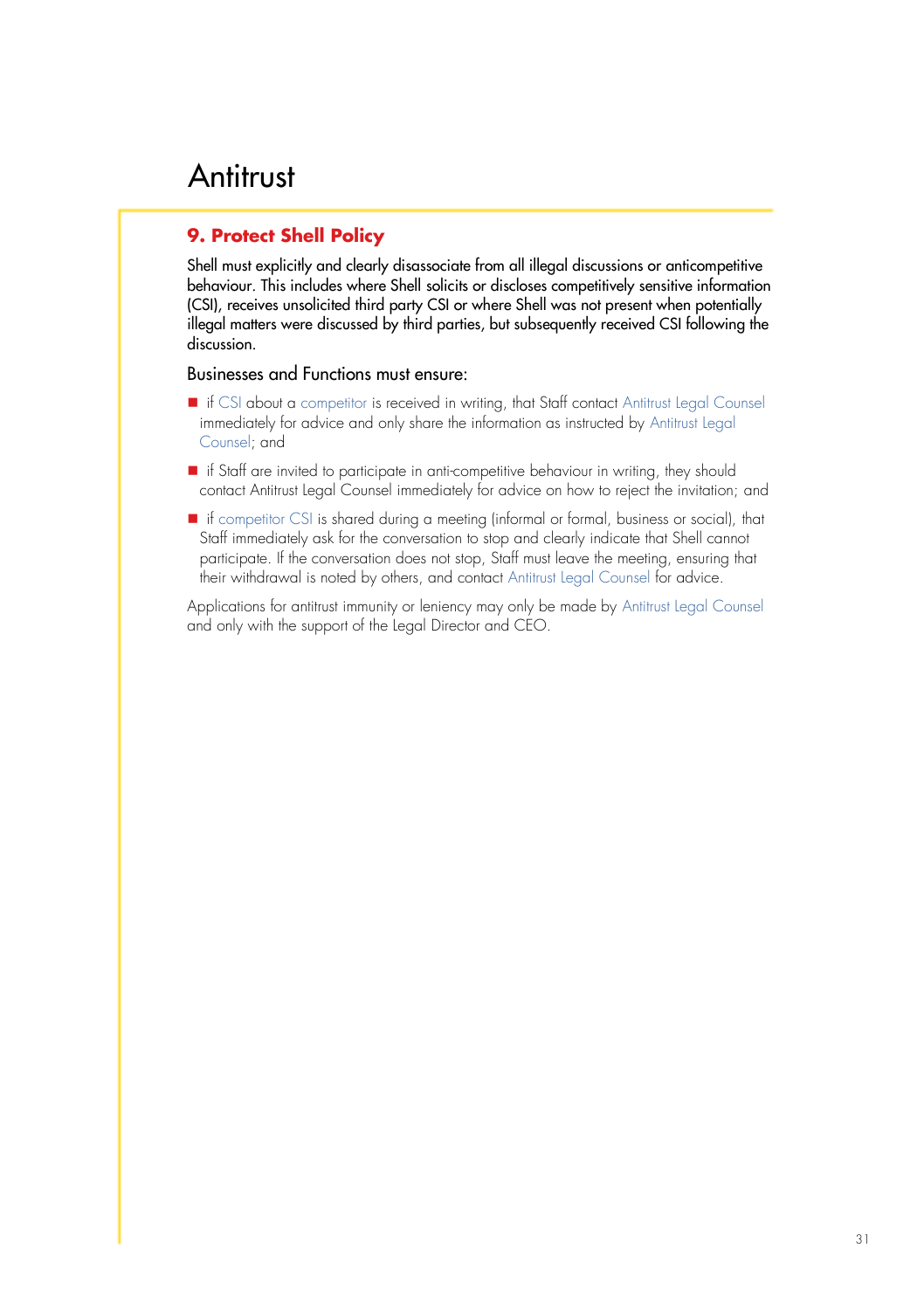This chapter of the Manual instructs Shell Businesses and Functions how to implement Group requirements relating to compliance with Data Privacy laws.

Shell respects the privacy of individuals and is committed to managing personal data in a professional, lawful and ethical manner. Personal data means any information, whether in a physical document or in electronic form, relating to an identified or identifiable individual; if the information allows someone, somewhere (even outside of Shell) to identify an individual, then the data is personal data.

Examples of personal data include an individual's name, contact information, online identifiers such as IP addresses, cookie strings or mobile device IDs, that can be used to identify an individual, personal preferences or opinions, employment information, financial information, photographs, CCTV images, or location data.

Sensitive personal data are special categories of personal data and are subject to more stringent requirements and IT controls and should only be collected in specific limited circumstances. Examples of sensitive personal data include an individual's racial or ethnic origin, political opinions, membership of political parties or similar organisations, religious or philosophical beliefs, trade union membership, physical or mental health information including any opinion thereof, sexual orientation or sexual life, criminal records or proceedings regarding criminal or unlawful behaviour, or biometric data (such as fingerprints, retinal or facial recognition). In some circumstances, photographs may be considered sensitive personal data when used to identify such information as ethnicity or a health condition.

Shell is subject to a wide range of national and international data privacy laws that protect the personal data and privacy of individuals while maintaining the ability of organisations to use personal data for legitimate business purposes.

Data privacy laws can vary greatly from country to country and, in some countries, are nonexistent. Consequently, Shell has adopted Binding Corporate Rules (BCRs) that govern intragroup processing of personal data, including transfers between Shell companies, in a binding and consistent manner worldwide. Personal data processed by Shell in any location is therefore subject to the requirements of the BCRs; the obligations of these are incorporated into the mandatory requirements of this Manual. These requirements apply even if local data privacy laws are less stringent or where there are no local data privacy laws. Where local law has stricter requirements then these must be met in addition to those in this Manual.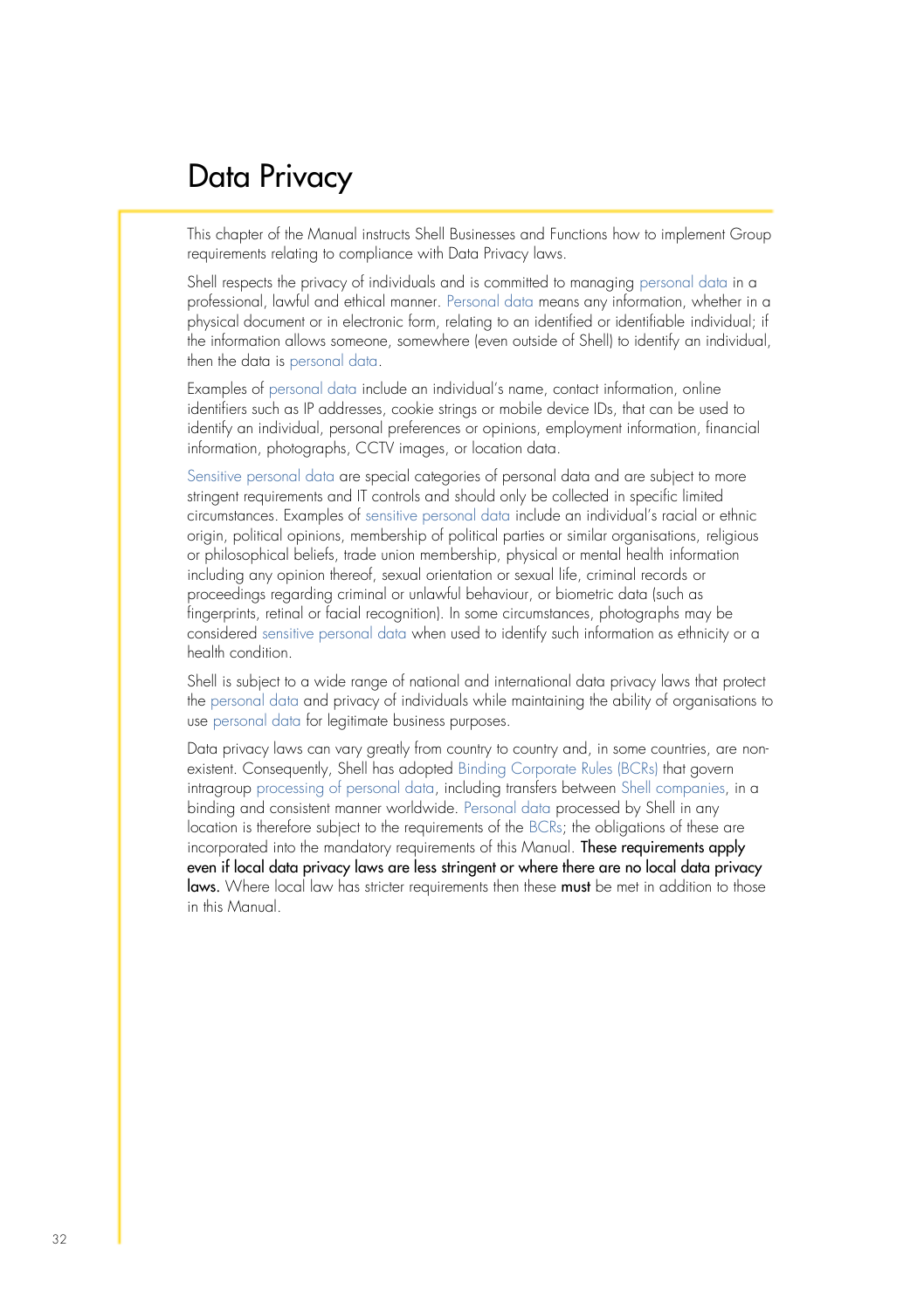#### **1. Identifying systems and business operations that process personal data**

All instances of processing personal data must be identified, whether in IT systems, applications, mobile applications, cloud computing, websites, campaigns or otherwise.

Where new operations/systems that process personal data are being designed or existing ones updated, Businesses and Functions must ensure that these mandatory requirements are followed and aligned to the principles defined in the **Shell Privacy by Design Principles** [Guidance](https://eu001-sp.shell.com/sites/AAFAA5088/SECO%20Primary%20Document%20Library/Privacy%20by%20Design_Guidance_V01.pdf).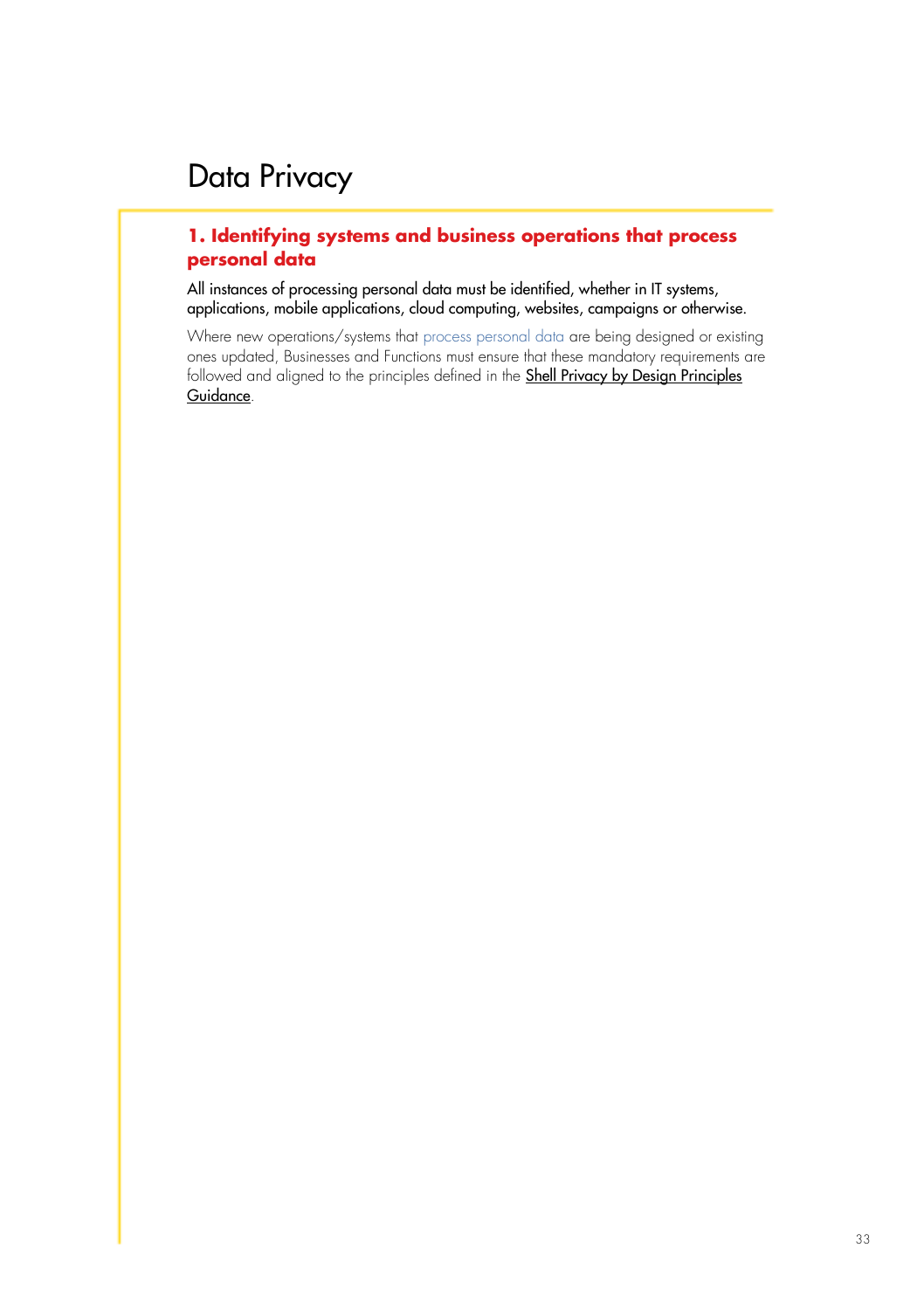#### **2. Processing personal data for a legitimate business purpose**

There must always be a legitimate business purpose to process personal data and it should be carefully considered whether such legitimate business purpose covers all data processing activities.

The legitimate business purpose is the primary purpose for a specific instance of processing personal data. Any secondary purposes for data processing (such as statistical analysis) must be closely aligned to the primary legitimate business purpose.

Legitimate business purposes can be different depending on whether the personal data being processed is that of:

- employees (including their dependents, former employees and job applicants) and other members of Staff; or
- customers, suppliers and other business partners.

#### 2.1. Legitimate business purposes for processing employee personal data and employee sensitive personal data:

There are defined legitimate business purposes for processing employee personal data:

- human resources and personnel management; Examples: Preparation, performance or termination of employment contracts or any other contract or relationships; recruitment or outplacement; compensation and benefits; taxes, social security contributions, pensions and similar entitlements; career and talent development, performance evaluations and training; travel and expenses; leave and other absences; security and employees communications.
- organisation and management of the business;

Examples: Financial management, asset management, work scheduling, time recording, employees surveys, mergers, de mergers, acquisitions and divestitures, implementation of controls, creating and managing employees directories, management reporting, analysis, internal audits and investigations.

- health, safety and security; and Examples: Protection of an individual's life, health or vital interests, occupational health and safety, protection of Shell assets and employees, authentication of individual status and access rights.
- legal or regulatory compliance. Examples: Compliance with legal or regulatory requirements including investigations, litigation and defence of claims.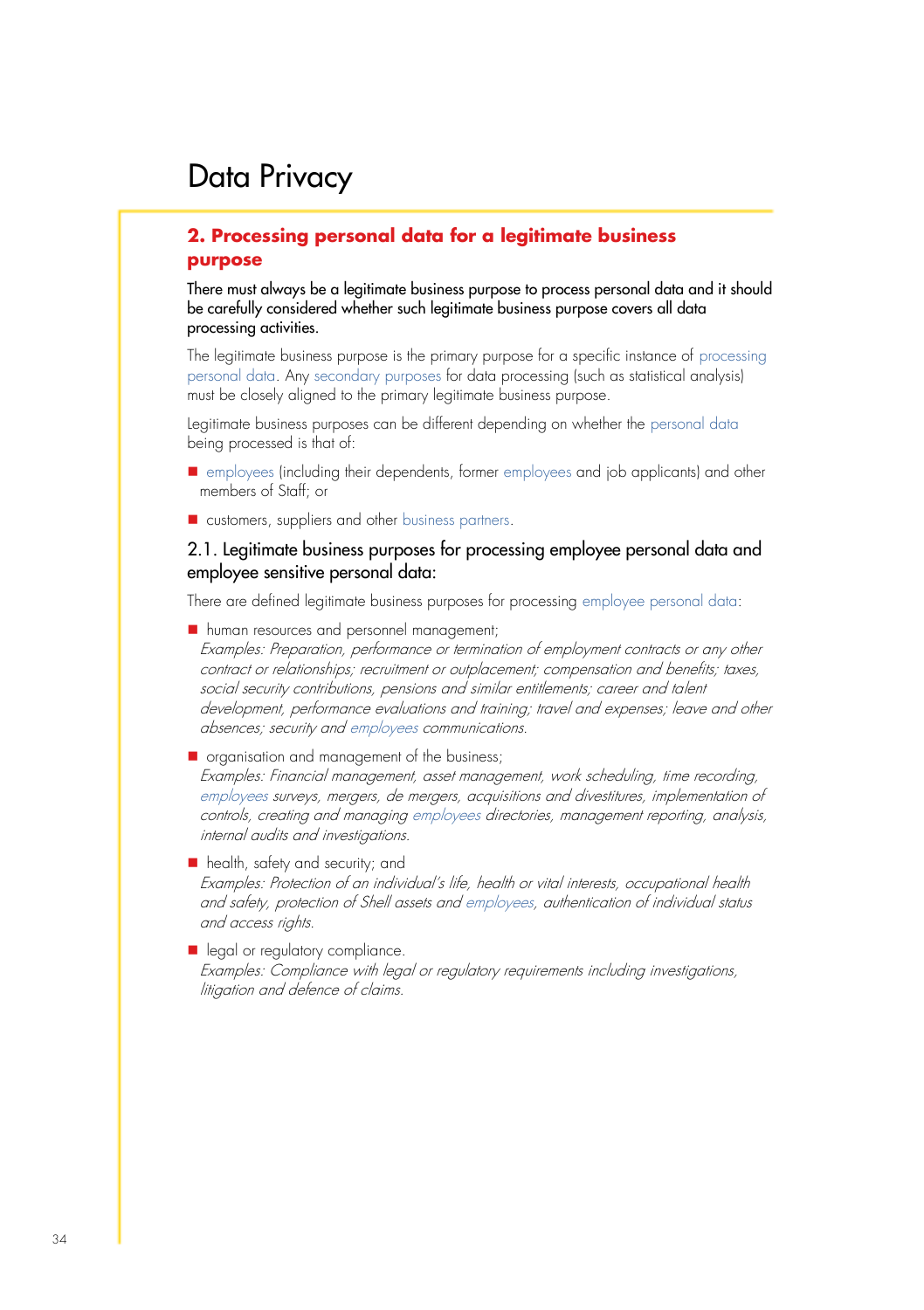Sensitive personal data of employees may only be processed in specific limited circumstances as detailed in the **E&C Data Privacy Rule - Processing Shell Staff Personal** [Data](https://eu001-sp.shell.com/sites/AAFAA5088/Pages/rules-and-requirements/Data-Privacy-rules-processing-staff-personal-data.aspx). Approval of the local DP Legal Adviser (DPLA) or DP Legal Counsel must be sought before processing sensitive personal data of employees.

Where processing of employee personal data or sensitive personal data is not covered by one of the legitimate purposes listed, but it is required or permitted by local law, approval of the local DPLA or a DP Legal Counsel must be sought before such data is processed.

#### 2.2. Legitimate business purposes for processing personal data of customers, suppliers or business partners:

There are defined legitimate business purposes for processing personal data of customers, suppliers or business partners:

■ business execution;

Examples: Researching, developing and improving products or services; concluding and executing agreements; recording and settling services, products and materials to and from a Shell company; managing relationships and marketing e.g. maintaining and promoting contact with existing and prospective customers, account management, customer service, and development, execution and analysis of market surveys and marketing strategies.

■ organisation and management of the business;

Examples: Financial management, asset management, mergers, de-mergers, acquisitions and divestitures, implementation of controls, management reporting, analysis, internal audits and investigations.

- health, safety and security; and Examples: Protection of an individual's life or health, occupational safety and health, protection of assets and people, authentication of individual status and access rights.
- legal or regulatory compliance. Examples: Compliance with legal or regulatory requirements including investigations, litigation and defence of claims.

Refer to E&C Data Privacy Rule- [Processing Customer Personal Data Rules](https://eu001-sp.shell.com/sites/AAFAA5088/Pages/rules-and-requirements/processing-personal-data.aspx) for additional information.

Sensitive personal data of customers, suppliers or business partners may only be processed in specific limited circumstances or where required by local law as detailed in the [E&C](https://eu001-sp.shell.com/sites/AAFAA5088/Pages/rules-and-requirements/processing-personal-data.aspx)  Data Privacy Rule - [Processing Customer Personal Data](https://eu001-sp.shell.com/sites/AAFAA5088/Pages/rules-and-requirements/processing-personal-data.aspx). Approval of the local DPLA or a DP Legal Counsel must be sought before processing sensitive personal data of customers, suppliers or business partners.

Where processing personal data or sensitive personal data of customers, suppliers or business partners is not covered by one of the legitimate purposes listed, but it is required or permitted by local law, prior approval of the local DPLA or a DP Legal Counsel must be sought.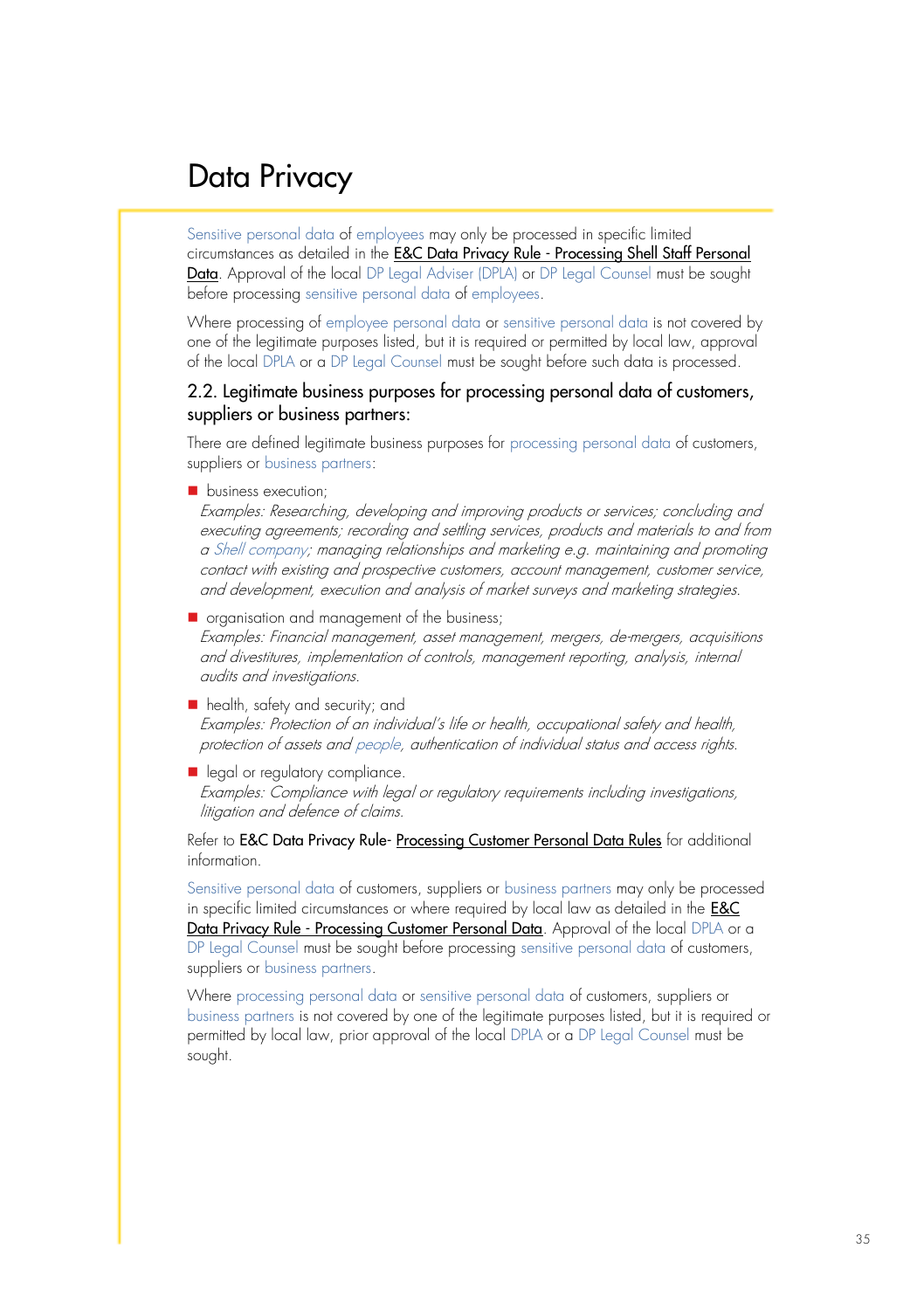#### 2.3. Consent to process personal data or sensitive personal data

In addition to a legitimate business purpose, an individual's consent is required in specific instances for processing personal data or sensitive personal data.

There are legal requirements and conditions that must be met for consent to be considered valid. Where a Business or Function intends to rely on consent as the basis for processing personal data, the **[E&C Data Privacy Rule-](https://eu001-sp.shell.com/sites/AAFAA5088/Pages/rules-and-requirements/Data-Privacy-Rule-consent%20requirement.aspx) Consent** must be followed.

Shell processes personal data of Staff for legitimate business purposes. However, there are limited circumstances when consent is required, such as if required by local law or if processing personal data is required for the purposes of providing optional programmes and benefits. Advice on local legal requirements must be obtained from your DPLA.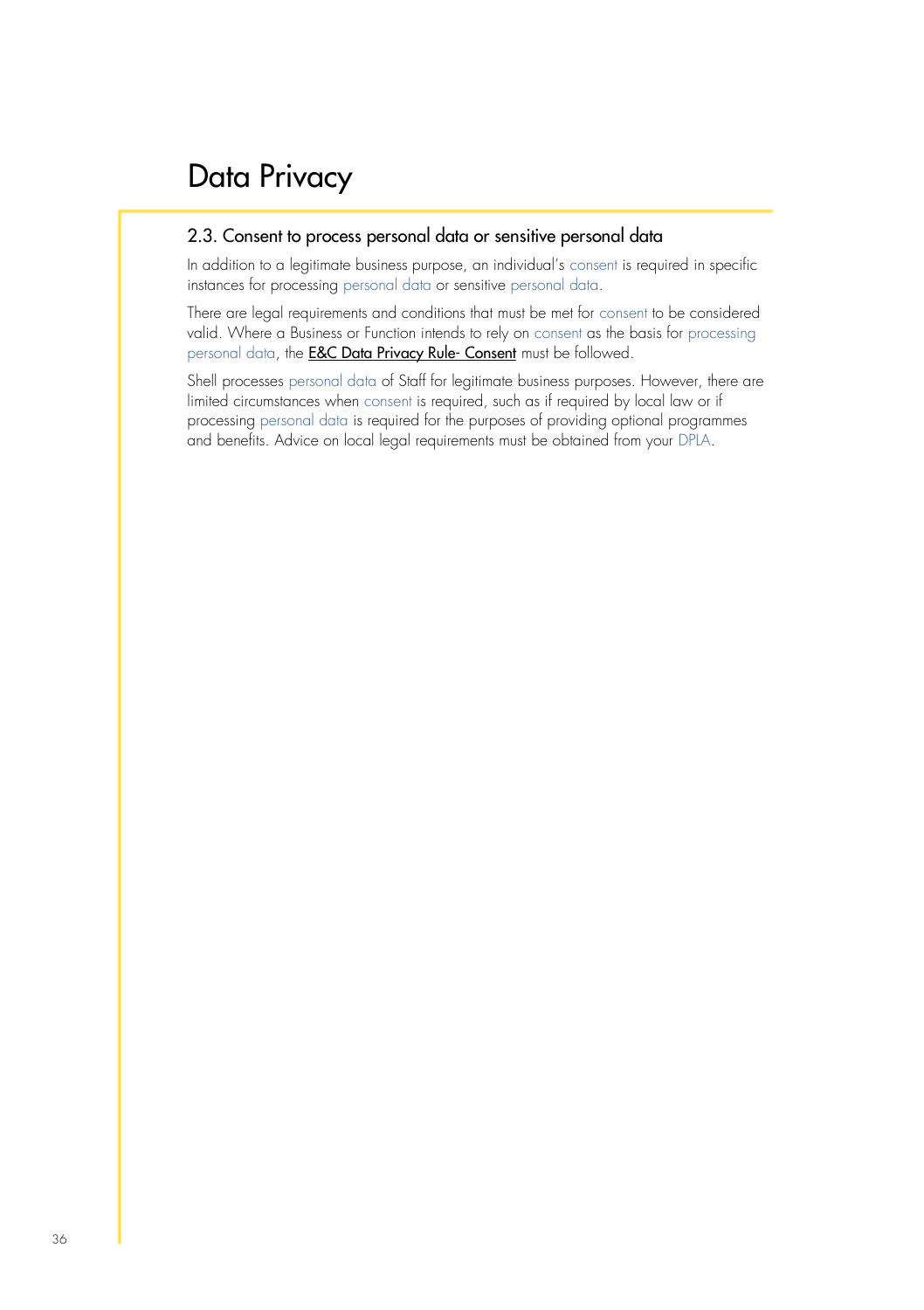#### **3. Completing a Privacy Impact Assessment (PIA)**

#### [The Privacy Impact Assessment \(PIA\) process](https://eu001-sp.shell.com/sites/AAFAA5088/SECO%20Primary%20Document%20Library/DP_PIA%20Process.pdf) must be followed when processing personal data in IT systems.

A PIA is an important tool for documenting accountability, demonstrating compliance with this Manual, legal requirements, and Shell's [Privacy by Design Principles/Guidance](https://eu001-sp.shell.com/sites/AAFAA5088/SECO%20Primary%20Document%20Library/Privacy%20by%20Design_Guidance_V01.pdf). The Legal and Regulatory Assessment process conducted by Information Risk Management (IRM) determines if a PIA is required. By completing the PIA, Shell will be able to assess the impact of the processing of personal data on the individual, assess the necessity and proportionality of the processing and help manage identified risks by implementing appropriate technical and organisational controls.

#### Businesses and Functions must:

■ initiate the PIA process and, where it has been determined that one is required, complete the PIA, before processing personal data.

The PIA process will assist Businesses and Functions to meet their personal data protection responsibilities by ensuring that:

- processing of personal data is for a legitimate business purpose;
- personal data collected is used only for the intended purpose and is not excessive for this stated purpose;
- data privacy risks to individuals are identified and assessed, with agreed controls implemented;
- privacy notices are developed and communicated;
- consent, where relied on or required, meets legal requirements and conditions;
- mechanisms for responding to individual requests within specified time limits have been implemented;
- any local data privacy laws have been considered and followed where local requirements are stricter than this Manual; and
- personal data that are records are retained and disposed of in accordance with the Group Retention Schedule (as documented in the IT solution records disposal plan), or for personal data that is not a record that the personal data disposal plan is defined in the PIA and implemented for the IT solution.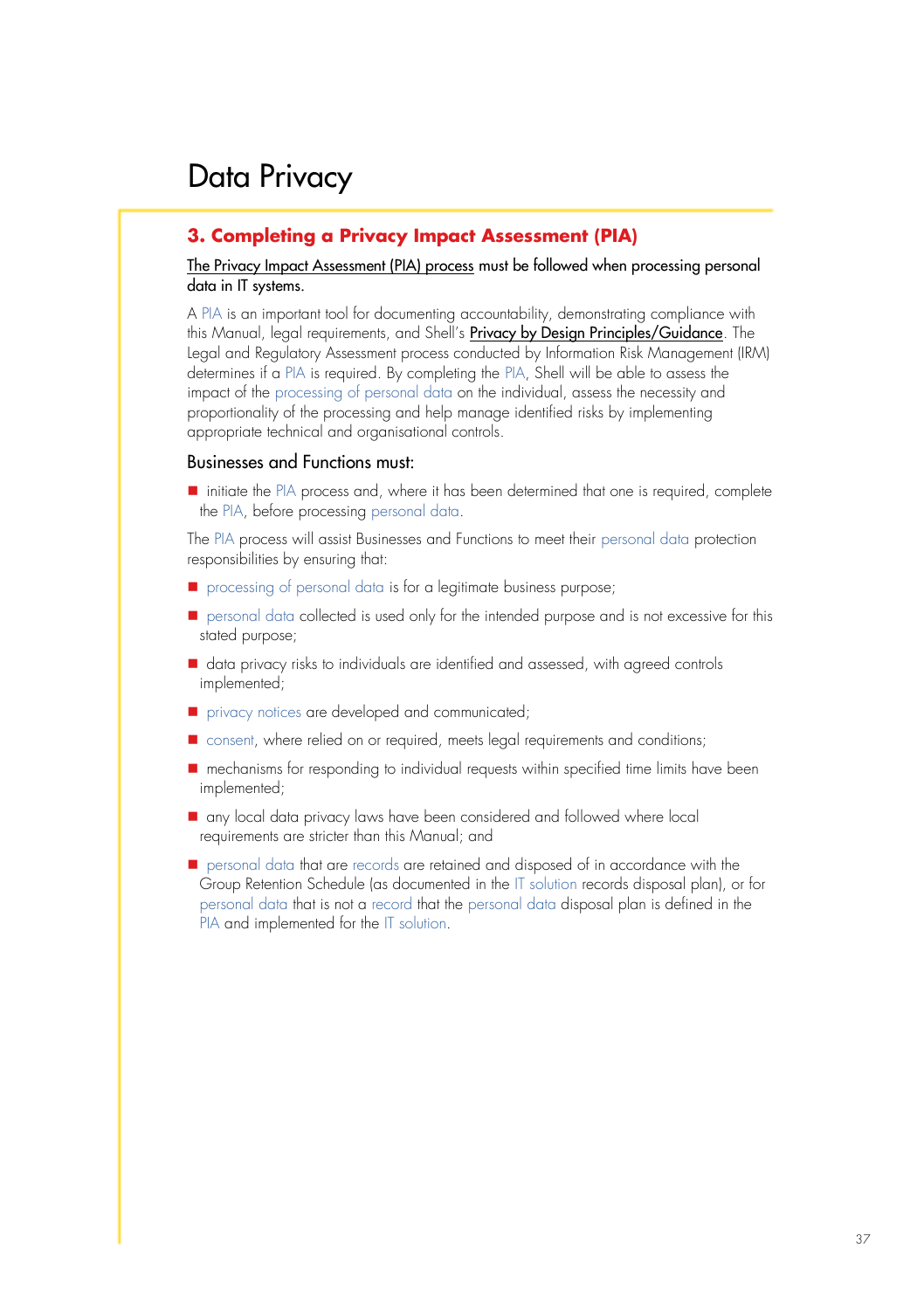#### **4. Ensuring that personal data is accurate and relevant**

All personal data processed by Shell must be relevant and limited to that which is strictly necessary to achieve the legitimate business purpose. Personal data must not be collected or kept "just in case" a use for the data can be found in the future.

Personal data must be accurate, and it must be kept up to date. All reasonable steps must be taken to ensure that inaccurate personal data is erased or rectified without delay. All requests from individuals to update their personal data must be promptly addressed.

#### Businesses and Functions must:

- ensure that the personal data collected is not excessive for the business purpose;
- personal data that are records are retained and disposed of in accordance with the Group Retention Schedule (as documented in the IT solution records disposal plan), or for personal data that is not a record that the personal data disposal plan is defined in the PIA and implemented for the IT solution; and
- build mechanisms into systems or processes that facilitate timely data updates by individuals, such as self-serve portals.

See [Completing a Privacy Impact Assessment \(PIA\)](https://eu001-sp.shell.com/sites/AAFAA5088/Pages/rules-and-requirements/Data-privacy-Completing-a-Privacy-Impact-Assessment.aspx).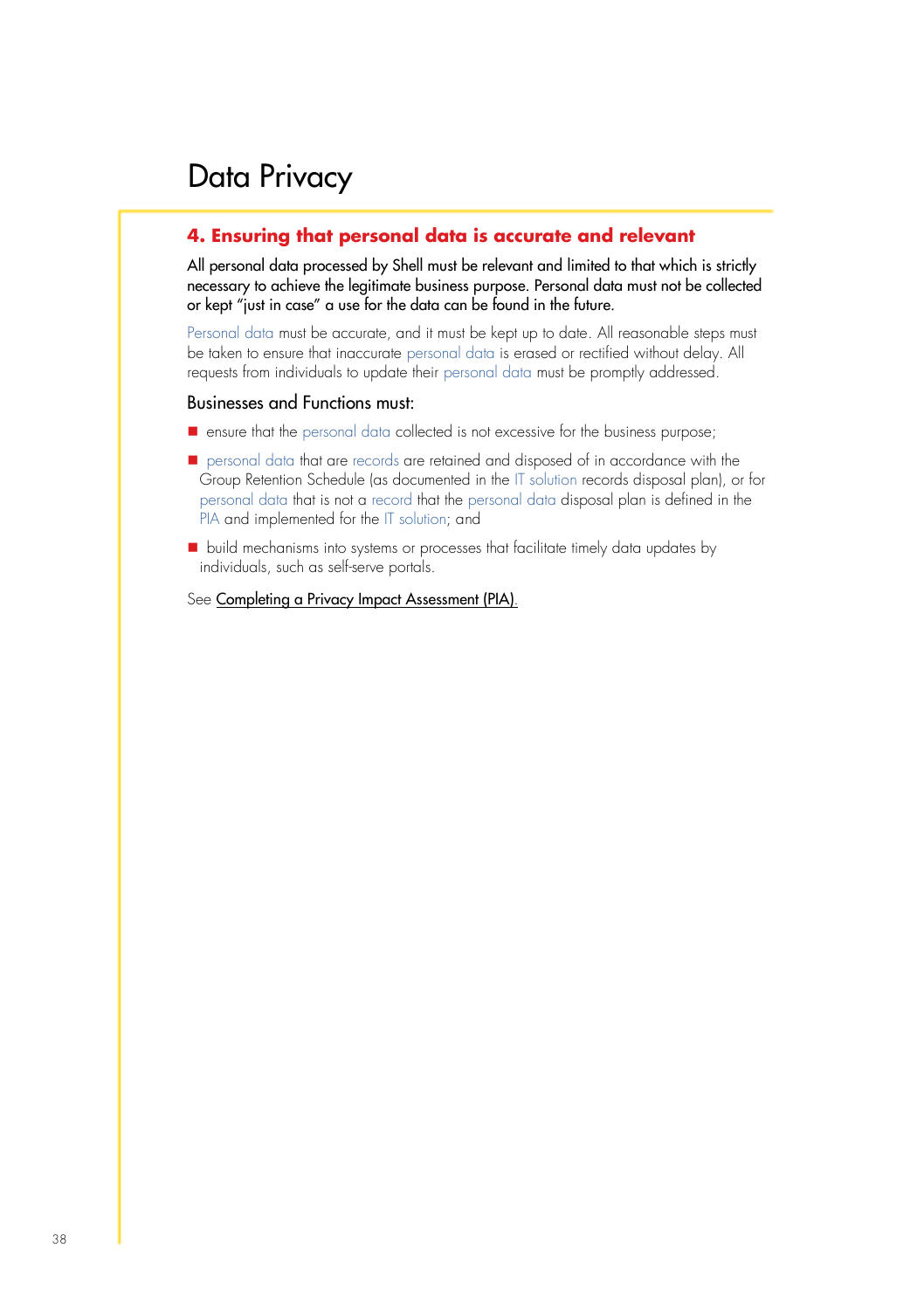#### **5. Protecting personal data in Shell's custody or control**

Personal data must be protected from misuse, accidental, unlawful or unauthorised access, disclosure, corruption, destruction, loss, unavailability or acquisition.

The methods of protecting personal data must include physical measures, for example, restricted access to file rooms; limiting access on a "need-to-know" basis and privacy training for Staff; and technological measures, including adding a password to attachments containing personal data which are sent by email, [pseudonymisation](https://eu001-sp.shell.com/sites/AAFAA5088/SECO%20Primary%20Document%20Library/GDPR%20FAQs%20-%20Personal%20Data%20and%20GDPR%20-%20Final%20v1.0%2002_10_17.pdf) or encryption as defined in the Shell IT Control Framework.

- ensure processes and systems where personal data is processed are identified and those systems are registered in the [Shell IT Asset repository;](https://eu001-sp.shell.com/sites/AAFAA3583/Pages/Home.aspx)
- implement required access and loss prevention controls to protect personal data, as identified by the PIA and IRM process and ensure these controls remain operational through the full life of the identified systems or processes;
- implement all available protection capabilities for end-user computing, and ensure that end-user computing is only used for processing personal data where there are no alternative approved applications or tools that can be utilised;
- ensure that Staff who have access to personal data only have access to the information they need to do their job;
- ensure that all third parties engaged by Shell to process personal data have executed the required data privacy agreements;
- assess whether business and IT controls remain adequate when there is a change to a processing operation or system; and
- regularly assess systems and processes to ensure that the personal data has been deleted according to its disposal plan.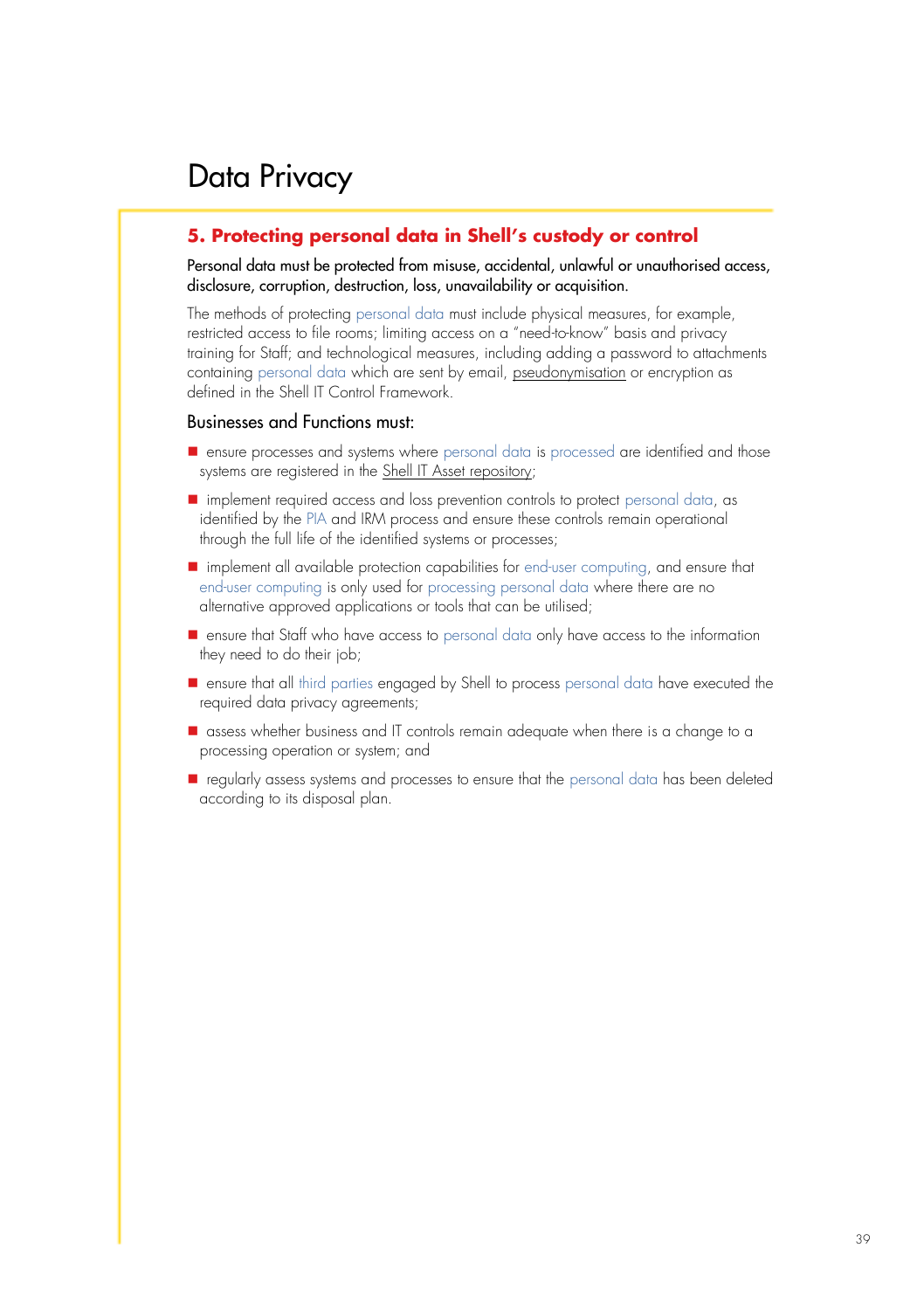#### **6. Safeguarding personal data transferred to, or processed by, a third party**

Personal data must be safeguarded and protected by implementing the required contract clauses to ensure that the third party meets the minimum requirements of Shell's Binding Corporate Rules (BCRs) and local privacy laws.

When Businesses or Functions engage third parties to process personal data, Shell is responsible for ensuring that the personal data is safeguarded and adequately protected. This applies equally to personal data processed by a third party on behalf of Shell or to any personal data transferred to a third party by Shell.

Third parties can be either:

- third party data controllers, who process personal data in an independent manner and determine the purpose and manner of the processing activity for their own needs, e.g., health insurers, car lease companies; or
- third party data processors, who process personal data under instruction from the controlling Shell company, e.g., IT service providers. Shell remains responsible for the processing of personal data by data processors.

A third party, either a data controller or data processors, includes NOVs.

#### Businesses and Functions must:

- put in place the appropriate Shell template data privacy agreement prior to personal data being processed, transferred to, gathered by or exchanged with a third party. The only exception is where a third party is a government body and the personal data is required for compliance with a legal obligation of the Shell company. The Shell template data privacy agreements can be found on the Shell Ethics and Complianc[e website;](https://eu001-sp.shell.com/sites/AAFAA5088/Pages/contract-clauses.aspx) and
- ensure that in the event of international transfers of personal data to a third party, the data privacy agreement contains the appropriate contractual mechanisms. These are attached to the [Shell template contracts.](https://eu001-sp.shell.com/sites/AAFAA5088/Pages/contract-clauses.aspx)

In the case where services and /or products are being procured from a third party, the required agreement should be selected through the category management and contracting process (CMCP) and associated data privacy red threads.

For transfers of personal data not in scope for CMCP, the appropriate template data privacy agreements must be used or an acceptable equivalent as approved by DP Legal Counsel.

See also **[Contract Clauses](https://eu001-sp.shell.com/sites/AAFAA5088/Pages/rules-and-requirements/Ethics-and-Compliance-overview-Contract-clauses.aspx)** requirement.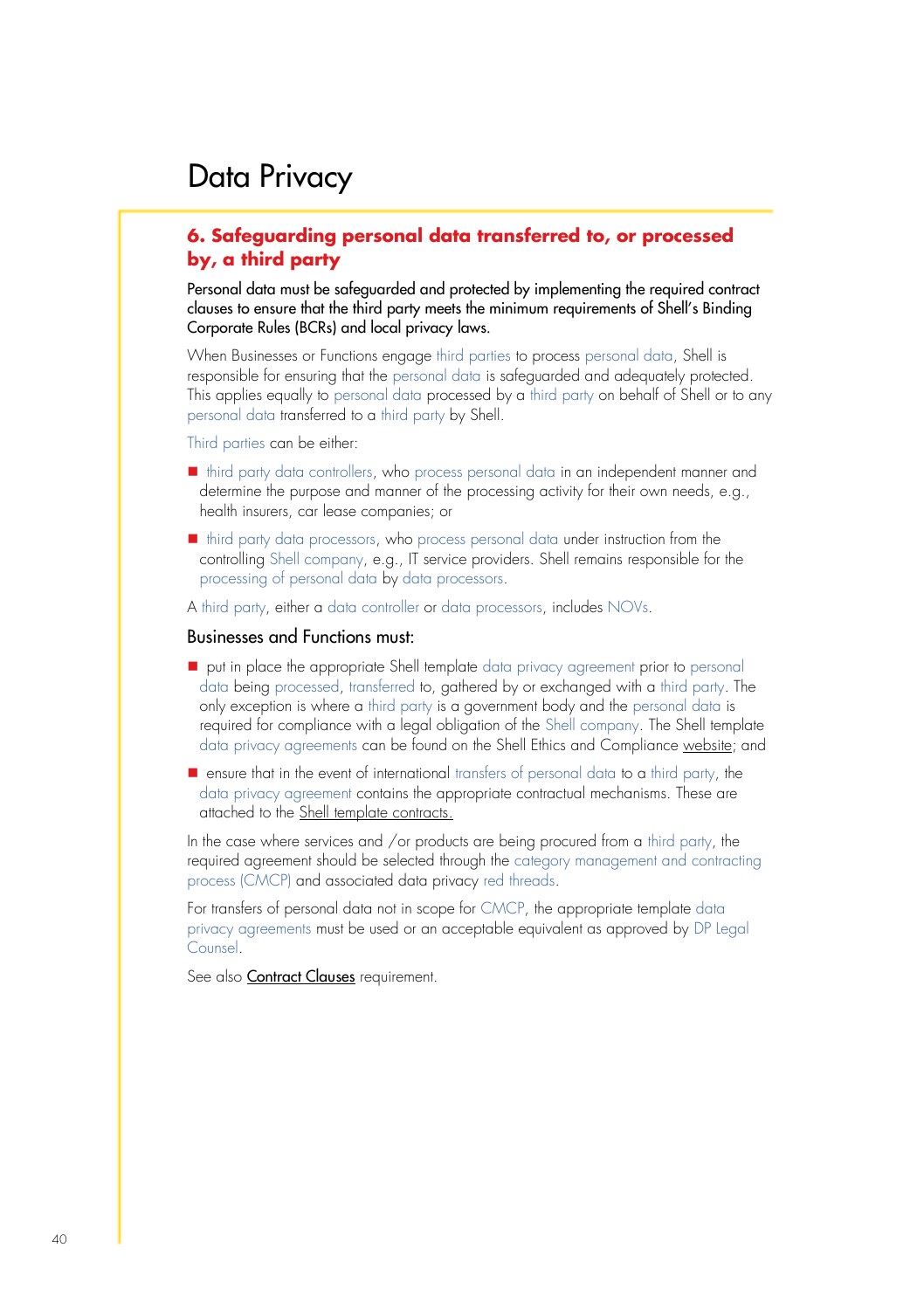#### **7. Informing individuals through privacy notices**

Every individual whose personal data is processed by Shell must be adequately informed about such processing. There must be a clear explanation in a concise, transparent and easily accessible manner, of what individuals can expect to happen with their personal data.

Being transparent and providing accessible information to individuals about how Shell will use their personal data is a key element of data privacy laws. This information is included in a privacy notice accessible and communicated at the time of collecting personal data.

- develop and implement a privacy notice containing the mandatory notice requirements as set out in the E&C Data Privacy Rule - [Privacy Notices](https://eu001-sp.shell.com/sites/AAFAA5088/Pages/rules-and-requirements/Data-Privacy-rules-notice-requirement.aspx) whenever personal data is collected;
- ensure that each [privacy](https://eu001-sp.shell.com/sites/AAFAA5088/Pages/contract-clauses.aspx) notice links to and supplements one of the Global privacy notice [templates](https://eu001-sp.shell.com/sites/AAFAA5088/Pages/contract-clauses.aspx) wherever possible; and
- review the privacy notice against local data privacy legal requirements by contacting the relevant DPLA.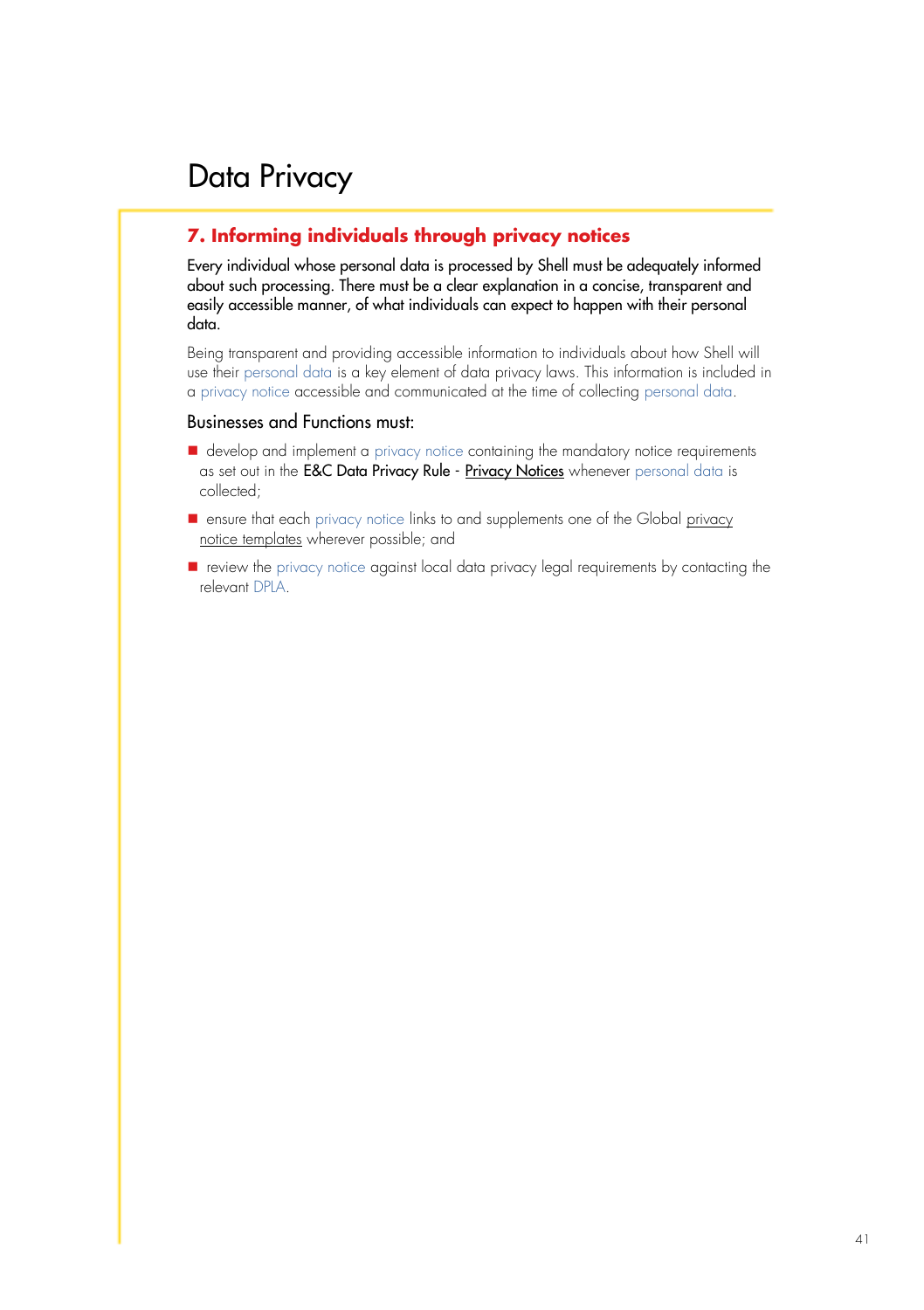#### **8. Reporting breaches or suspected breaches of personal data**

Shell must report breaches of personal data to regulatory authorities within a very short period of time, in line with privacy laws.

Shell can only meet these time limits (for example, the GDPR requirement is 72 hours) if breaches or suspected breaches are reported immediately.

Only the Group Chief Privacy Officer, in consultation with the local country DPLA is permitted to make decisions regarding required notifications to third parties.

A data privacy breach is an accidental or unlawful destruction, loss, alteration, unauthorised disclosure of, or access to, personal data transmitted, stored or otherwise processed.

- immediately upon becoming aware of a breach or suspected breach, including any breach or suspected breach by a third party, report the breach directly to the [Global](https://eu001-sp.shell.com/sites/AAFAA5088/Pages/report-concern.aspx)  [Helpline;](https://eu001-sp.shell.com/sites/AAFAA5088/Pages/report-concern.aspx)
- ensure that Staff do not communicate the breach to any third party. Only the Group Data Privacy SME (in conjunction with relevant local country DPLA) is permitted to make decisions regarding required notifications to third parties; and
- contact the local DPLA, a DP Focal Point or Ethics and Compliance Officer if advice or guidance is required. Follow all other requirements in [Managing Incidents and Reporting](https://eu001-sp.shell.com/sites/AAFAA5088/Pages/rules-and-requirements/Ethics-and-Compliance-overview-Reporting-concerns-and-responding-to-incidents.aspx)  [a Concern.](https://eu001-sp.shell.com/sites/AAFAA5088/Pages/rules-and-requirements/Ethics-and-Compliance-overview-Reporting-concerns-and-responding-to-incidents.aspx)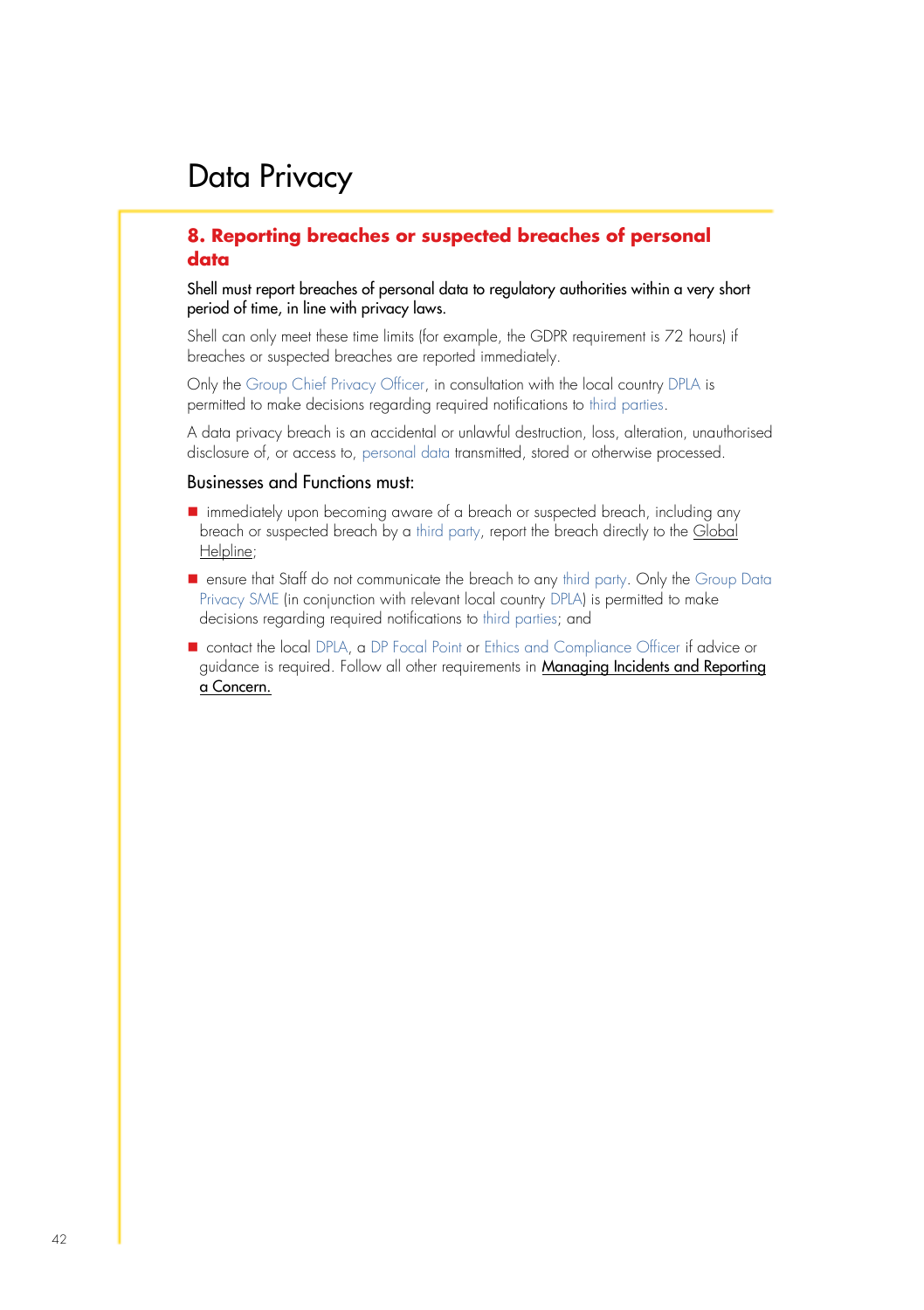#### **9. Addressing an individual's request within time limits**

Privacy laws grant individuals certain rights in relation to their personal data. Requests from individuals to exercise their rights must be respected and responded to within legislated timelines and in accordance with Shell's defined processes.

#### Businesses and Functions must:

■ ensure that Staff are aware of and follow the processes and timelines for responding to requests as outlined below:

#### i) Subject Access Requests (SARs)

Individuals have the right to request access to their personal data. Requests for access to personal data must be responded to within legislated timelines. The [DP](https://eu001-sp.shell.com/sites/AAFAA5088/SECO%20Primary%20Document%20Library/DP_Subject%20Access%20Request.pdf)  [Subject Access Request \(SAR\) Process](https://eu001-sp.shell.com/sites/AAFAA5088/SECO%20Primary%20Document%20Library/DP_Subject%20Access%20Request.pdf) explains how such requests are to be dealt with.

#### ii) Complaints

Individuals have the right to file a complaint where they believe that their personal data processed by Shell is inaccurate, incomplete or not processed in accordance with applicable law or this Manual. Complaints must be responded to within legislated timelines. Any complaints must be forwarded to the relevant Data Privacy Focal Point. The [DP Complaints Process](https://eu001-sp.shell.com/sites/AAFAA5088/SECO%20Primary%20Document%20Library/DP_Complaints.pdf) contains additional information.

#### iii) Request to Erase Personal Data

In limited circumstances, individuals have the right to request the deletion of their personal data. Any requests for erasure must immediately be forwarded to the relevant Data Privacy Focal Point.

iv) Requests for erasure must be responded to within legislated timelines. The Right to **[Erasure and Restriction guidelines](https://eu001-sp.shell.com/sites/AAFAA5088/SECO%20Primary%20Document%20Library/GDPR%20FAQs%20-%20The%20right%20of%20erasure%20and%20GDPR%20-%20Final%20v1.0%2005_10_17.pdf)** provides additional information.

#### v) Request to restrict processing of personal data

Related to the right of erasure is the right to object to the processing of personal data. If an individual objects to the processing of their personal data, Shell will be required to restrict the processing of the personal data while the request is considered. Requests for restriction must be responded to within legislated timelines. Any requests from individuals to restrict processing of personal data must be forwarded to the relevant Data Privacy Focal Point. The Right to Erasure and [Restriction guidelines](https://eu001-sp.shell.com/sites/AAFAA5088/SECO%20Primary%20Document%20Library/GDPR%20FAQs%20-%20The%20right%20of%20erasure%20and%20GDPR%20-%20Final%20v1.0%2005_10_17.pdf) provides additional information.

#### vi) Request for Data Portability

Individuals can request that they receive a copy of the personal data which the individual has provided to Shell in a structured, commonly-used and machinereadable format and they can request a direct transmission of their personal data from one data controller to another where technically feasible. Any requests for data portability must be forwarded to the relevant DP Focal Point. The Data Portability [guidelines](https://eu001-sp.shell.com/sites/AAFAA5088/SECO%20Primary%20Document%20Library/GDPR%20FAQs%20-%20Data%20Portability%20and%20GDPR%20-%20Final%20v1.0%2011_10_17.pdf) contain further information.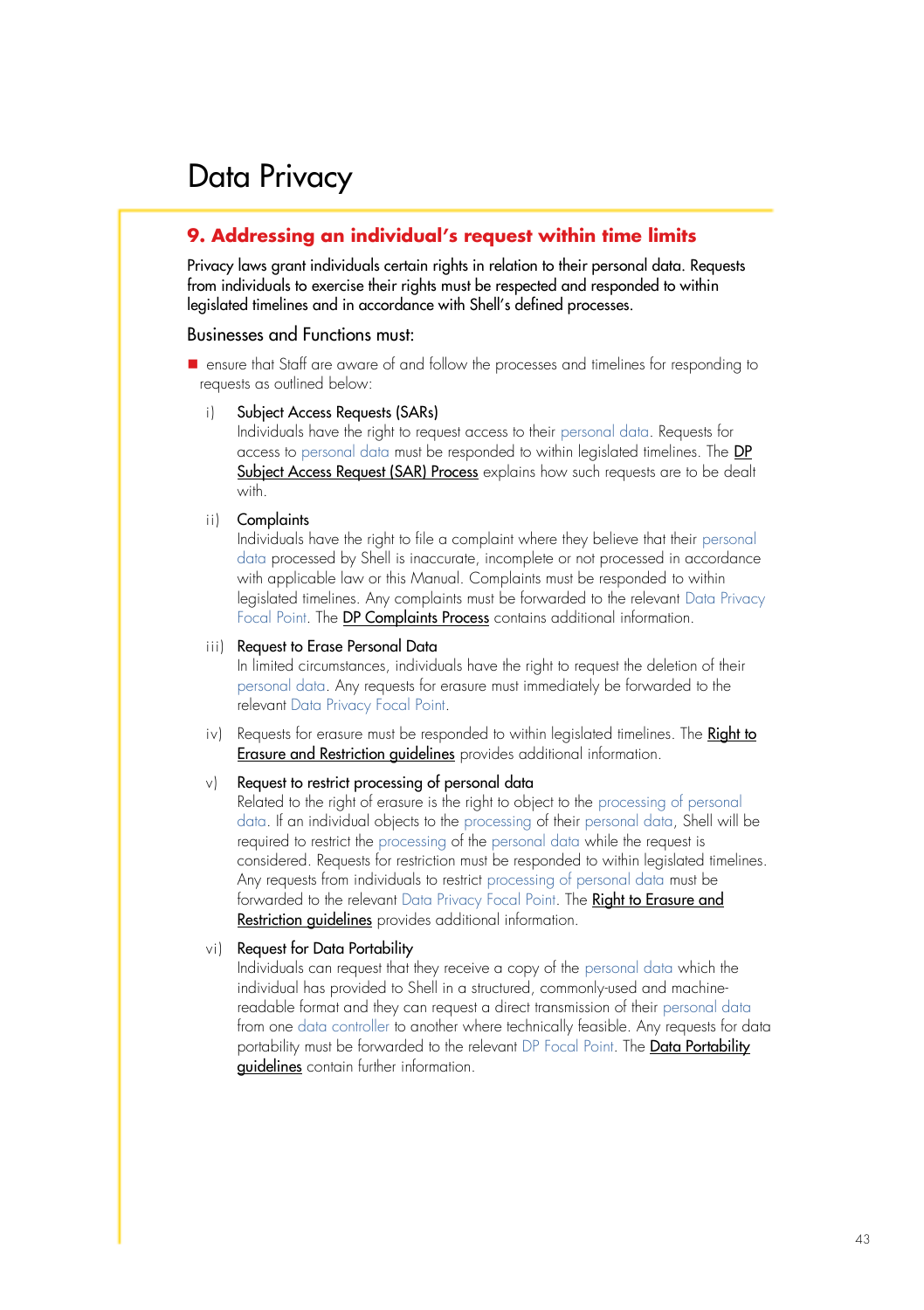This chapter of the Manual instructs Shell Businesses and Functions how to implement Group requirements relating to compliance with trade compliance laws.

Trade compliance laws serve many purposes, such as protecting national security, meeting foreign policy objectives and complying with international obligations. They are also designed to keep unauthorised parties from obtaining certain items and, as a result, limit the item's export and import to restricted countries, parties or use.

Depending on: the nature of the item; the country of origin, export and /or destination country; the end-use; and the identity and activities of the customer and any other party to the transaction, trade compliance laws and regulations may restrict or prohibit:

- the export and import of goods, technology, software, and software source code across national boundaries;
- access to and transfer of technology and technical data;
- interactions with embargoed or sanctioned countries, individuals, entities and organisations;
- the export (including re-export and deemed export), import, or release of dual-use and military items; and
- boycotts.

Trade compliance laws also require the proper communication of trade information to government authorities through customs declarations and the payment of any duties and taxes due.

Therefore, it is important for Staff to know:

- What is the nature of an item?
- Where is it from and where is it going?
- Who is it going to? Who else is involved?
- How will it get there?
- What will it be used for?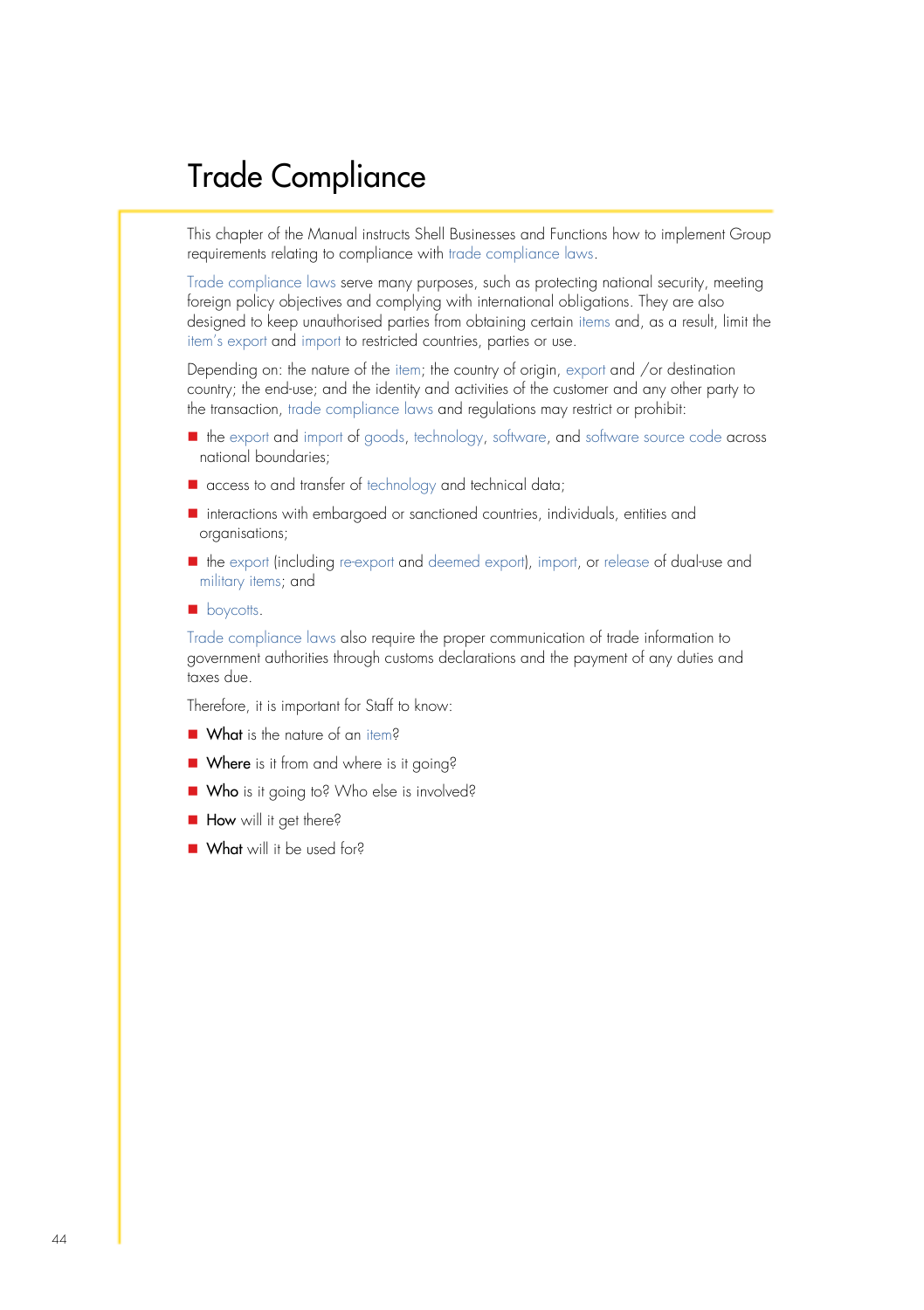#### **1. Maintaining a trade compliance programme**

A trade compliance programme must be established by all Businesses and Functions to comply with laws and avoid violations which can lead to additional costs, delays, loss of import and export privileges, reputational damage, fines and/or imprisonment of individuals.

- dedicate adequate resources to their trade compliance programme, including a Trade Compliance Sponsor and other suitably skilled roles as required;
- ensure procedures and controls are in place to manage trade compliance risks; and
- undertake a [trade](https://eu001-sp.shell.com/sites/AAFAA5088/SECO%20Primary%20Document%20Library/RiskReviewToolkit_FINAL_Q1_2014.xlsx?d=wd7f90d018dfe49299688562b2c6b7f7c) compliance programme effectiveness review, using the **trade** [compliance review toolkit](https://eu001-sp.shell.com/sites/AAFAA5088/SECO%20Primary%20Document%20Library/RiskReviewToolkit_FINAL_Q1_2014.xlsx?d=wd7f90d018dfe49299688562b2c6b7f7c), either annually or earlier when there is a significant change in business conditions, and review the results with the Group Trade Compliance SME and Group Customs SME.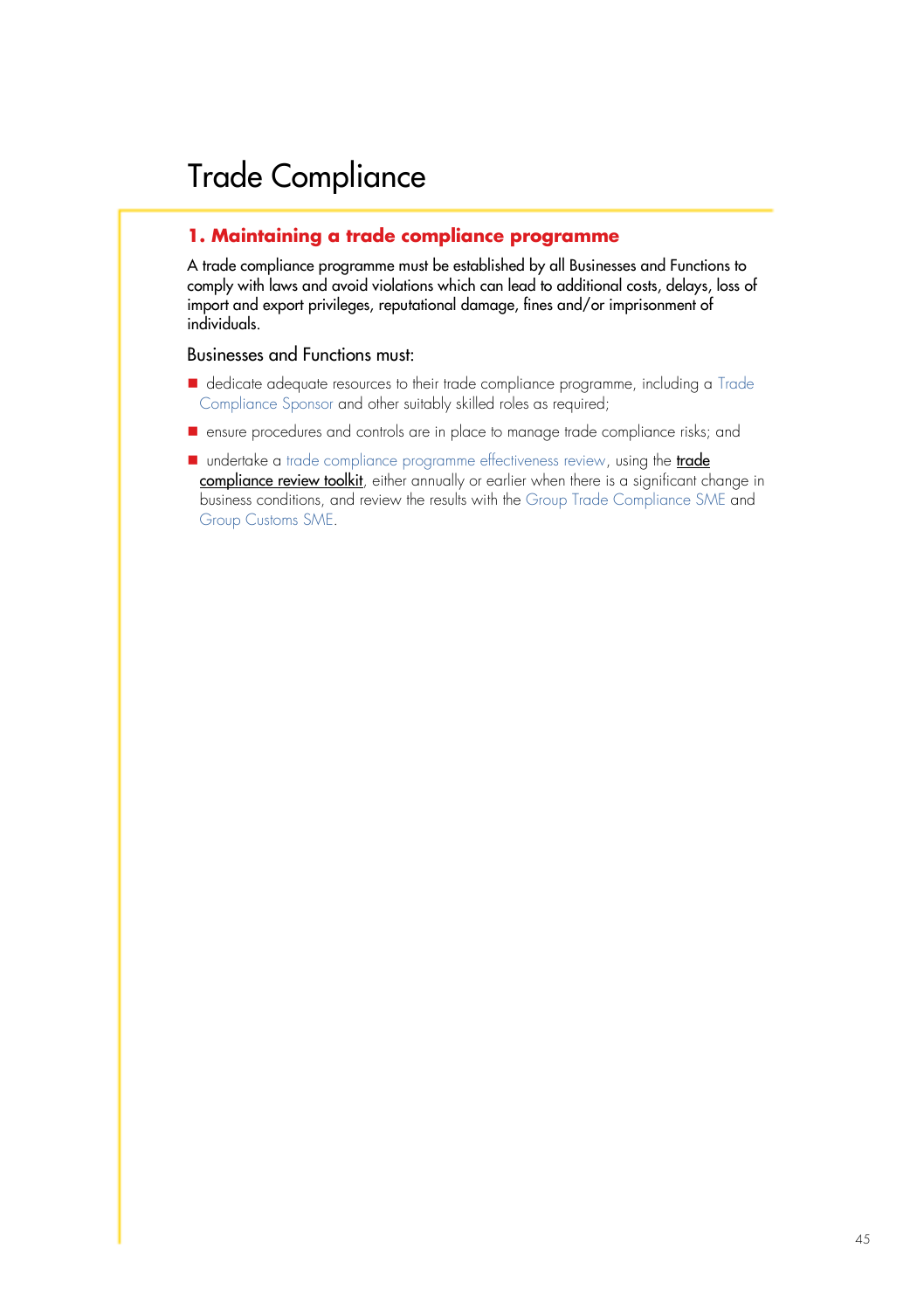#### **2. Working with sanctioned parties, generally embargoed countries (GECs), and highly restricted countries (HRCs)**

All activities with or for the benefit of sanctioned parties, GECs and HRCs must be reviewed and supported, and approvals must be received.

Engaging in unlawful activities with sanctioned parties, GECs or HRCs can expose Shell and Staff to significant fines and penalties. While it may be lawful for some Shell companies to engage in certain activities with sanctioned parties, GECs and HRCs, those activities must be compliant with applicable regulations and contract obligations and prohibited Staff or assets must not support those activities.

The [list of current](https://eu001-sp.shell.com/sites/AAFAA5088/Pages/rules-and-requirements/Working-with-sanctioned-parties-GECs-and-HRCs.aspx) GECs and HRCs is available online as it is subject to change.

- seek review and support for all activities with or for the benefit of sanctioned parties, GECs and HRCs from:
	- i) TCM (Support)
	- ii) Trade Compliance Legal Counsel (support); and
	- iii) EC-2 Manager (approval).
- retain relevant documents as a record; and
- ensure Staff follow the **E&C Trade Compliance Rule Working with sanctioned parties**, [generally embargoed countries, and highly restricted countries.](https://eu001-sp.shell.com/sites/AAFAA5088/Pages/rules-and-requirements/Working-with-sanctioned-parties-GECs-and-HRCs-TC-Rule.aspx)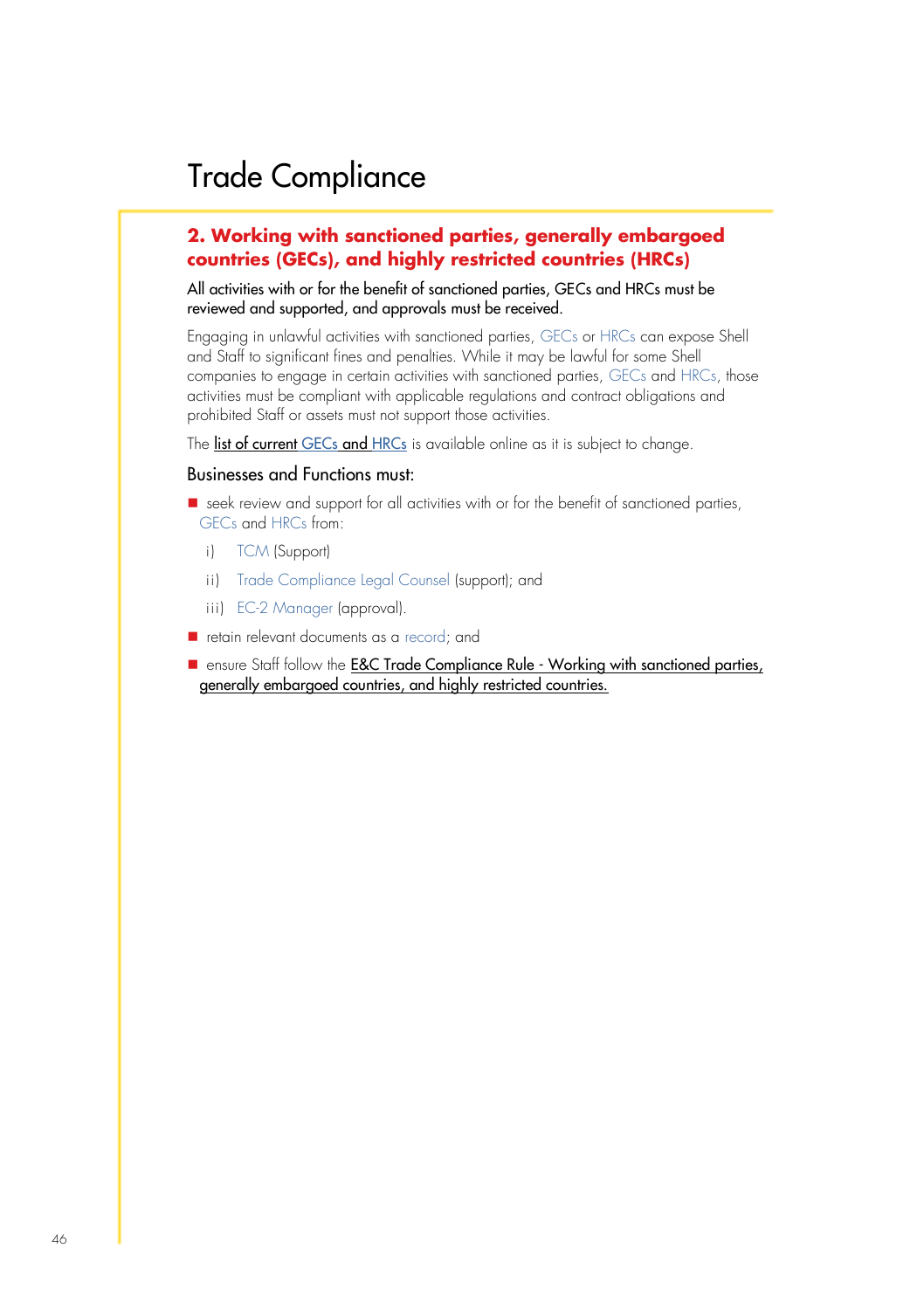#### **3. Country entry**

#### Before entering a new country (country entry), support and approvals must be received.

Country entry is entering a country where Shell does not currently have operations. This represents a risk, and the country's status, relevant regulations and any applicable sanctions must be reviewed and assessed.

- seek support and/or approval for country entry from:
	- i) TCM (consult);
	- ii) Group Trade Compliance SME (support);
	- iii) Group ABC/AML SME (support)
	- iv) Government Relations Senior Adviser (support); and
	- v) the EC-2 Manager (approval).
- retain relevant documents as a record; and
- ensure Staff follow the **[E&C Trade Compliance Rule](https://eu001-sp.shell.com/sites/AAFAA5088/Pages/rules-and-requirements/Country-Entry-Trade-Compliance.aspx)  Country Entry.**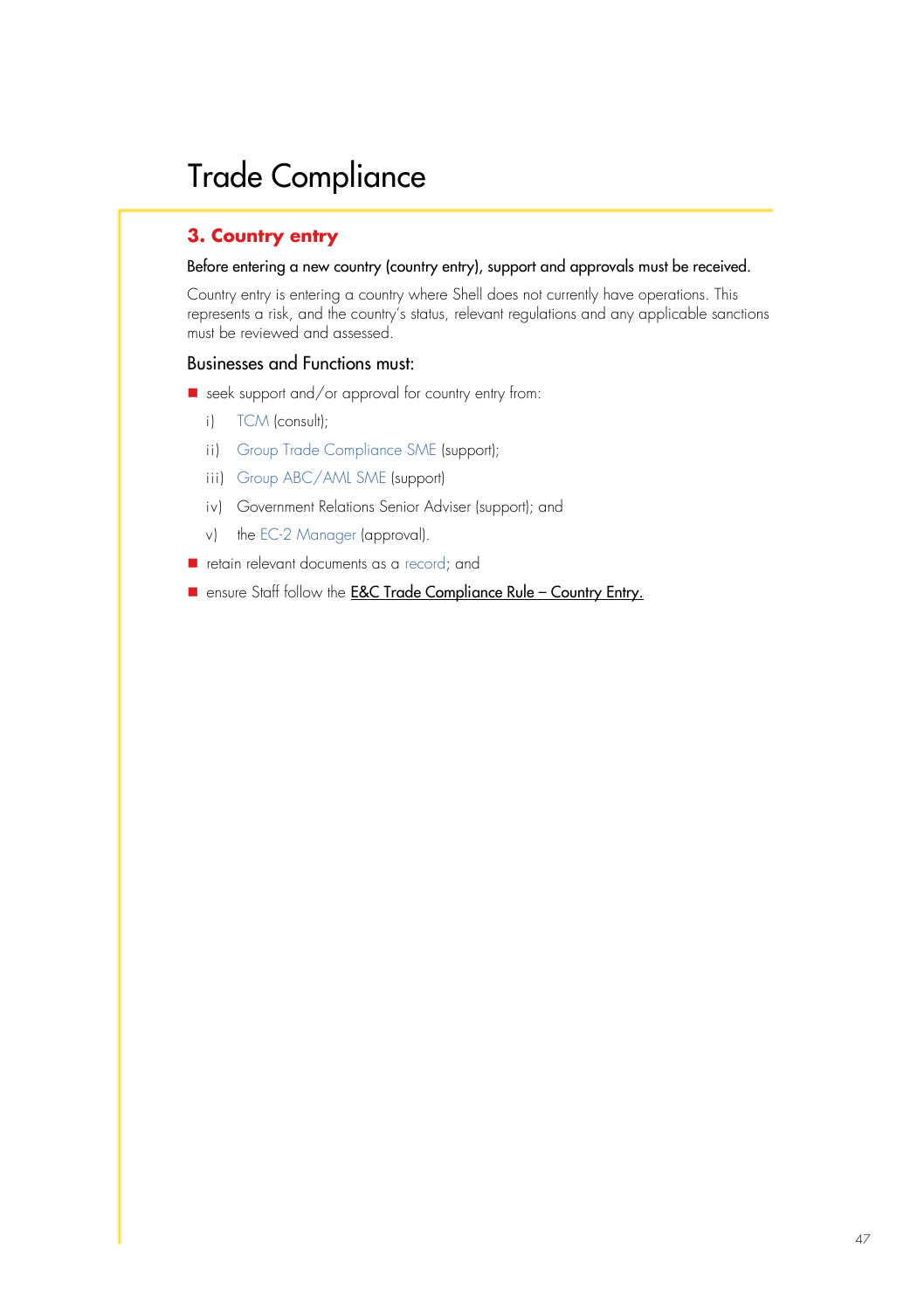#### **4. Reviewing for anti-boycott or blocking conditions**

All documents and correspondence related to a transaction must be examined to ensure they do not include any boycotts.

Anti-boycott and anti-blocking laws are generally adopted to discourage and, in specified cases, prohibit companies from participating in a boycott.

- Staff report requests to actively or passively (for example, by accepting a contract clause) participate in boycotts to a TCM who will seek a review and support from Trade Compliance Legal Counsel to ensure proper handling and reporting, if required, to the relevant government authorities;
- TCMs advise Staff whether reporting to th[e Global Helpline](https://eu001-sp.shell.com/sites/AAFAA5088/Pages/report-concern.aspx) is required;
- Staff in scope of the regulatory requirements and at risk of being requested to participate in a boycott take the relevant and latest training;
- relevant documents are retained as records; and
- Staff follow the **E&C Trade Compliance Rule [Anti-boycotting or blocking statutes.](https://eu001-sp.shell.com/sites/AAFAA5088/Pages/rules-and-requirements/Reviewing-for-anti-boycott-or-blocking-conditions-Trade-Compliance.aspx)**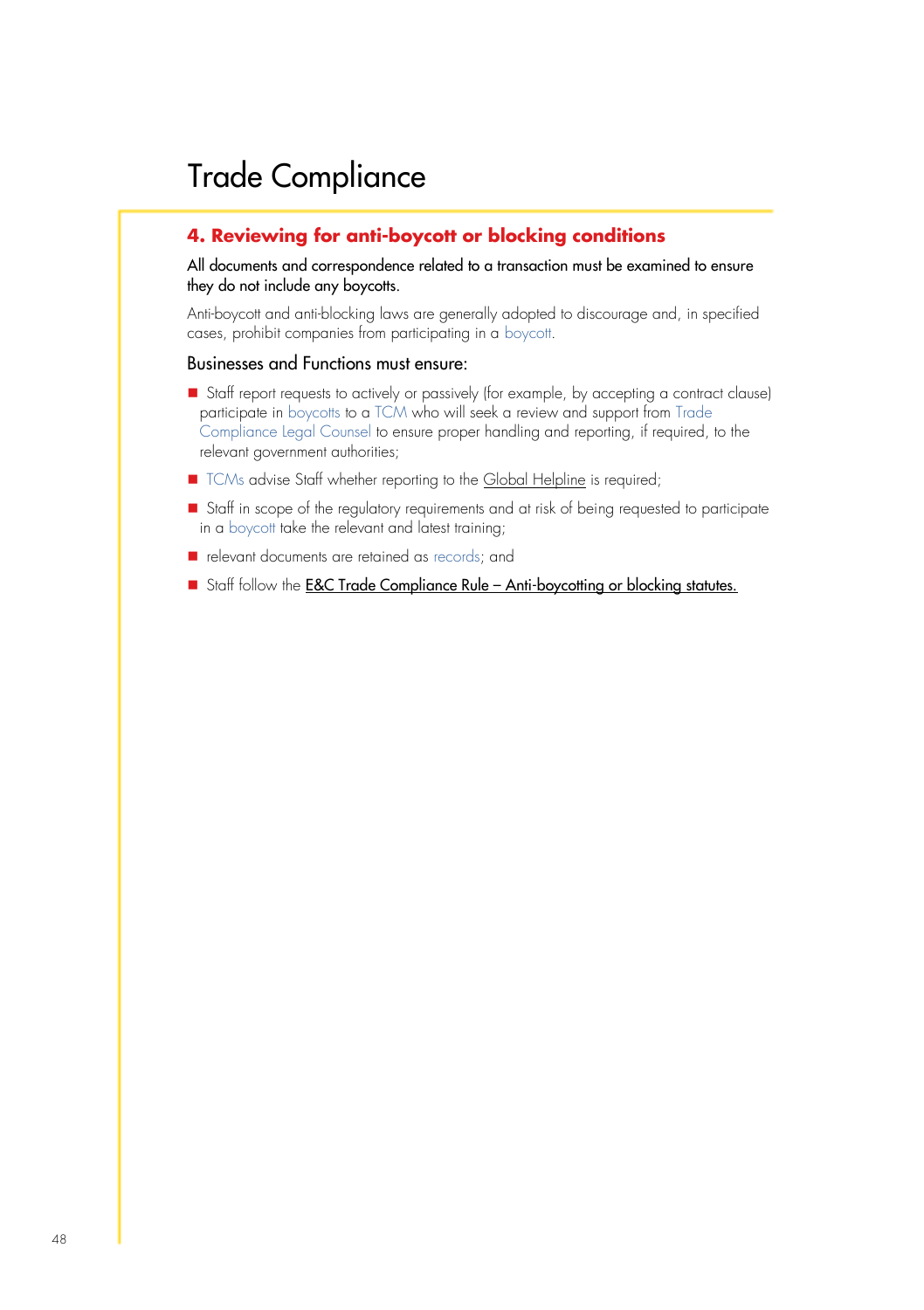#### **5. Managing exports and imports of items**

Items being exported or imported by, or on behalf of, Shell must be classified according to applicable regulations. Items which are identified as controlled items are subject to additional restrictions and requirements. Where additional government authorisation, registration or licensing is required, this must be obtained with the support of Trade Compliance Legal Counsel. Tangible items crossing national borders must be declared according to applicable customs regulations to ensure a rightful customs charge, deferment or exemption.

Many governments define export to include both tangible and intangible forms of exporting; intangible exports take a "non-physical" form, such as electronic transfers or oral communications.

- they have Technical Classification Experts (TCE) responsible for determining the Export Control Classification Number (ECCN) for items;
- items are classified in accordance with the classification auidance:
- any activities involving the manufacture, use, export or import of drug precursors and military items, or provision of items to national governments, military or defence customers, are reported to a TCM;
- they manage the export, import, storage and access to controlled items;
- they obtain authorisations, registrations, or licences required for controlled items, with the support of Trade Compliance Legal Counsel;
- they obtain the support of a TCM before exporting, importing or releasing controlled items;
- they have classification experts responsible for determining the Harmonised System (HS) code and the correct customs duties;
- they have procedures and controls in place to communicate export/import data to the relevant authorities;
- they retain a list of controlled items licences, exceptions, classifications, and other relevant data as a record;
- Staff follow **E&C Trade Compliance Rule [Managing exports and imports of items](https://eu001-sp.shell.com/sites/AAFAA5088/Pages/rules-and-requirements/Managing-exports-and-imports-of-items-Trade-Compliance.aspx)** and
- Staff follow **[E&C Trade Compliance Rule](https://eu001-sp.shell.com/sites/AAFAA5088/Pages/rules-and-requirements/classifying-and-handling-rule.aspx)  Classifying and Handling**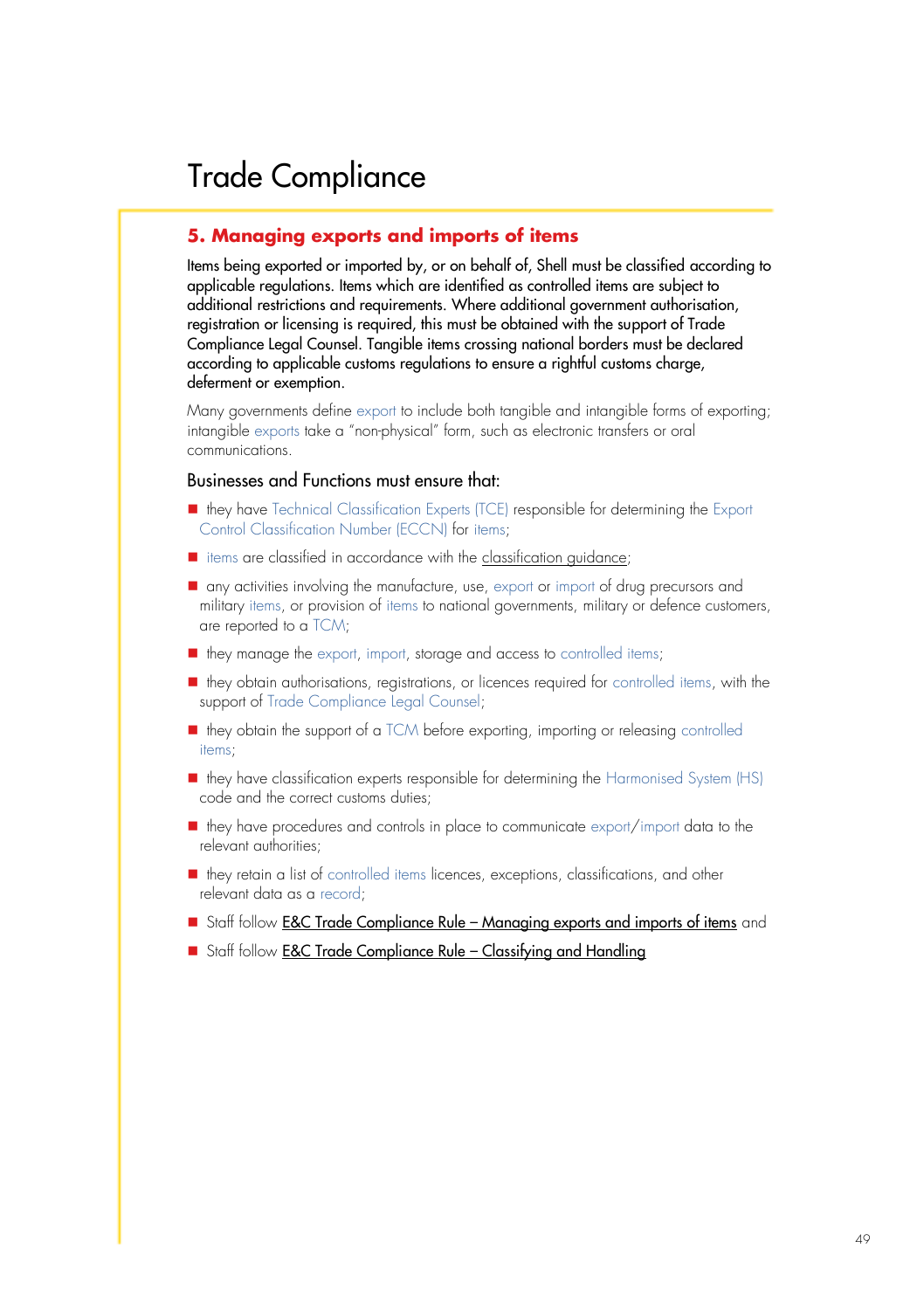#### 5.1. Execution of End User Certificates

Manufacturers, suppliers and vendors involved with the supply of controlled items subject to end-use restrictions frequently impose a notification system, or End User Certificate (EUC). This requires the buyer or ultimate consignee to confirm, in writing, their recognition and acceptance of certain conditions before the items are released for delivery. A manufacturer, supplier or vendor may require that Shell signs an EUC to confirm Shell's recognition and acceptance of restrictions on the use, further transfer or disposal of the items. Similarly, Shell may need to obtain similar certifications from a customer or ultimate consignee.

#### Before executing an EUC, Businesses and Functions must:

- obtain review and support from a TCM to ensure the conditions imposed by the EUC are reasonable and appropriate. TCMs will seek support as appropriate from Trade Compliance Legal Counsel;
- develop, document, and implement a control plan for proper management of the restricted items;
- retain relevant documents as records; and
- follow the [E&C Trade Compliance Rule](https://eu001-sp.shell.com/sites/AAFAA5088/Pages/rules-and-requirements/End-User-Certification.aspx)  End User Certification.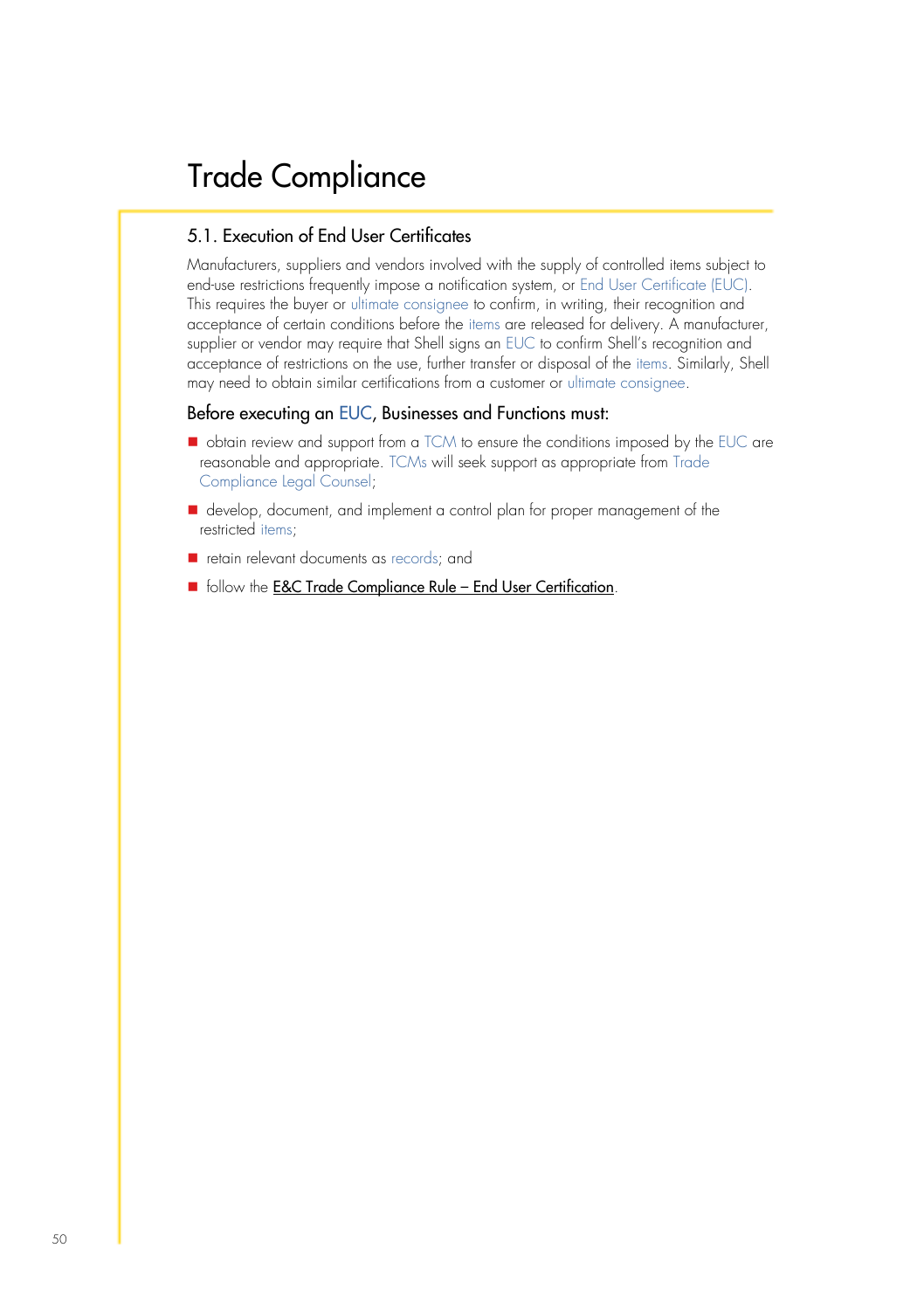| Anti-Bribery and<br>Corruption (ABC)/Anti-<br>Money Laundering (AML)<br>clauses | Specific clauses to be inserted into a contract that address<br>ABC or AML risk. The clauses can be found at<br>https://eu001-sp.shell.com/sites/AAFAA5088<br><u>/Pages/contract-clauses.aspx</u>                                                                                                                                                                                                                                                                                          |
|---------------------------------------------------------------------------------|--------------------------------------------------------------------------------------------------------------------------------------------------------------------------------------------------------------------------------------------------------------------------------------------------------------------------------------------------------------------------------------------------------------------------------------------------------------------------------------------|
| At risk/at high risk                                                            | The level of exposure, requiring different type of training for<br>the respective target audiences.                                                                                                                                                                                                                                                                                                                                                                                        |
| <b>Binding Corporate Rules</b><br>(BCR)                                         | Mandatory internal rules adopted by Shell that govern the<br>intragroup processing of personal data, including transfers<br>between Shell companies, in a binding and consistent<br>manner worldwide. These rules enable Shell to meet data<br>processing requirements in different countries, and have been<br>approved by Data Protection regulatory authorities.<br>Regardless of location, Shell companies that process<br>personal data must comply with the Binding Corporate Rules. |
| Boycott                                                                         | A refusal to deal commercially or otherwise with a person,<br>firm, or country.                                                                                                                                                                                                                                                                                                                                                                                                            |
| <b>Business Integrity</b><br>Department (BID)                                   | Specialist unit within Shell Internal Audit responsible for Code<br>of Conduct incident reporting, including the Shell Global<br>Helpline (which is operated by a third-party supplier), and<br>investigation of Code of Conduct incidents.                                                                                                                                                                                                                                                |
| <b>Business Opportunity</b><br>Manager (BOM)                                    | The individual responsible for the overall management of a<br>business opportunity. See the Opportunity Realisation<br>Standards for further detail: https://sww.shell.com/ors                                                                                                                                                                                                                                                                                                             |
| <b>Business partner</b>                                                         | Any third party, other than a customer or supplier, that either<br>has or has had a business relationship with a Shell<br>company.                                                                                                                                                                                                                                                                                                                                                         |
| <b>Category Management</b><br>and Contracting Process<br>(CMCP)                 | Process by which all contracting and procurement is<br>managed. More information on the Category Management<br>and Contracting Process can be found at<br>http://sww.shell.com/cp/                                                                                                                                                                                                                                                                                                         |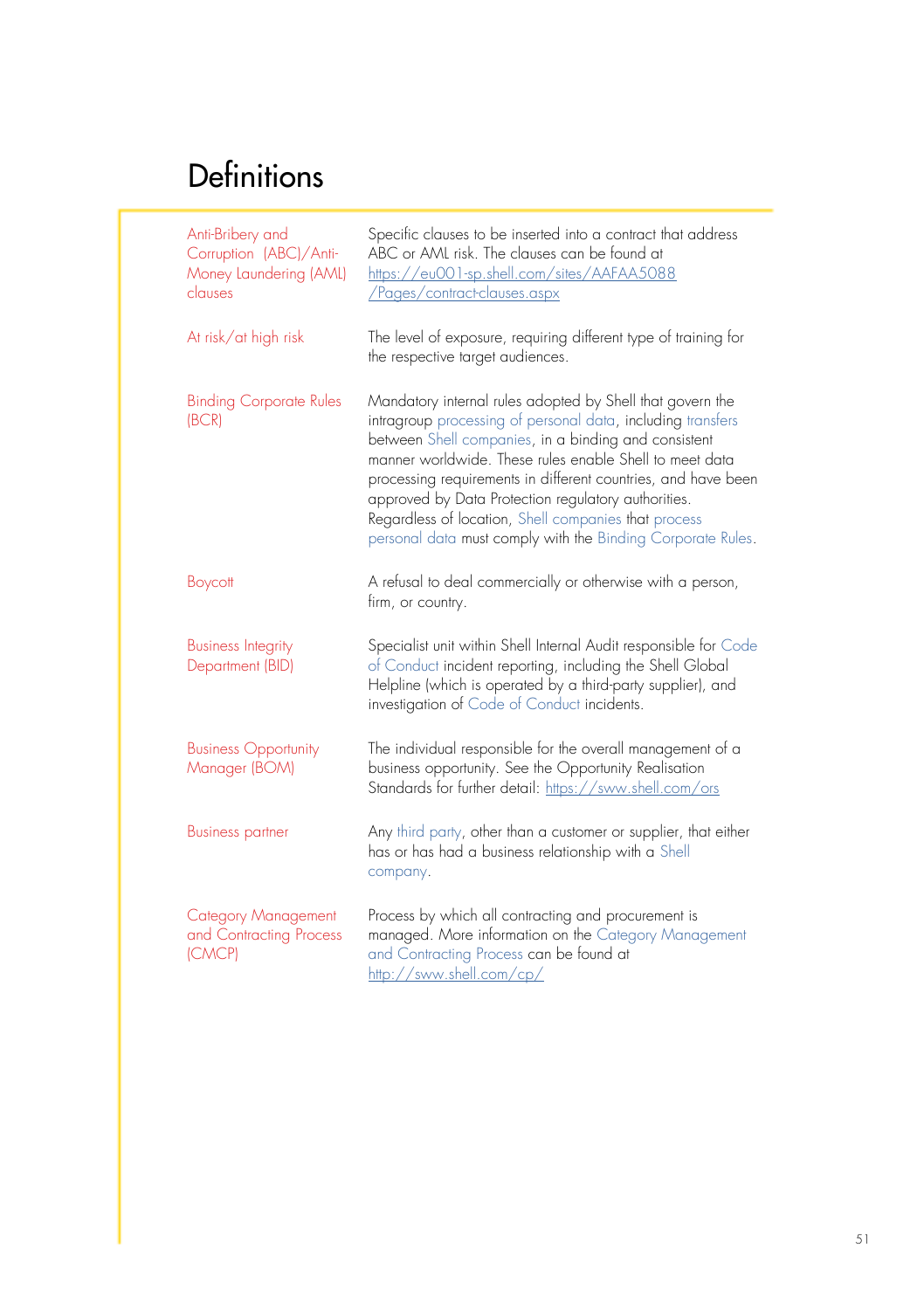| Clean team                                           | A team (within the deal team) that (subject to LAT advice)<br>exclusively comprises of individuals who may receive CSI<br>from a third party or about the target without violating<br>antitrust law. Such individuals could include third party<br>advisers or recent retirees.                                                                                                                                                                                                                                                                                                                                                                                                                                                 |
|------------------------------------------------------|---------------------------------------------------------------------------------------------------------------------------------------------------------------------------------------------------------------------------------------------------------------------------------------------------------------------------------------------------------------------------------------------------------------------------------------------------------------------------------------------------------------------------------------------------------------------------------------------------------------------------------------------------------------------------------------------------------------------------------|
| Close known associate<br>(of a government official)  | A close known associate of a government official (GO) is<br>someone who has a close business or personal relationship<br>with a GO. This can include: i) an individual known to have<br>joint beneficial ownership of a legal entity or a legal<br>arrangement or any other close business relationship with a<br>GO, ii) an individual who has sole beneficial ownership of a<br>legal entity or a legal arrangement which is known to have<br>been set up for the benefit of a GO.                                                                                                                                                                                                                                            |
| Code of Conduct                                      | Sets out the rules and guidelines within which every Shell<br>employee must operate every day. Based on the Shell<br>General Business Principles (SGBP), and the company's core<br>values of honesty, integrity and respect for people, it instructs<br>and advises you how to avoid situations that may damage<br>you or Shell. It sets high standards and shows you how to<br>achieve them. The Code applies to every employee, director<br>and officer in every Shell company, as well as contract staff<br>working for a Shell company. Available at https://eu001-<br>sp.shell.com/sites/AAAAA8887/<br>ethicsandcompliancecommunicationstoolkit/<br>Code%20of%20Conduct%20Documents/Code_of_<br>conduct_2018_v3_1.pdf aspx |
| Code of Conduct<br>Register                          | Mandatory Group tool for recording actual, perceived or<br>potential COI, G&H and attendance at trade association<br>events. Accessed at https://eu001-sp.shell.com/sites/<br>AAFAA5088/Pages/code-conduct-register.aspx                                                                                                                                                                                                                                                                                                                                                                                                                                                                                                        |
| Communicate/<br>communications (with<br>competitors) | Where competitors interact in any form, either directly or<br>indirectly, whether in person (e.g., formal or informal<br>discussions in meetings, or discussions at social events), or<br>by telephone, email, instant messaging, sharing documents,<br>or through social media.                                                                                                                                                                                                                                                                                                                                                                                                                                                |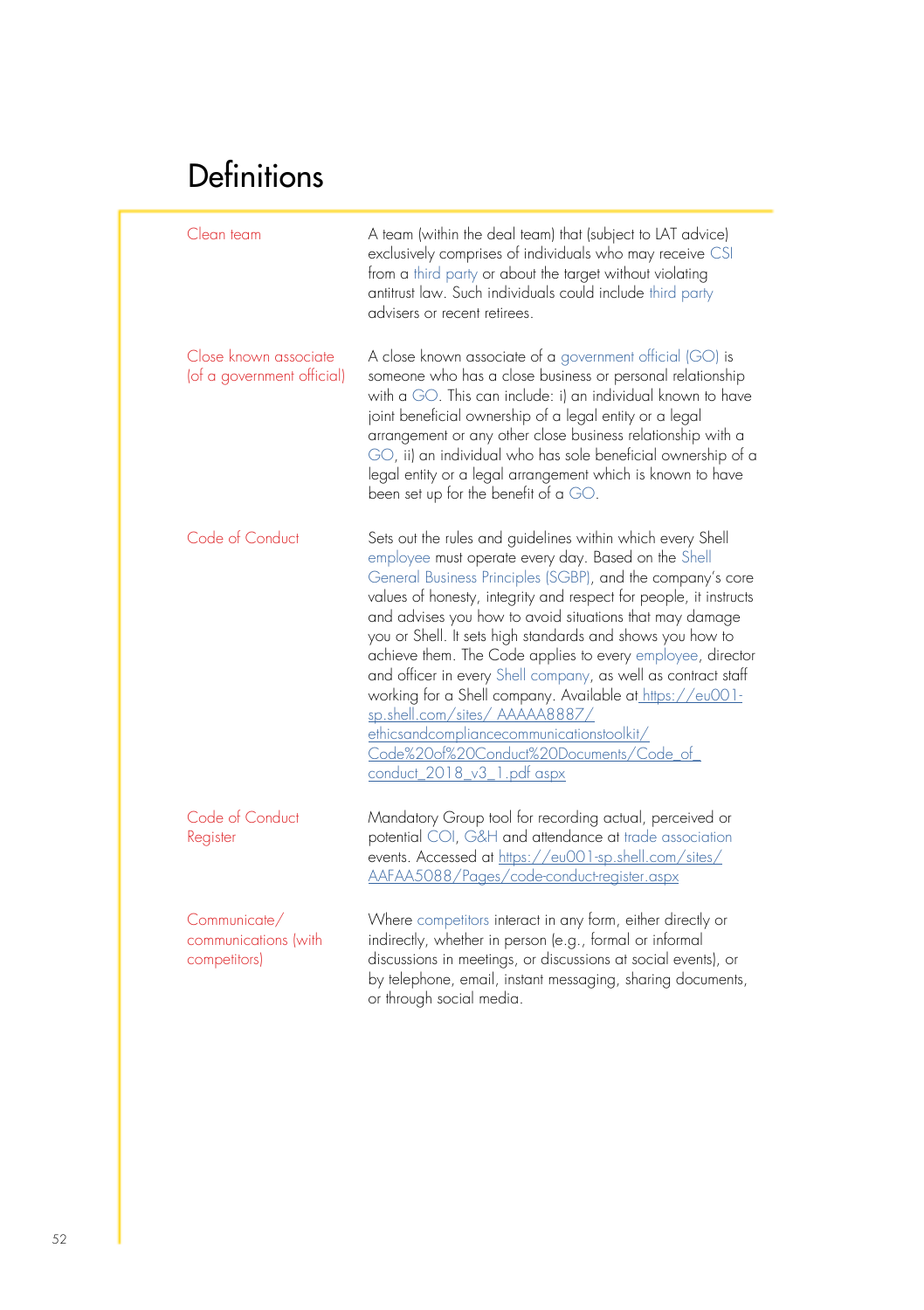| Competing JVs                                | Joint ventures in which Shell participates (whether they are<br>characterised as an NOV or SOV), which satisfy the<br>conditions: i) Shell's interest in the JV is not a controlling<br>interest, ii) the JV is on the market in its own right, supplying<br>products or services to customers (and not merely to its own<br>shareholders or owners (or their affiliates), iii) the JV is a<br>direct competitor of Shell.                                                                                                                                                                                                                                                                                                                                                                                             |
|----------------------------------------------|------------------------------------------------------------------------------------------------------------------------------------------------------------------------------------------------------------------------------------------------------------------------------------------------------------------------------------------------------------------------------------------------------------------------------------------------------------------------------------------------------------------------------------------------------------------------------------------------------------------------------------------------------------------------------------------------------------------------------------------------------------------------------------------------------------------------|
| Competitive intelligence<br>(CI) gathering   | Involves monitoring the external environment, including the<br>behaviour of competitors and public domain sources, to take<br>strategic decisions. The CI gathered should generally not<br>include competitively sensitive Information (CSI), but should<br>be limited to gathering information that is in the public<br>domain and drawing internal conclusions from the<br>behaviours observed in the marketplace.                                                                                                                                                                                                                                                                                                                                                                                                   |
| Competitively sensitive<br>information (CSI) | Any information that could affect market behaviour of Shell or<br>its competitors, including but not limited to information<br>concerning sales, prices (e.g., pricing methodology, future<br>prices), discounts, rebates, promotions, contract negotiations,<br>capacity utilisation (e.g., debottlenecking or mothballing<br>intentions), production (e.g., production volumes and<br>production shutdown or output information), customer<br>information, or intentions to sell or not to sell in certain<br>territories or to certain customers.                                                                                                                                                                                                                                                                   |
| Competitor                                   | A business that is a direct competitor or potential competitor<br>of Shell, including procurement competitors. Direct<br>competitors are businesses in which Shell does not have a<br>controlling interest that are active in the same market as any<br>member of the Shell Group and compete directly with Shell<br>in the supply of the same products or services in the same<br>geographic market. Potential competitors are businesses in<br>which Shell does not have a controlling interest that could be<br>a direct competitor within a foreseeable time (usually<br>considered within one year). Procurement competitors are<br>businesses that are buying or seeking to buy the same goods<br>or services as Shell, even if the business does not compete<br>with Shell in the sale of products or services. |
| Conflict of interest (COI)                   | A situation where two or more competing interests impair an                                                                                                                                                                                                                                                                                                                                                                                                                                                                                                                                                                                                                                                                                                                                                            |

individual's ability to make objective decisions.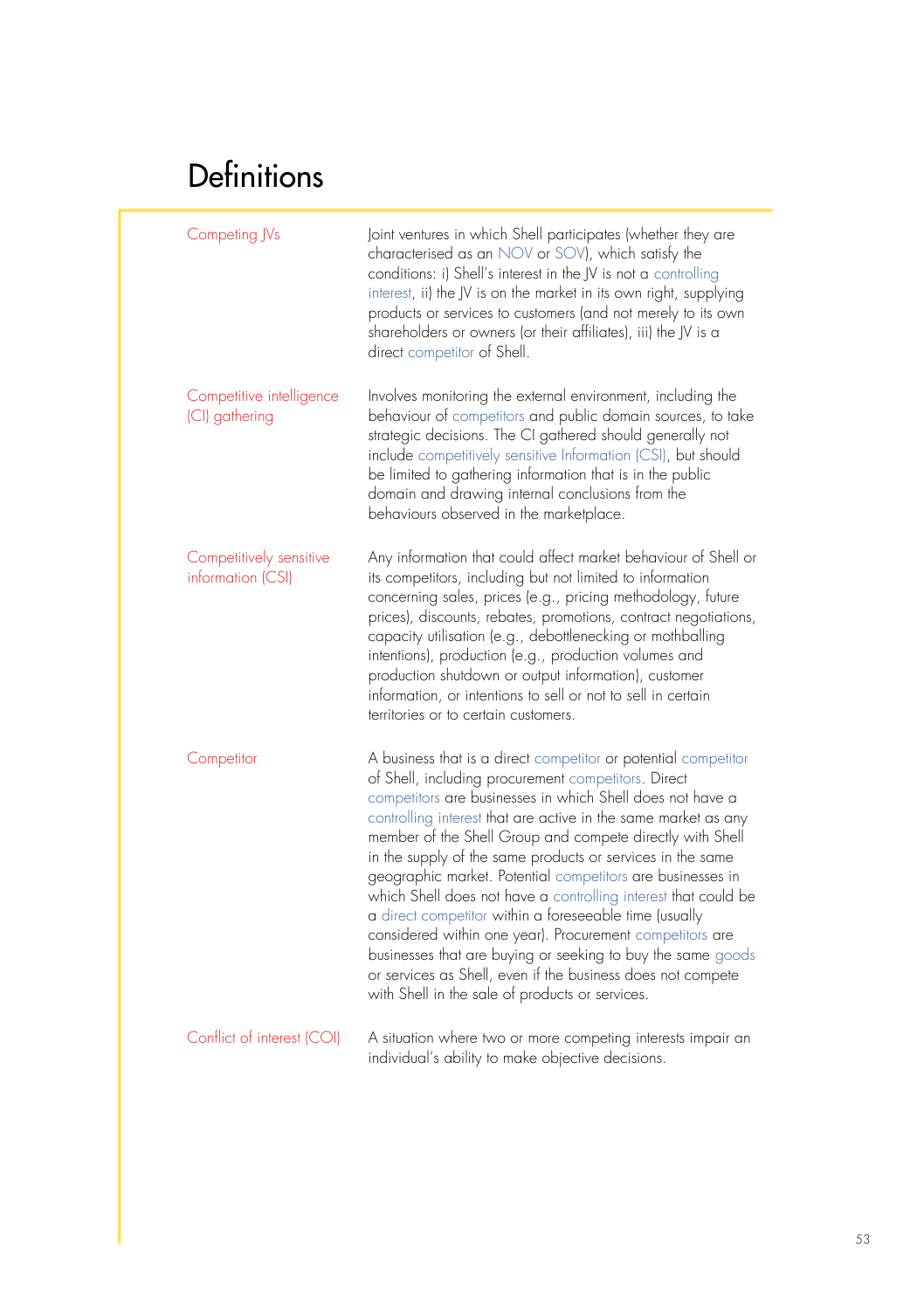| Consent              | The permission granted by an individual to the processing of<br>personal data, which has been clearly expressed, is freely<br>given, is based on complete and correct information and is<br>recorded for evidence. Consent can be given either by a<br>statement or by a clear affirmative action.                                                                                                                                                                                                                                               |
|----------------------|--------------------------------------------------------------------------------------------------------------------------------------------------------------------------------------------------------------------------------------------------------------------------------------------------------------------------------------------------------------------------------------------------------------------------------------------------------------------------------------------------------------------------------------------------|
| Contract staff       | Staff providing services under Shell's day-to-day supervision<br>who have no employment contract with Shell but are<br>employed and paid by a third party.                                                                                                                                                                                                                                                                                                                                                                                       |
| Controlled item      | Items identified by a specific Export Control Classification<br>Number (ECCN) or other official government list. Controlled<br>goods, technology, software or services may require<br>government authorisation or a licence before being exported<br>or imported to particular parties or destinations.                                                                                                                                                                                                                                          |
| Controlling interest | The power to govern the financial and operating policies of<br>an entity to obtain benefits from its activities. Control is<br>presumed to exist when an entity acquires, directly or through<br>subsidiaries, more than half of the voting power of an entity,<br>unless, in exceptional circumstances, it can be demonstrated<br>that such ownership does not constitute control. Further<br>guidance is given in the document "Control for antitrust<br>purposes" sww.shell.com/ethicsandcompliance<br>/areas/trade/antitrust/control AT.html |
| Data controller      | Any party (a person, public authority, agency or any other<br>body) that, either alone or jointly with others, determines the<br>purposes, conditions and means for processing personal<br>data.                                                                                                                                                                                                                                                                                                                                                 |
| Data processor       | Any party (a person, public authority, agency or any other<br>body) that processes personal data on behalf of a data<br>controller and under the instructions of the data controller.                                                                                                                                                                                                                                                                                                                                                            |
| Deal(s)              | The preparation, negotiation, and execution of corporate<br>acquisitions, divestments and mergers, the formation of joint<br>ventures, or a change in the structure or ownership of an<br>existing JV. Depending upon local law, this might also<br>extend to the acquisition or divestment of assets.                                                                                                                                                                                                                                           |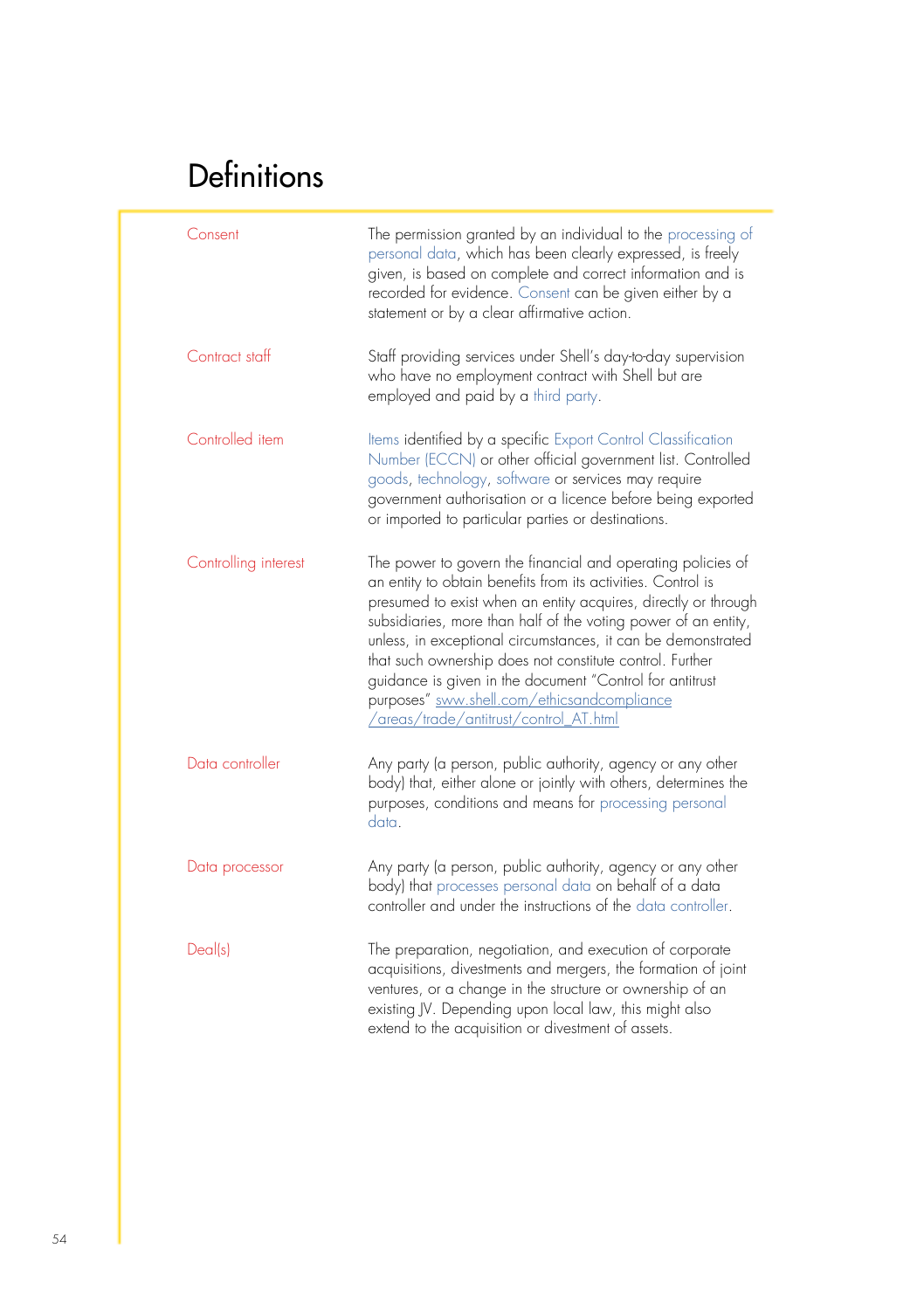| Deemed export                                     | Releasing or otherwise transferring technology or source<br>code to a foreign person in the United States. The<br>technology or source code is deemed to be exported to the<br>foreign national's most recent country of citizenship or<br>permanent residency.                                                                                                                                                                                                                                                                                                                                                                                     |
|---------------------------------------------------|-----------------------------------------------------------------------------------------------------------------------------------------------------------------------------------------------------------------------------------------------------------------------------------------------------------------------------------------------------------------------------------------------------------------------------------------------------------------------------------------------------------------------------------------------------------------------------------------------------------------------------------------------------|
| <b>Direct Government</b><br><b>Intermediaries</b> | Any Government Intermediaries (GI) where its dealings with<br>a Government Official (GO) are primary or essential to the<br>main purpose, role, or activity for which Shell has engaged<br>that GI (example, a customs broker which, when brokering<br>for Shell, engages with a GO to obtain a clearance).                                                                                                                                                                                                                                                                                                                                         |
| Distributor(s)                                    | Shell customer who buys Shell product for resale on its own<br>account (i.e., acting independently and at own financial risk)<br>and where both of the following criteria are met: i) where<br>Shell appoints such customer as distributor, reseller or similar<br>on terms that it is purchasing for resale; and ii) Shell customer<br>is allowed to sell product to its customers using a Shell-<br>owned brand or trademark, including but not limited to use<br>on packaging, and where delivery of the product by the<br>customer to its own customer is Shell-branded (e.g., tankers<br>containing product are Shell- branded or co-branded). |
| <b>Donations</b>                                  | Contributions to an organisation rather than individuals<br>where there is no expectation of anything in return.                                                                                                                                                                                                                                                                                                                                                                                                                                                                                                                                    |
| Double-hatting                                    | Where individuals are directly involved in the day-to-day<br>management or commercial direction of two potentially<br>conflicting or competing entities e.g., Staff managing a Shell<br>business and being Director or Shell Shareholder<br>Representative (SSR) of a competing JV; Staff being a<br>Director or SSR of two or more Competing JVs; Staff<br>managing a Shell business and being Director of or<br>commercial or strategic adviser to any of Shell's direct<br>competitors.                                                                                                                                                          |
| <b>DP</b> Focal Point                             | DP Focal Points are nominated initial points of contact in the<br>Businesses and Functions for any questions/issues related to<br>data privacy who: i) understand the landscape of processes<br>and IT systems where personal data is processed; ii) provide<br>support for DP incident handling, individual's DP requests<br>and DP complaints processes; iii) assist the Businesses and<br>Functions in identifying the Staff that require data privacy<br>training; iv) embed and promote awareness of the<br>mandatory Manual requirements; and v) identify issues                                                                              |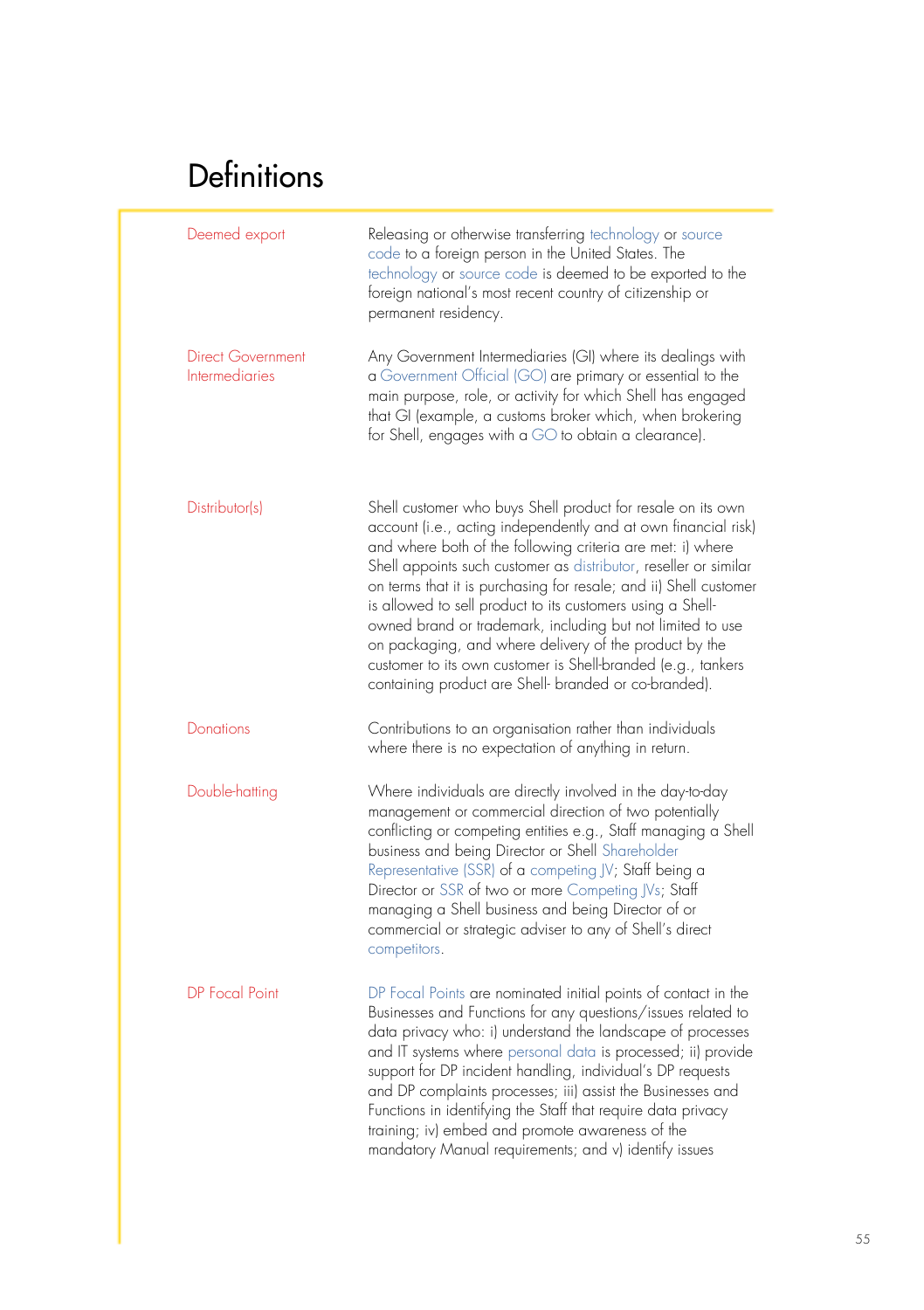| DP Legal Adviser (DPLA)                                        | DPLAs are designated lawyers in country legal departments<br>with specific data privacy knowledge, responsible for<br>provision of country/region legal advice, approving<br>processing of sensitive personal data where local laws<br>require it contrary to the DP Manual, and advising on<br>individual requests, complaints, and DP incidents, where<br>required. |
|----------------------------------------------------------------|-----------------------------------------------------------------------------------------------------------------------------------------------------------------------------------------------------------------------------------------------------------------------------------------------------------------------------------------------------------------------|
| EC-2 Manager                                                   | A manager who is two organisational levels lower than an<br>Executive Committee member                                                                                                                                                                                                                                                                                |
| Employee                                                       | A person who has an employment relationship with a Shell<br>company.                                                                                                                                                                                                                                                                                                  |
| End user certificate (EUC)                                     | A certificate or statement the exporter is responsible for<br>obtaining from the buyer/importer/consignee ("end user") in<br>fulfillment of the relevant trade compliance laws or<br>regulations.                                                                                                                                                                     |
| End user computing                                             | Any system, tool or application used to collect, manage,<br>store or process personal data, which has not been<br>registered as an IT asset.                                                                                                                                                                                                                          |
| <b>Ethics and Compliance</b><br>due diligence                  | The process to seek third party information and to ensure that<br>there is an understanding of who Shell is doing business<br>with, encompassing red flag identification, screening and<br>mitigation for Trade Compliance, and ABC/AML risks.                                                                                                                        |
| <b>Ethics and Compliance</b><br>Officer                        | Supports Businesses and Functions in their activities to<br>manage ethics and compliance risks and comply with Shell's<br>Ethics and Compliance requirements; independently monitors<br>and reports the state of compliance in the Group. For<br>purposes of this Manual, this includes Ethics and<br>Compliance Managers (ECMs).                                     |
| <b>Ethics and Compliance</b><br>Subject Matter Expert<br>(SME) | A general term for a Group SME for a risk area and/or<br>Legal Counsel reporting to them.                                                                                                                                                                                                                                                                             |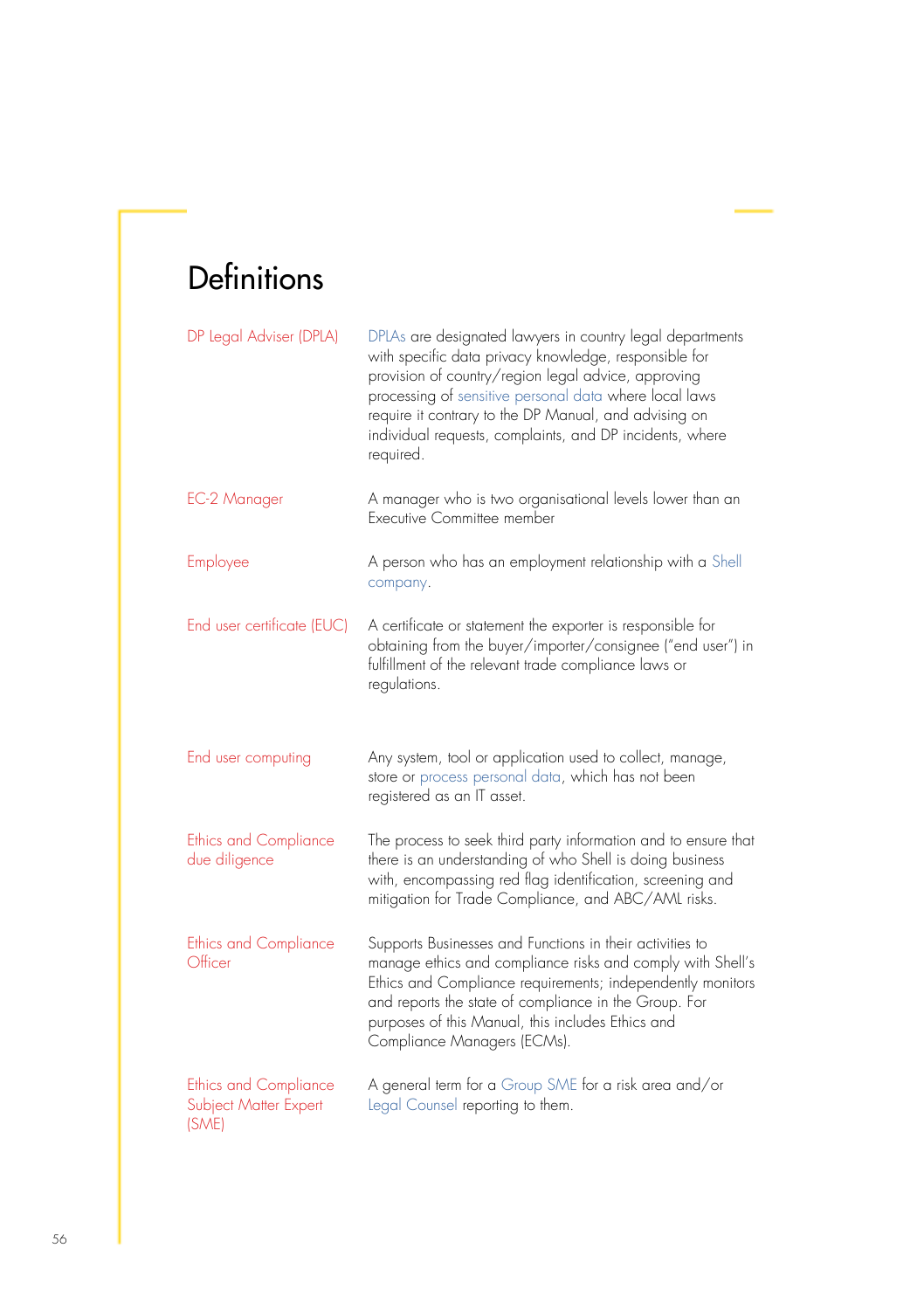| Export                                                          | A shipment or transmission of items from one country to<br>another. In the USA, this can include a release of technology<br>or software source code to a non-US national. In a customs<br>union such as the European Community, it includes shipment<br>outside the customs territory of the EU. In a very limited<br>number of cases (highly controlled items), an export can<br>include intra-EU movement from one member state to<br>another. |
|-----------------------------------------------------------------|--------------------------------------------------------------------------------------------------------------------------------------------------------------------------------------------------------------------------------------------------------------------------------------------------------------------------------------------------------------------------------------------------------------------------------------------------|
| <b>Export Control</b><br><b>Classification Number</b><br>(ECCN) | A system used by some countries to classify items for export.<br>It is generally represented as an alphanumeric designation<br>consisting of five characters $-$ a single-digit number, followed<br>by one letter (A through to E), then followed by a three-digit<br>number.                                                                                                                                                                    |
| Facilitation payment                                            | A minor payment to induce a (usually low-ranking)<br>government official to expedite or secure performance of a<br>routine duty which that person is already obliged to perform<br>and where such payment would exceed what is properly<br>due. A facilitation payment is not permitted by Shell and is<br>illegal under the UK Bribery Act and other applicable<br>legislation.                                                                 |
| Generally embargoed<br>country (GEC)                            | A Shell term for a country subject to a comprehensive<br>embargo. The current list of GECs is available at<br>https://eu001-sp.shell.com/sites/AAFAA5088<br>/Pages/rules-and-requirements/Working-with-sanctioned-<br>parties-GECs-and-HRCs.aspx                                                                                                                                                                                                 |
| Gifts and hospitality<br>IG&H                                   | Any gifts, travel, accommodation, trips, services,<br>entertainment, prizes from external competitions or lotteries<br>and any other gratuitous item, event, benefit or thing of value<br>received from or offered to any person in connection with<br>Shell business.                                                                                                                                                                           |
| Goods                                                           | Any physical item, including articles, materials, products,<br>equipment or supplies, excluding technology and software.                                                                                                                                                                                                                                                                                                                         |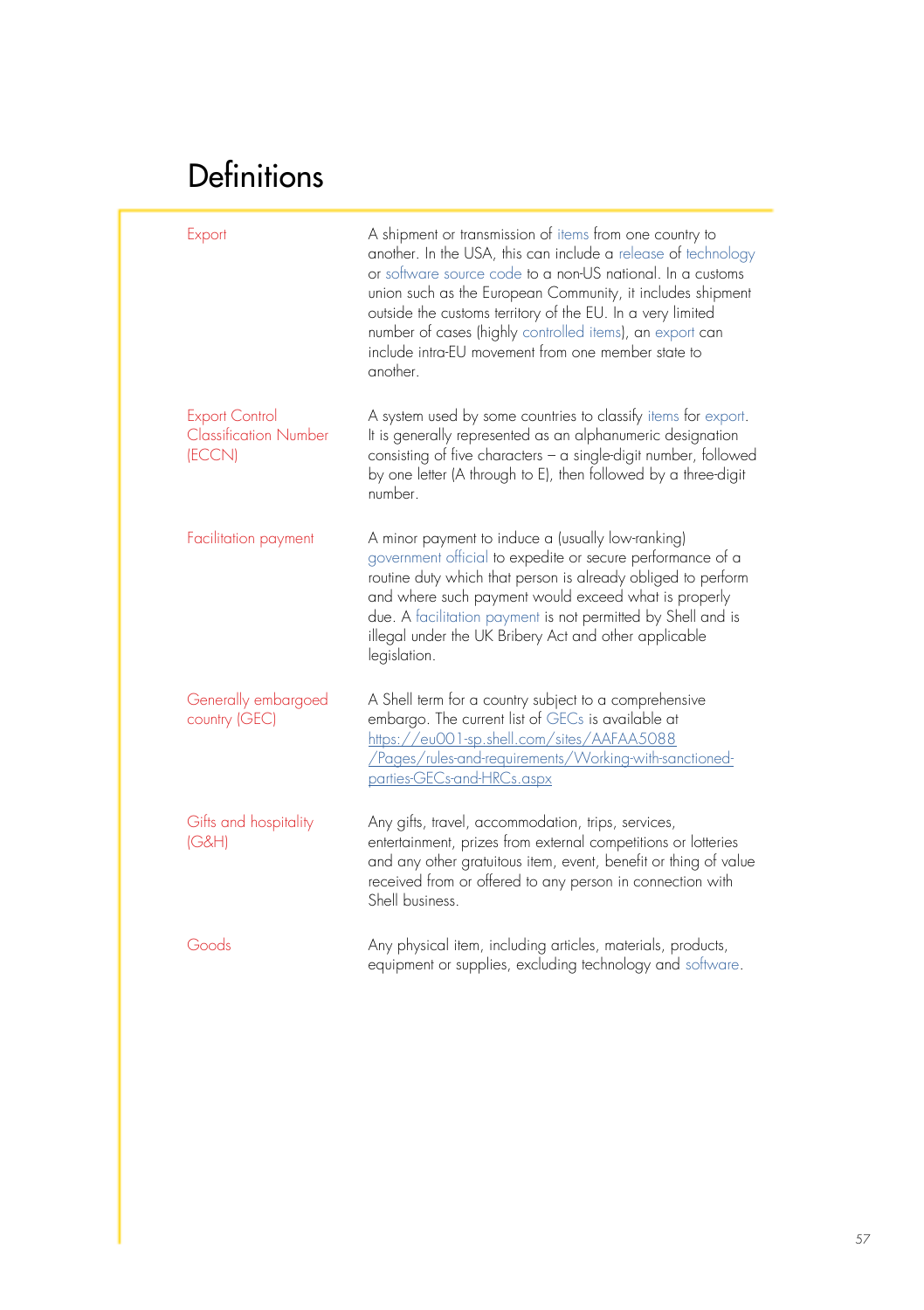| Government official (GO)                                                                                                                  | Official or employee of any government agency, ministry or<br>department of a government, including any person acting in<br>official capacity for a government, regardless of rank or<br>position; any official or employee of a company wholly or<br>partially controlled by a government (e.g., a state-owned oil<br>company), but excluding employees seconded to such<br>companies; a political party or any official of one; any<br>candidate for political office; any officer or employee of a<br>public international organisation, such as the United Nations<br>or World Bank; and immediate family members (spouse,<br>dependent child, parent or household member) of any of the<br>people listed. If in doubt about whether a company is<br>controlled by a Government, please complete this<br>Questionnaire and contact an ABC/AML SME. |
|-------------------------------------------------------------------------------------------------------------------------------------------|--------------------------------------------------------------------------------------------------------------------------------------------------------------------------------------------------------------------------------------------------------------------------------------------------------------------------------------------------------------------------------------------------------------------------------------------------------------------------------------------------------------------------------------------------------------------------------------------------------------------------------------------------------------------------------------------------------------------------------------------------------------------------------------------------------------------------------------------------------|
| Group [ABC/AML,<br>Antitrust, Data Privacy,<br>Trade Compliance,<br>Customs, Political<br><b>Payments] Subject Matter</b><br>Expert (SME) | Accountable for defining Shell's compliance policies for an<br>assigned risk area, including working with Businesses and<br>Functions to identify associated risks and controls to mitigate<br>them. The Group SME supports associated rules and training<br>content, provides advice to all Businesses and Functions, and<br>monitors, communicates, and reports changes in the risk<br>environment. The Group Data Privacy SME also serves as the<br>contact point to the data protection authorities for all data<br>protection issues, including data breach reporting.                                                                                                                                                                                                                                                                            |
| Gun jumping                                                                                                                               | Gun jumping is when any party to a deal takes steps to<br>implement the deal before all necessary antitrust merger<br>clearances have been obtained. "Taking steps to implement"<br>a deal includes any attempt to exercise management,<br>operational or commercial control or influence over the third<br>party's business or day-to-day commercial decisions.                                                                                                                                                                                                                                                                                                                                                                                                                                                                                       |
| Harmonised System (HS)                                                                                                                    | An international nomenclature for the classification of<br>products. It allows participating countries to classify traded<br>goods on a common basis for customs purposes. At the<br>international level, the HS for classifying goods is a six-digit<br>code system.                                                                                                                                                                                                                                                                                                                                                                                                                                                                                                                                                                                  |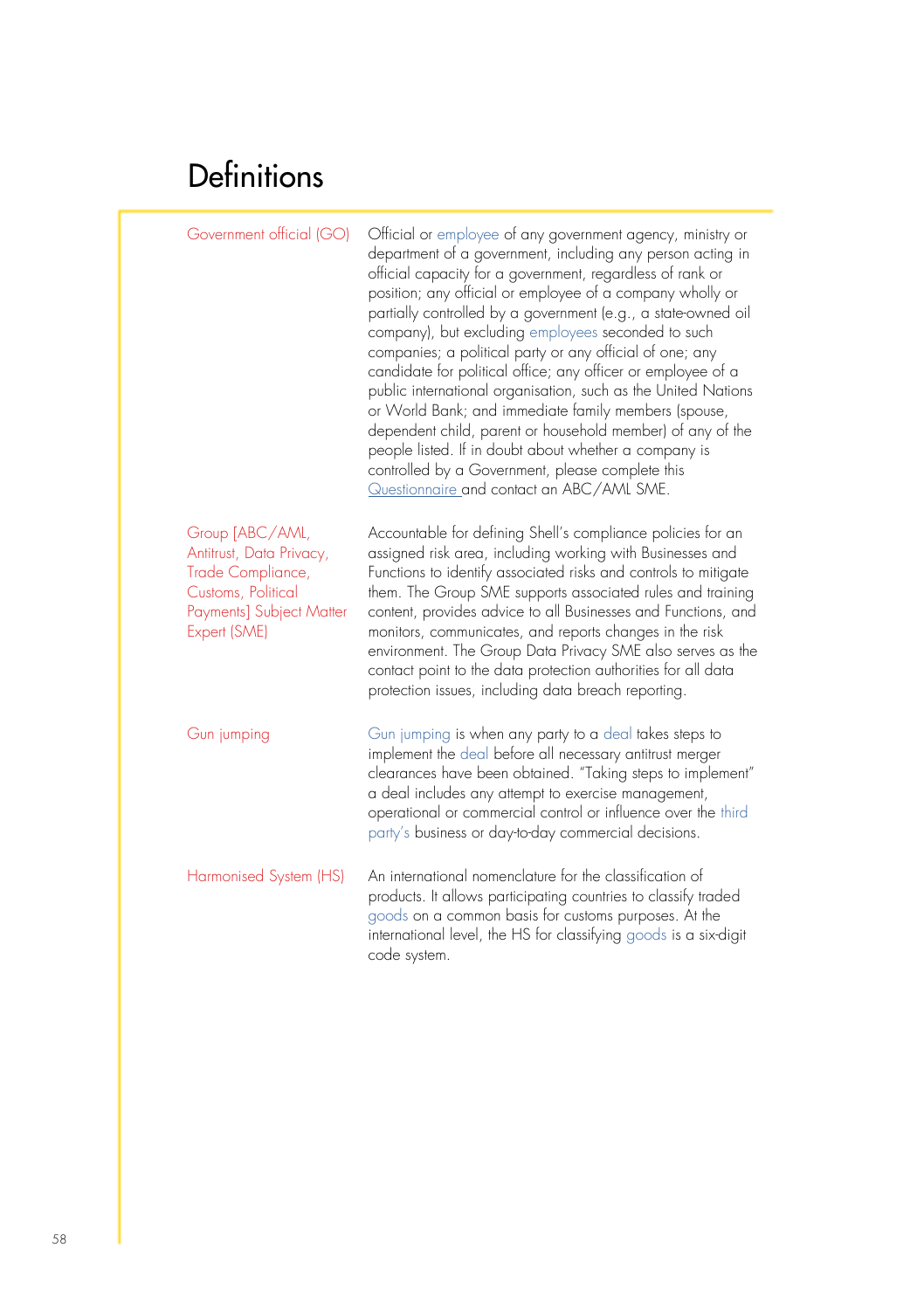| Highly restricted country<br>(HRC)           | A Shell term for a country that is not comprehensively<br>embargoed but is subject to strict controls related to exports<br>or activities with certain persons. The current list of HRCs is<br>available at: http://sww.shell.com/ethicsandcompliance/<br>areas/trade/trade_control/embargoes/hrcs.html                                                                                                                                                                                                  |
|----------------------------------------------|----------------------------------------------------------------------------------------------------------------------------------------------------------------------------------------------------------------------------------------------------------------------------------------------------------------------------------------------------------------------------------------------------------------------------------------------------------------------------------------------------------|
| Import                                       | A receipt of items shipped or transmitted from another<br>country. In a customs union such as the European<br>Community, this would be a receipt from outside the customs<br>territory of the EU. In a very limited number of cases (highly<br>controlled items) an import can include intra-EU movement<br>from one member state to another.                                                                                                                                                            |
| <b>Indirect Government</b><br>intermediaries | Any Government intermediaries (GI) where its dealings with<br>a Government Official (GO) are non-primary or ancillary to<br>the main purpose, role, or activity for which Shell has<br>engaged that GI and where the primary activity to the main<br>purpose could not be done without interacting with a GO.<br>(examples: a drilling contractor which when drilling for Shell,<br>engages with a GO to obtain a permit - or where a<br>contractor is engaged to provide and EPC for a new LNG<br>site) |
| Intellectual property                        | Includes: patent rights; utility models; trademarks and service<br>marks; domain names; copyright (including copyright of<br>software); design rights; database extraction rights; rights in<br>know-how or other confidential (sometimes called 'trade<br>secret' or 'proprietary') information; and rights under IP-<br>related agreements.                                                                                                                                                            |
| <b>Items</b>                                 | Term used to refer to goods, technology, software or<br>services, collectively.                                                                                                                                                                                                                                                                                                                                                                                                                          |
| Integrated Risk Review                       | A biennial (every two years) assessment. The review builds<br>on existing risk inventories and knowledge and identifies<br>ABC/ AML, AT, DP, TC, tax evasion and information<br>management risks in the Business or Function through<br>engagement with business stakeholders and Group SMEs.                                                                                                                                                                                                            |
| <b>IT Solution</b>                           | Any combination of IT hardware, software, and<br>telecommunications, whether products, applications or<br>services, whether internally or externally provided.                                                                                                                                                                                                                                                                                                                                           |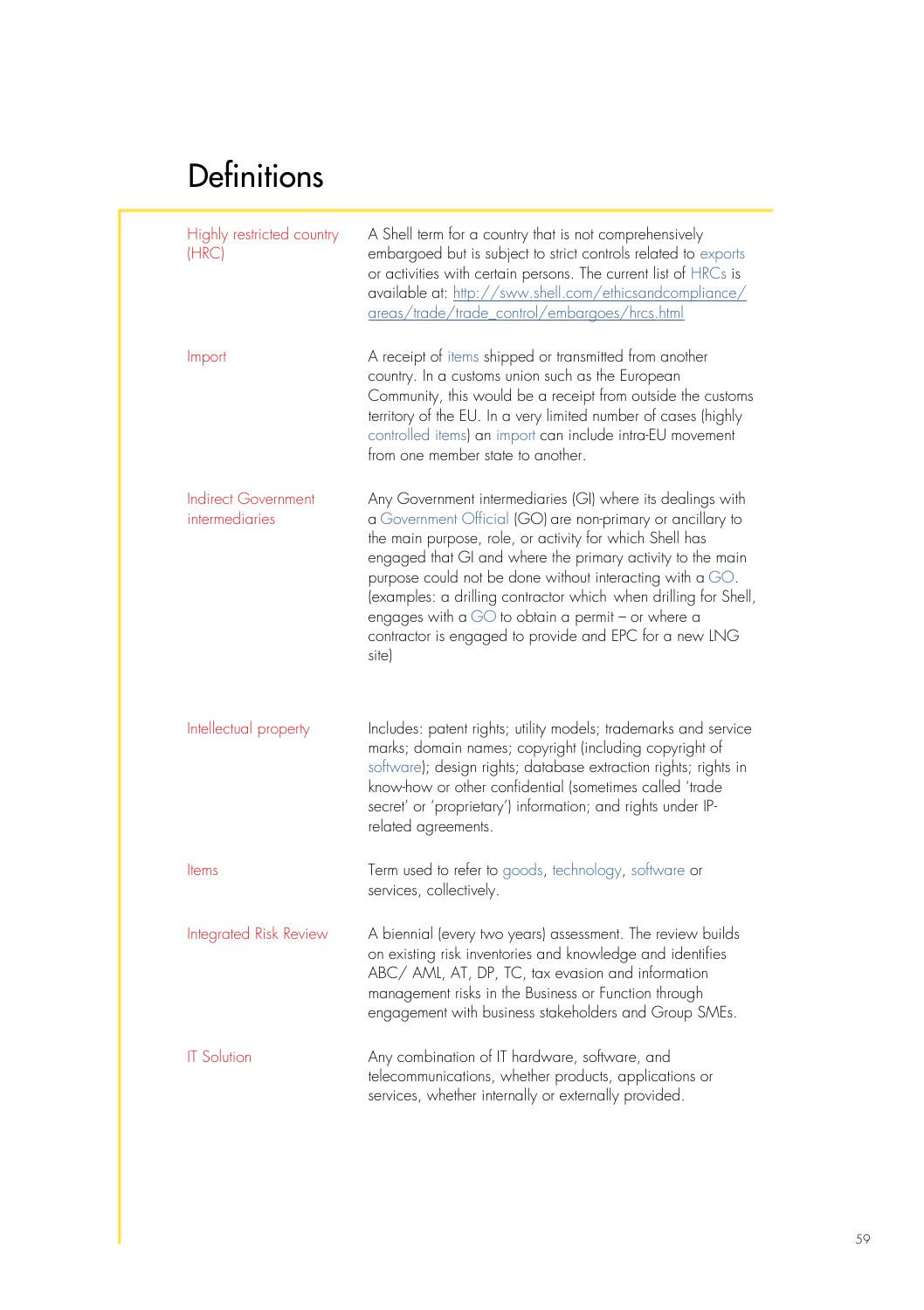Joint industry advocacy hepresentation, together with other industry participants, of industry views in public, to bodies including governments, regulatory agencies and non-governmental agencies.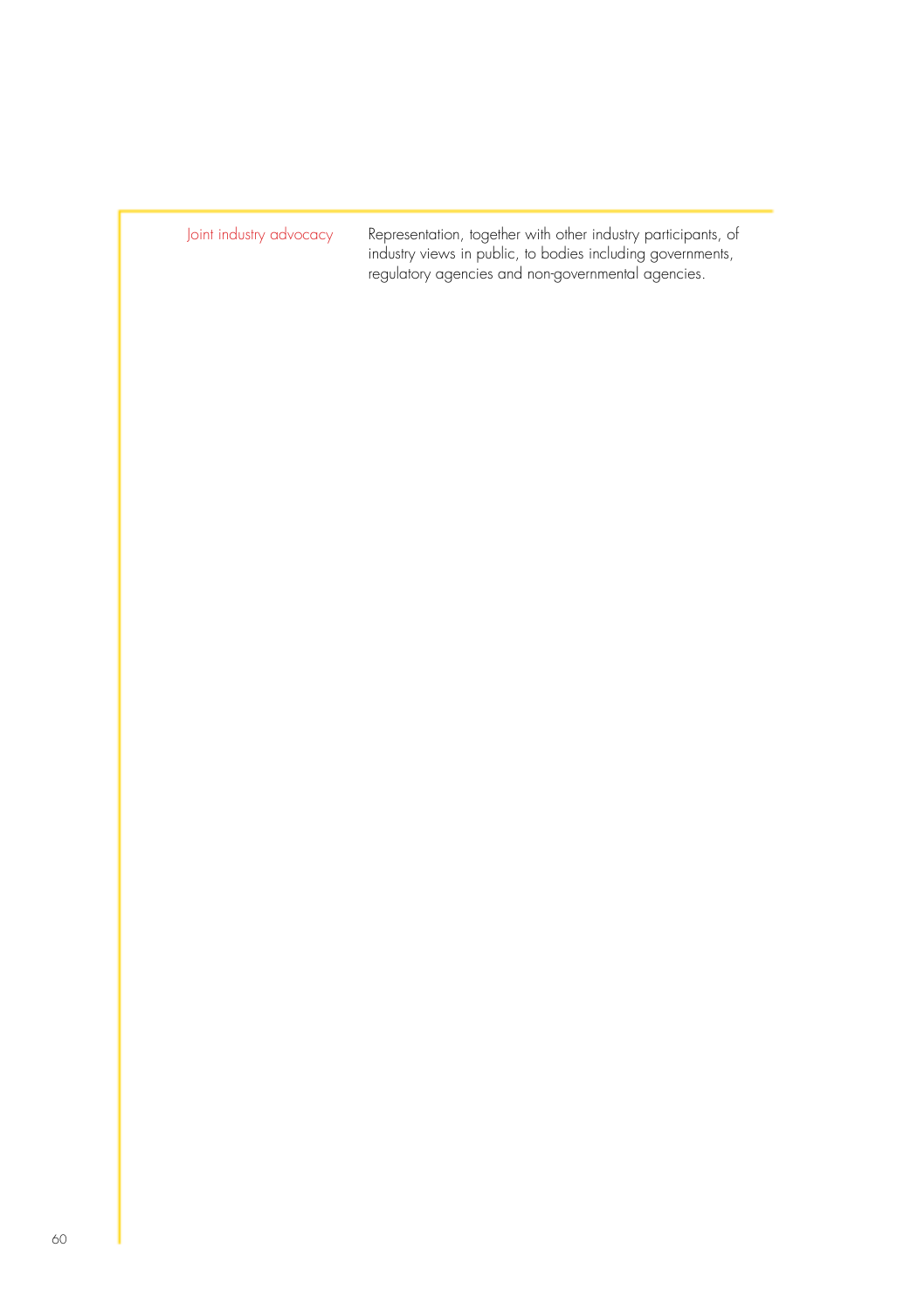| [ABC/AML, Antitrust,<br>Data Privacy, Trade<br>Compliance] Legal<br>Counsel | A specialist lawyer in Shell Legal who reports to the Group<br>SME for an assigned risk area and undertakes tasks and<br>responsibilities as delegated by that Group SME, including<br>providing advice to all Shell's Businesses and Functions<br>globally.                                                                                                                                                                                                                                                                                                                                                        |
|-----------------------------------------------------------------------------|---------------------------------------------------------------------------------------------------------------------------------------------------------------------------------------------------------------------------------------------------------------------------------------------------------------------------------------------------------------------------------------------------------------------------------------------------------------------------------------------------------------------------------------------------------------------------------------------------------------------|
| Manual of Authorities<br>(MOA)                                              | Documented principal delegated authorities which support<br>Shell plc and other Shell companies in the maintenance of a<br>risk-based system of internal controls to ensure that<br>transactions are carried out in accordance with<br>management's authorisation. The MOA tool can be found at<br>sww-moa.shell.com/home/                                                                                                                                                                                                                                                                                          |
| Military items                                                              | Goods, technology, technical data, or services designed<br>specifically for military use.                                                                                                                                                                                                                                                                                                                                                                                                                                                                                                                           |
| Non-Shell operated<br>venture (NOV)                                         | A JV that is not a Shell operated venture. An NOV occurs<br>where the JV: is operated by its own management<br>("selfoperated"), or another JV participant or one of its<br>affiliates ("other participant operated"); has more than one<br>operator for different assets/activities within the venture<br>("multiple operators"); or is managed by a third party<br>contractor ("third party operated").                                                                                                                                                                                                           |
| Per diem                                                                    | A daily allowance, i.e., a specific amount of money<br>allocated to an individual to spend per day, to cover living<br>and travelling expenses in connection with work.                                                                                                                                                                                                                                                                                                                                                                                                                                             |
| Personal data                                                               | Any information relating to an identified or identifiable<br>individual; if the information allows someone, somewhere<br>(even outside Shell) to identify an individual then the data is<br>personal data. Personal data examples include: a person's<br>name, contact information, on-line identifiers such as IP<br>addresses, cookie strings or mobile device IDs that can be<br>used to identify an individual, personal preferences or<br>opinions, employment information, financial information,<br>CCTV images and photographs, or location data.<br>Pseudonymous or encrypted data is still personal data. |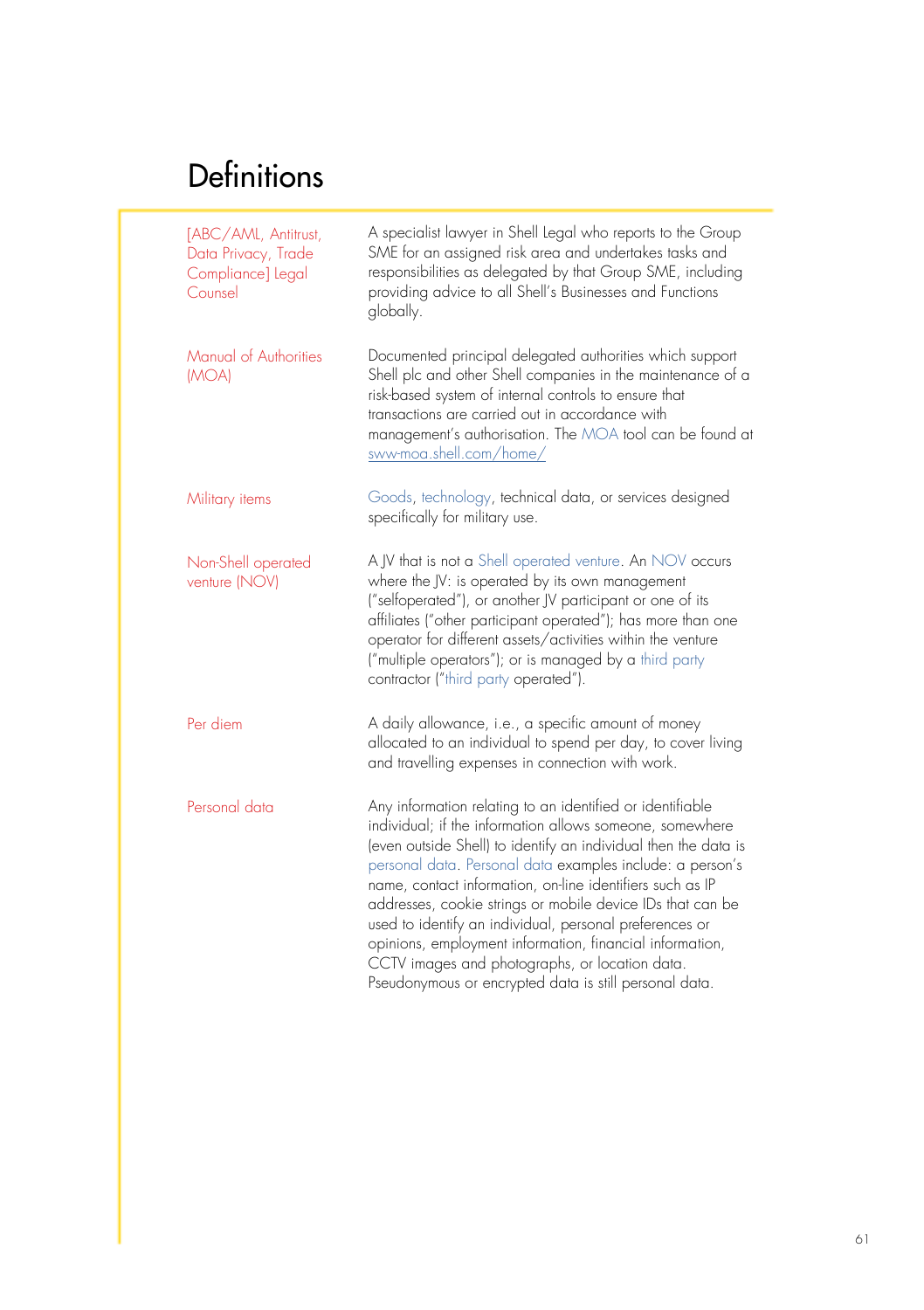| Political payment                  | Any payment to a political party or a payment that will<br>directly or indirectly assist in the defeat or election of a<br>political candidate.                                                                                                                                                                                                                                                                                                                                                                                                                       |
|------------------------------------|-----------------------------------------------------------------------------------------------------------------------------------------------------------------------------------------------------------------------------------------------------------------------------------------------------------------------------------------------------------------------------------------------------------------------------------------------------------------------------------------------------------------------------------------------------------------------|
| Privacy Impact<br>Assessment (PIA) | Series of questions that the process owner in a Business or<br>Function must answer about the business process and/or IT<br>system to identify: key characteristics of processing personal<br>data by the process owner; the potential impact that the<br>business process and/or IT system may have on data<br>privacy compliance and options for mitigation; what IT and<br>business controls must be implemented to ensure compliance<br>with the requirements of the Manual and Rules as well as<br>local data privacy laws (where applicable).                   |
| Privacy notice                     | A statement communicated to the individual at the moment of<br>collection of personal information and informing the<br>individual on the identity of the data controller, the purposes<br>of processing personal data, the rights of the individual in<br>relation to such processing and other details on processing<br>personal data. For specific requirements regarding the<br>content of privacy notices see: https://eu001-<br>sp.shell.com/sites/AAFAA5088/Pages/ rules-and-<br>requirements/Data-privacy-Informing-ndividualsthrough-<br>privacy-notices.aspx |
| Processing (of) personal<br>data   | Any action performed with personal data by electronic<br>means or in systematically accessible paper-based filing<br>systems such as collection, recording, organisation, storage,<br>adaptation or alteration, retrieval, consultation, use,<br>disclosure by transmission, transfer, dissemination, making<br>available, alignment or combination, blocking, erasure or<br>destruction.                                                                                                                                                                             |
| Record                             | A subset of information created or received as evidence of a<br>business activity, or required for legal, tax, regulatory or<br>accounting purposes, or of importance to the Shell Group's<br>business or corporate memory. Records may exist on paper,<br>as physical items, as images or be stored in an electronically<br>readable or audible format.                                                                                                                                                                                                              |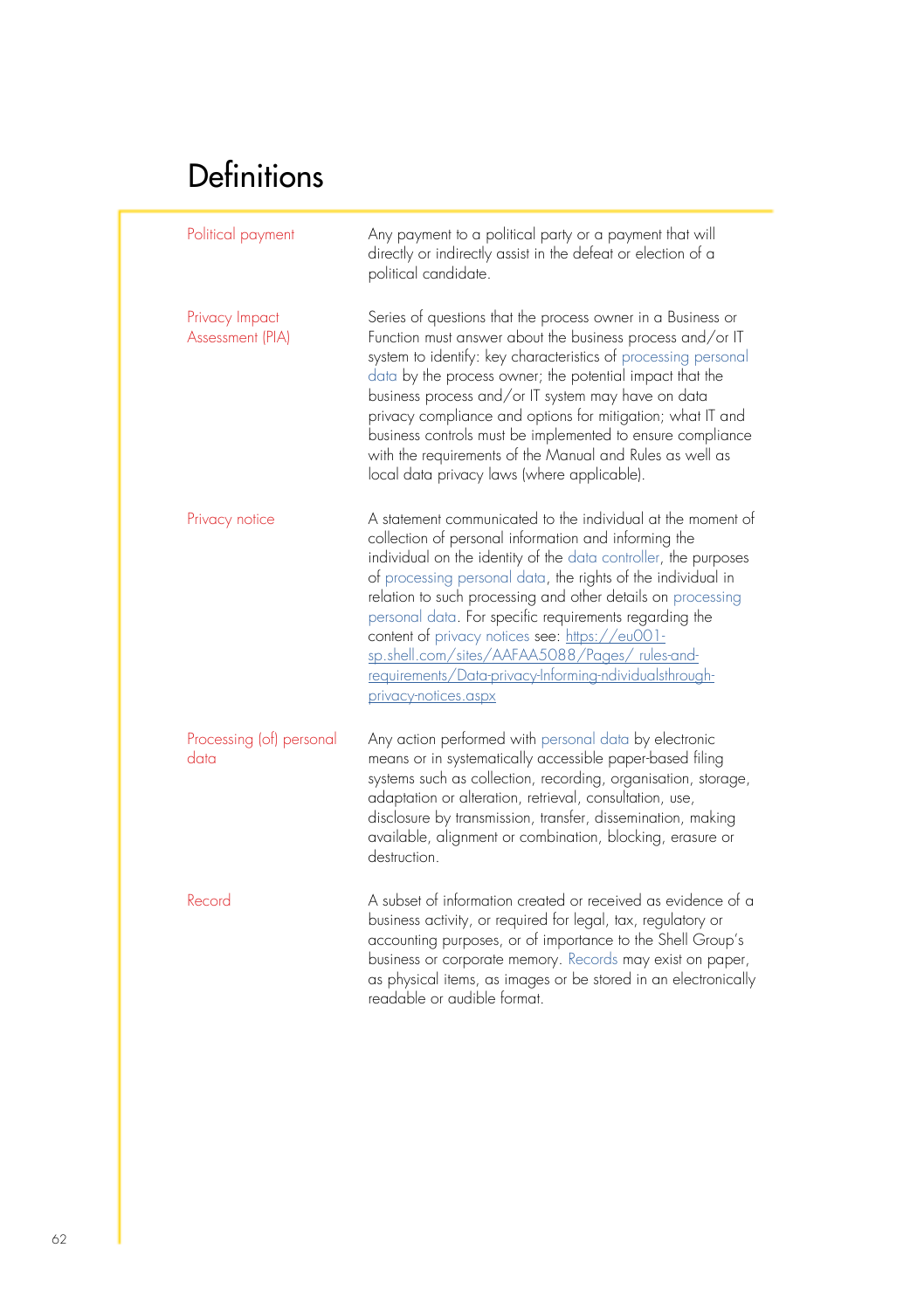| Recusal           | The process whereby an individual who is in a decision<br>making or management role (for example a Director of a JV<br>or a member of a Shell Leadership Team - whether at Class<br>of Business or Leadership level) declines to receive CSI and<br>removes himself or herself from the decision making process<br>in relation to competitors.                                        |
|-------------------|---------------------------------------------------------------------------------------------------------------------------------------------------------------------------------------------------------------------------------------------------------------------------------------------------------------------------------------------------------------------------------------|
| Re-export         | The export from one foreign country to another foreign<br>country after initial export.                                                                                                                                                                                                                                                                                               |
| Red flag          | Term that denotes various indicators and signals, both<br>explicit and implicit, that imply a potential higher ABC, AML,<br>AT, TC, DP or tax evasion risk and may warrant further<br>investigation. Note that red flags are different from risk<br>rating.                                                                                                                           |
| Red thread        | Red threads are part of the overall process running end-to-<br>end across all chevrons in the Category Management and<br>Contracting Process and represent other functional<br>requirements that impact the Category Management and<br>Contracting Process.                                                                                                                           |
| Release           | A means of exporting technology or software source code<br>through visual inspection, oral exchanges, electronic<br>exchanges, or application of personal knowledge or<br>technical experience, including the provision of services.                                                                                                                                                  |
| Secondary purpose | Secondary purpose relates to the processing of personal<br>data that is closely aligned to the original processing<br>purpose such as: processing for internal audits or<br>investigations; for the implementation of business controls; for<br>statistical, historical or scientific research; for dispute<br>resolution; for legal or business consulting or insurance<br>purposes. |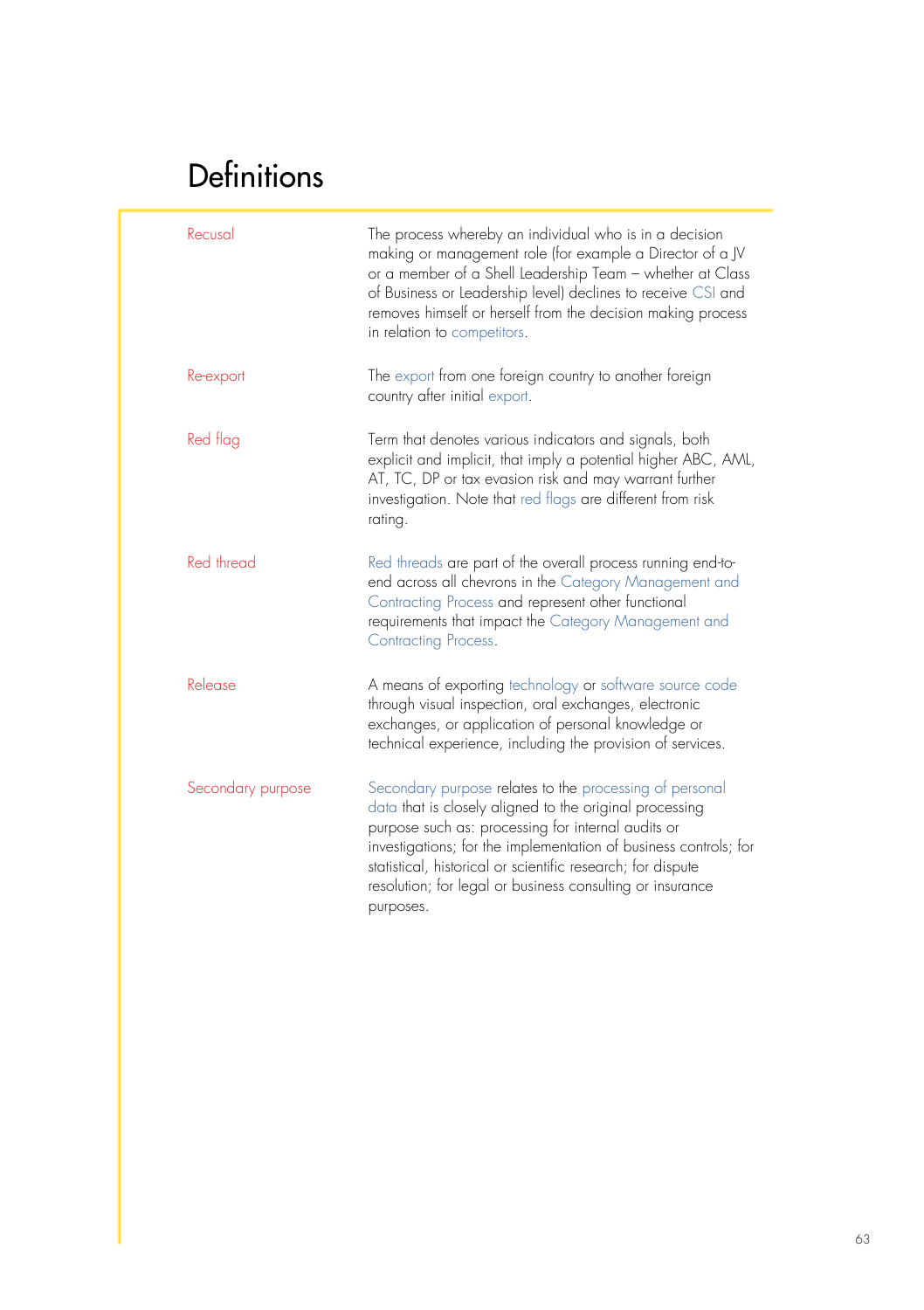| Sensitive personal data                            | A special category of personal data that reveal: racial or<br>ethnic origin, political opinions, membership of political<br>parties or similar organisations, religious or philosophical<br>beliefs, trade union membership, physical or mental health,<br>including any opinion thereof, disabilities, genetic code or<br>other genetic data, addictions, sexual orientation or sexual<br>life, criminal offences, criminal records, proceedings<br>regarding criminal or unlawful behaviour, or biometric data<br>(e.g., fingerprints, retinal/facial recognition). Local laws may<br>include additional data types as sensitive personal data<br>(social security numbers). In some circumstances,<br>photographs may be considered sensitive personal data<br>when used to identify such information as ethnicity or a<br>health condition. |
|----------------------------------------------------|-------------------------------------------------------------------------------------------------------------------------------------------------------------------------------------------------------------------------------------------------------------------------------------------------------------------------------------------------------------------------------------------------------------------------------------------------------------------------------------------------------------------------------------------------------------------------------------------------------------------------------------------------------------------------------------------------------------------------------------------------------------------------------------------------------------------------------------------------|
| Shell company                                      | Any company in which Shell plc holds a controlling interest,<br>either directly or indirectly. A Shell company may be wholly<br>owned or a joint venture (JV).                                                                                                                                                                                                                                                                                                                                                                                                                                                                                                                                                                                                                                                                                  |
| <b>Shell General Business</b><br>Principles (SGBP) | Describe the Group's core values, its responsibilities and the<br>principles and behaviours by which it does business. The<br>SGBP can be found at<br>sww.shell.com/ethicsandcompliance/sgbp.                                                                                                                                                                                                                                                                                                                                                                                                                                                                                                                                                                                                                                                   |
| Shell Legal                                        | The usual Shell lawyer for the Business or Function, unless this<br>Manual specifies that advice or approval is to be obtained<br>from the relevant SME within Shell Legal.                                                                                                                                                                                                                                                                                                                                                                                                                                                                                                                                                                                                                                                                     |
| <b>Shell Operated Venture</b><br>(SOV)             | A JV where a Shell company has been formally designated<br>as the Operator under the terms of the JV documentation.                                                                                                                                                                                                                                                                                                                                                                                                                                                                                                                                                                                                                                                                                                                             |
| Shell Shareholder<br>Representative (SSR)          | An internal Shell organisational appointment by a Business to<br>govern Shell's investment in a JV on behalf of the ultimate<br>Shell shareholder, Shell plc.                                                                                                                                                                                                                                                                                                                                                                                                                                                                                                                                                                                                                                                                                   |
| Social investment (SI)                             | The contribution of skills and/or resources to a host society to<br>provide lasting benefit to the host society and/or the<br>environment and to Shell. SI activities may range from<br>increasing local capacity building skills to supporting<br>national education, health or conservation programmes. SI<br>may be voluntary or required by a host government under a<br>contract.                                                                                                                                                                                                                                                                                                                                                                                                                                                          |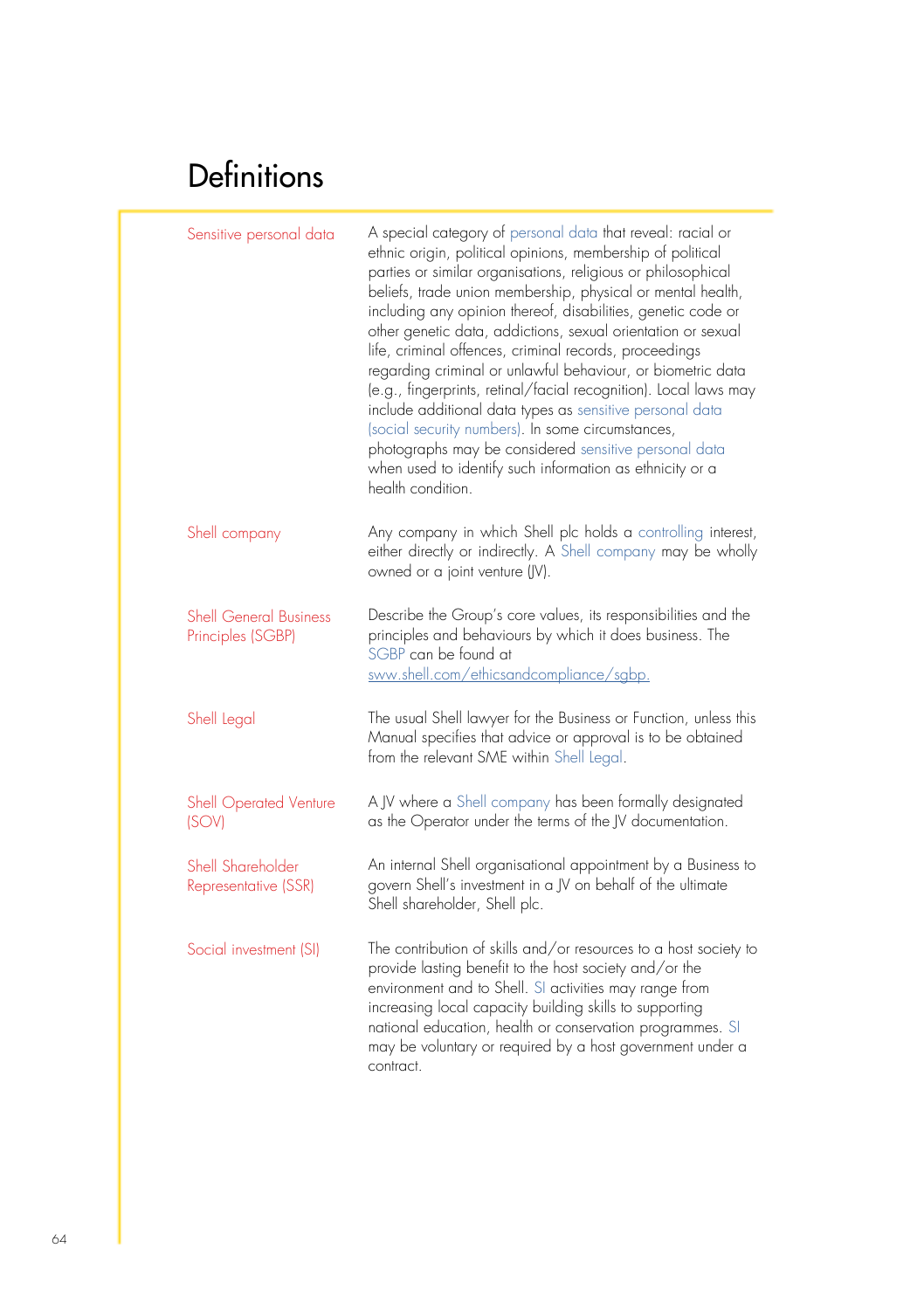| Social Security Number                           | A government-issued identifier unique to an individual over<br>the course of their life for the purpose of identifying the<br>individual in a national register and/or providing social<br>security, health, tax and other national benefits or liabilities.                                                                                                                                                                                                                                                                                                                                |  |  |
|--------------------------------------------------|---------------------------------------------------------------------------------------------------------------------------------------------------------------------------------------------------------------------------------------------------------------------------------------------------------------------------------------------------------------------------------------------------------------------------------------------------------------------------------------------------------------------------------------------------------------------------------------------|--|--|
| Software                                         | A collection of one or more programs or microprograms<br>fixed in any tangible medium of expression.                                                                                                                                                                                                                                                                                                                                                                                                                                                                                        |  |  |
| Source code                                      | Written code that can be compiled into object code.                                                                                                                                                                                                                                                                                                                                                                                                                                                                                                                                         |  |  |
| Sponsorship                                      | A form of advertising to promote the Shell brand in which<br>Shell offers funding to a company, association or other<br>institution in return for a range of promotional opportunities.                                                                                                                                                                                                                                                                                                                                                                                                     |  |  |
| Staff                                            | All Shell employees, contract Staff and secondees in every<br>Shell company.                                                                                                                                                                                                                                                                                                                                                                                                                                                                                                                |  |  |
| <b>Technical Classification</b><br>Experts (TCE) | Technical Classification Experts are a network of resources<br>within the Business or Function providing technical<br>classification support and advice, including responsibility for<br>assigning an ECCN or other export classification for an item.<br>See sww.shell.com/ethicsandcompliance/contacts/sme/<br>contacts.html for a list of TCEs.                                                                                                                                                                                                                                          |  |  |
| Technology                                       | Specific information necessary for the development,<br>production, or use of a product. Technology can take the<br>form of technical data or technical assistance.                                                                                                                                                                                                                                                                                                                                                                                                                          |  |  |
| Third party                                      | Any entity (including both legal entities and other forms of<br>organisation or individuals) with which Shell interacts but<br>which is not part of the Shell Group of companies. This<br>includes entities engaged in trade, including competitors,<br>suppliers and customers; JVs in which Shell does not have a<br>controlling interest (whether Shell is the operator or not);<br>individuals (excluding Staff); business and government<br>agencies; trade associations and similar industry bodies; and<br>external consultants and external advisers who are not<br>contract staff. |  |  |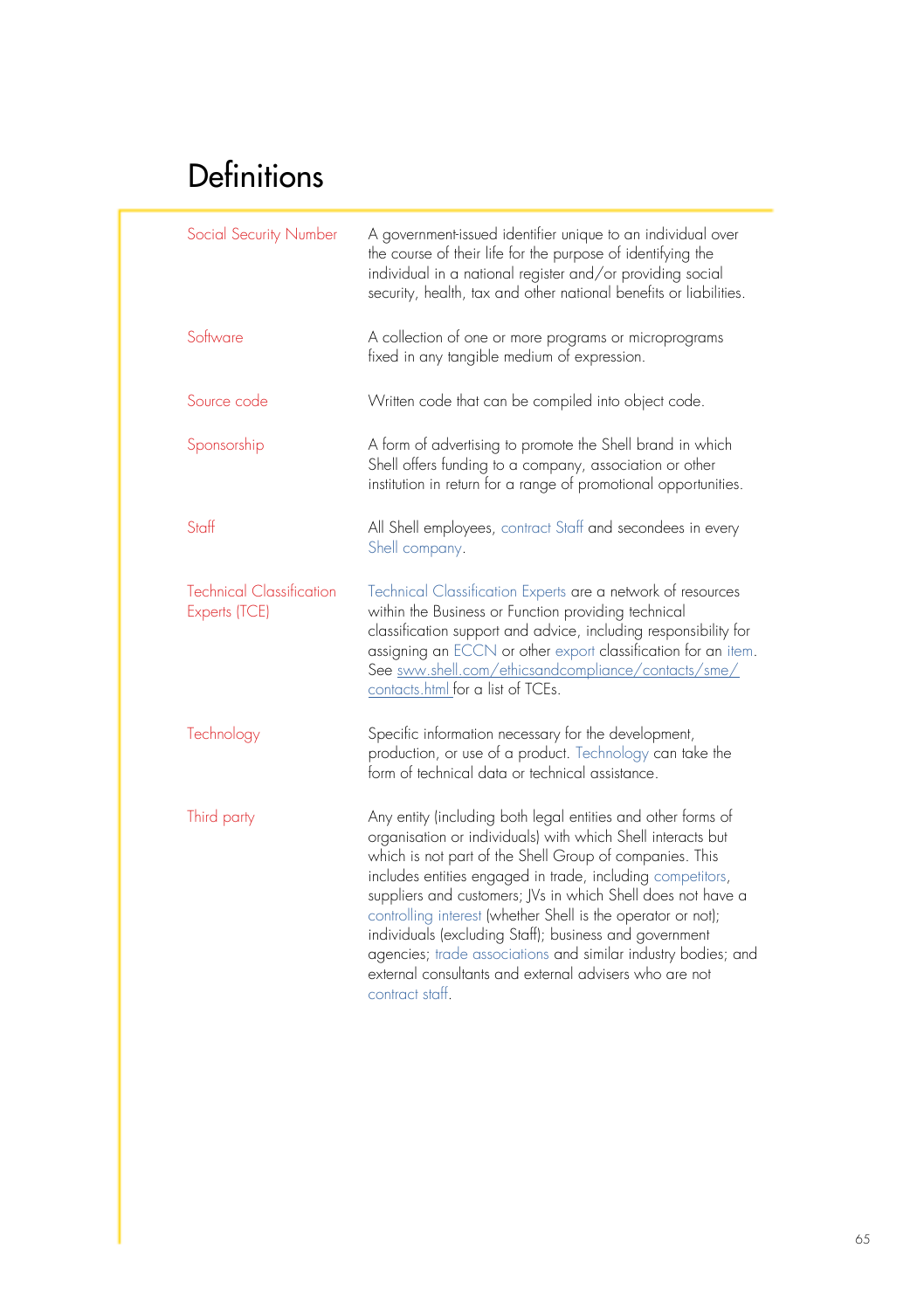| Trade association                                     | Any organisation irrespective of what it is called, where<br>competitors or potential competitors, may come together to<br>engage in one or more of the following activities: joint<br>advocacy that aims to influence legislation, regulation or<br>public policy; sharing industry best practices related to<br>safety, environmental, technical or commercial activities;<br>setting of standards, including technical standards or other<br>standard terms and conditions (including industry or joint<br>commercial terms and conditions); industry benchmarking<br>activities: or market data collection. |
|-------------------------------------------------------|-----------------------------------------------------------------------------------------------------------------------------------------------------------------------------------------------------------------------------------------------------------------------------------------------------------------------------------------------------------------------------------------------------------------------------------------------------------------------------------------------------------------------------------------------------------------------------------------------------------------|
|                                                       | For guidance, such organisations that meet the definition<br>above may be referred to with names such as "Industry<br>Association", "Trade Association", "Industry Roundtable", or<br>"Industry Working Group", "Coalition", "Alliance", "Forum",<br>"Platform", "Think Tank", "Multi-Stakeholder Partnership" or<br>"Joint Industry Project".                                                                                                                                                                                                                                                                  |
| Trade compliance<br>programme effectiveness<br>review | An assessment to identify the specific trade compliance risks<br>associated with a Business or Function. Risks must be<br>supported by appropriate metrics. Any risks must also identify<br>the internal controls, processes, and procedures in place to<br>mitigate such risks.                                                                                                                                                                                                                                                                                                                                |
| Trade compliance laws                                 | Laws and regulations regulating the flow of items across<br>national boundaries, including regulations or sanctions<br>restricting trade and other activities with specific countries,<br>persons or entities. For the purposes of this Manual, trade<br>compliance laws do not include controls or restrictions on the<br>export of data related to the exploration of natural resources,<br>or regulations requiring registration or licensing of hazardous<br>substances subject to controls managed by HSSE.                                                                                                |
| <b>Trade Compliance</b><br>Manager (TCM)              | The Trade Compliance Manager provides support and<br>oversight of the development, implementation and day-to-day<br>operation of a trade compliance programme that meets the<br>TC requirements in the Manual.                                                                                                                                                                                                                                                                                                                                                                                                  |
| <b>Trade Compliance</b><br>Sponsor                    | An EC-1 level manager                                                                                                                                                                                                                                                                                                                                                                                                                                                                                                                                                                                           |
| Transfer (of personal<br>data)                        | Disclosure of personal data in any form, electronic or<br>printed, including remote access.                                                                                                                                                                                                                                                                                                                                                                                                                                                                                                                     |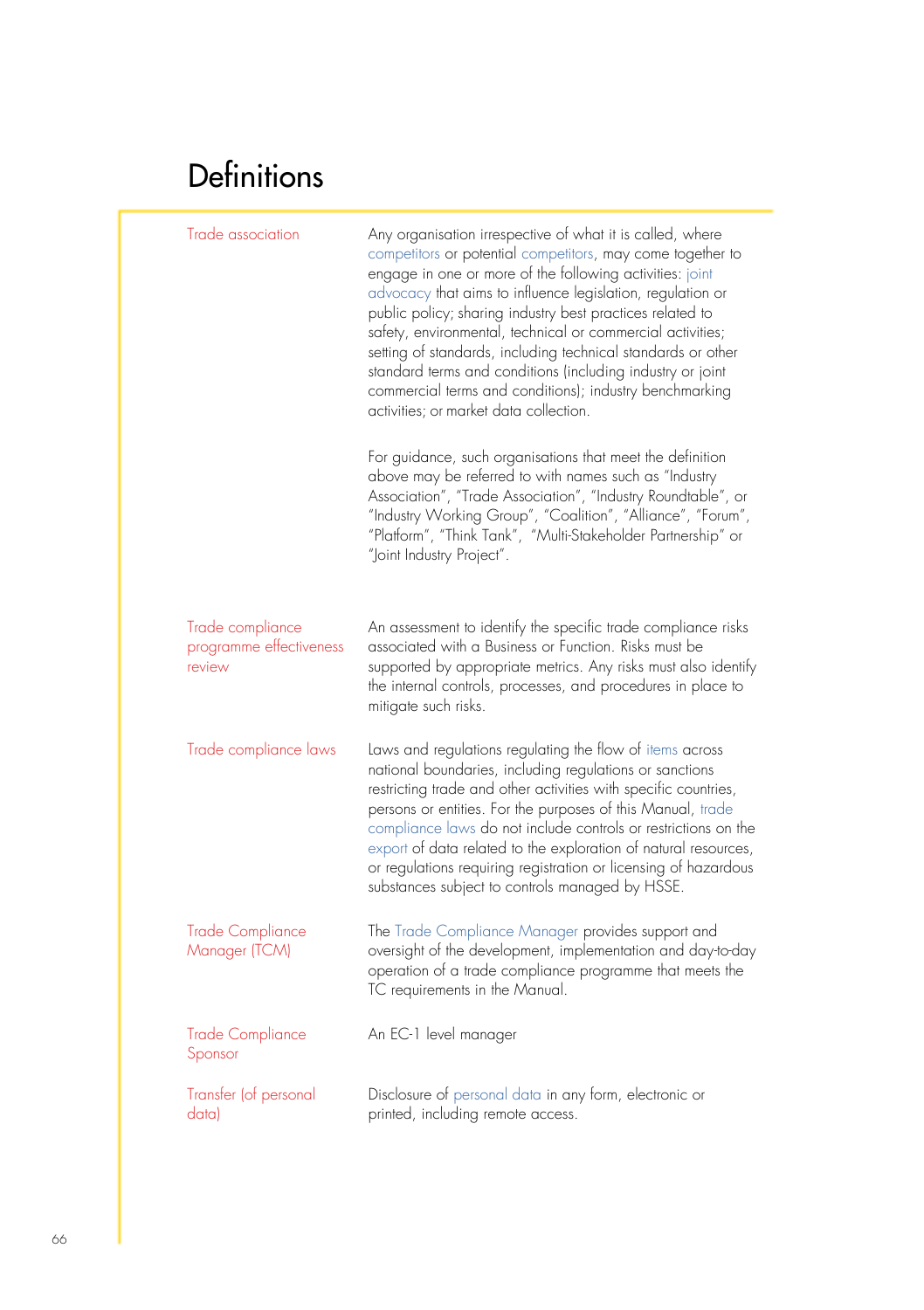| Ultimate consignee |  |  |  |
|--------------------|--|--|--|
|                    |  |  |  |

Ultimate consignee The person or entity identified on shipping documents that has a legal right to claim the goods at the destination. Generally, this party may be the purchaser or end-user.